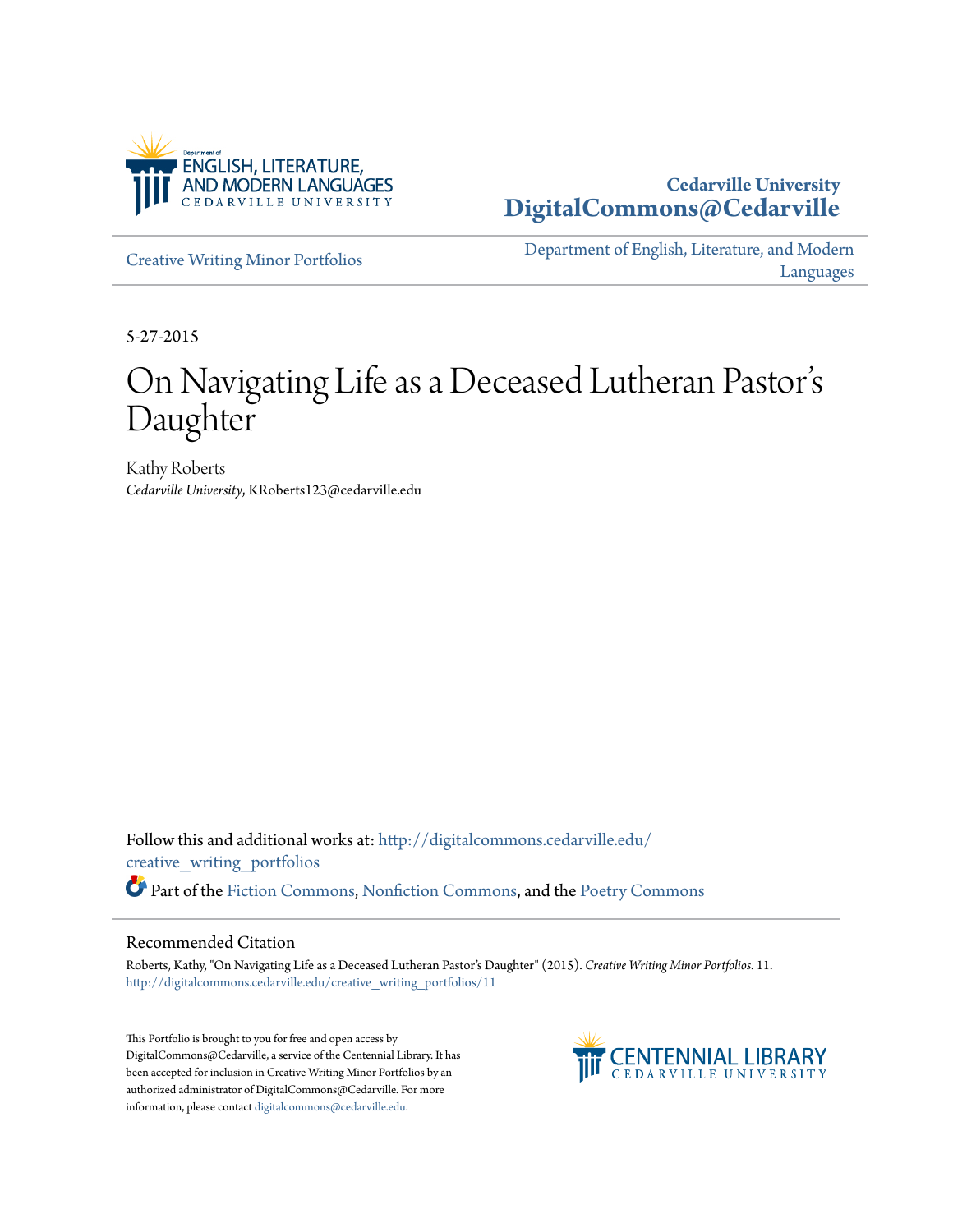# ABSTRACT

This portfolio is a collection of my favorite original pieces of creative nonfiction and poetry which I wrote during my undergraduate studies at Cedarville University. "My Uncle: Handyman Who Never Left" was published in the June 2014 edition of *Spittoon*, and "Hiking the Grand Tetons. Milking a Cow by Hand." has been accepted for publication in *Creative Nonfiction*. This collection expresses pain from my dad's death and circumstances that followed it, instances of healing, and aspects of life both before and since. I present to you *On Navigating Life as a Deceased Lutheran Pastor's Daughter*.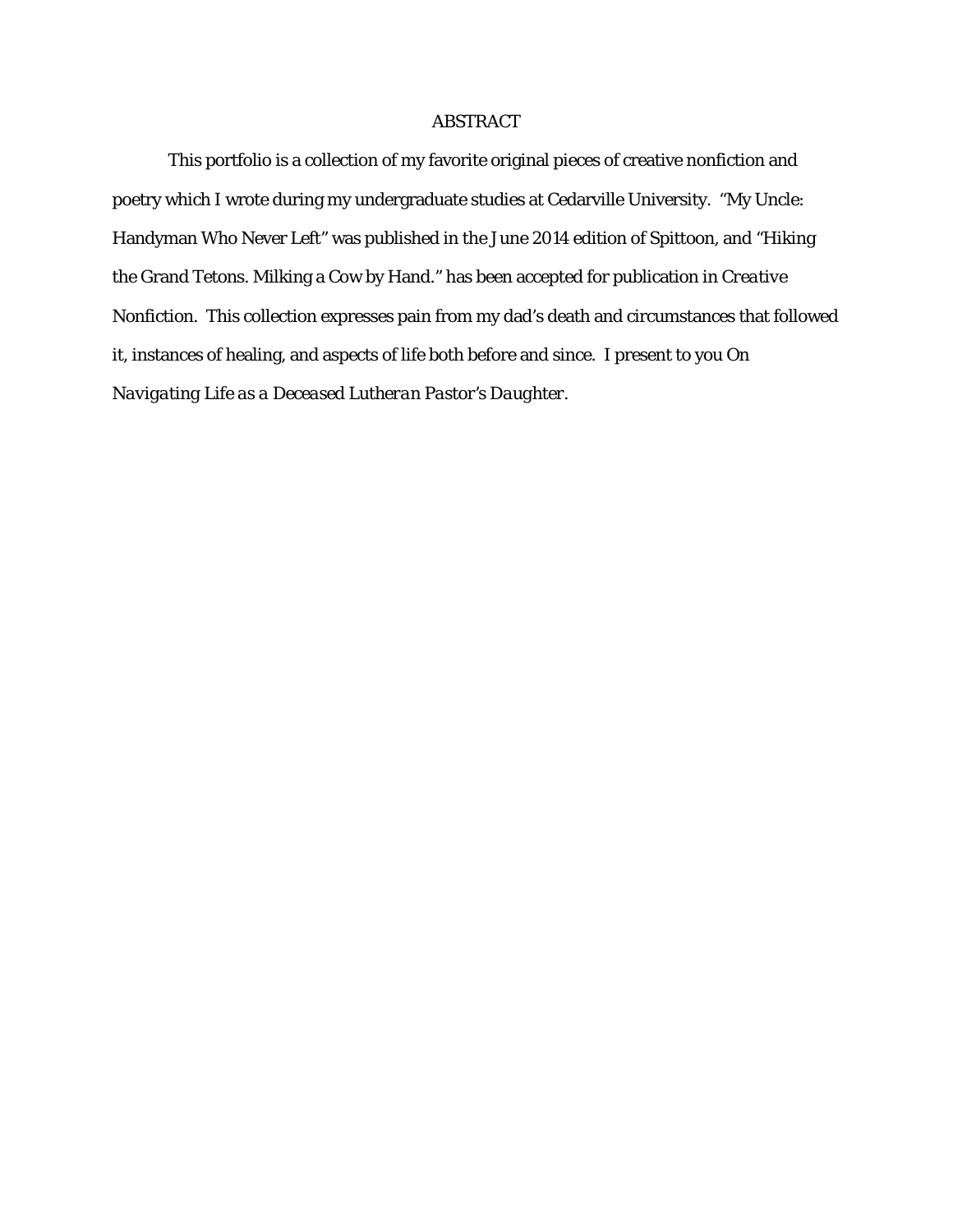# ON NAVIGATING LIFE AS A DECEASED LUTHERAN PASTOR'S DAUGTHER

By

Kathy Roberts

A Collection of Creative Writing Submitted to the Faculty of the Department of English, Literature, and Modern Languages at Cedarville University in Partial Fulfillment of the Requirements for the Creative Writing Minor

Cedarville, Ohio

2014

 $\frac{1}{\sqrt{2}}$  ,  $\frac{1}{\sqrt{2}}$  ,  $\frac{1}{\sqrt{2}}$  ,  $\frac{1}{\sqrt{2}}$  ,  $\frac{1}{\sqrt{2}}$  ,  $\frac{1}{\sqrt{2}}$  ,  $\frac{1}{\sqrt{2}}$  ,  $\frac{1}{\sqrt{2}}$  ,  $\frac{1}{\sqrt{2}}$  ,  $\frac{1}{\sqrt{2}}$  ,  $\frac{1}{\sqrt{2}}$  ,  $\frac{1}{\sqrt{2}}$  ,  $\frac{1}{\sqrt{2}}$  ,  $\frac{1}{\sqrt{2}}$  ,  $\frac{1}{\sqrt{2}}$ 

Approved by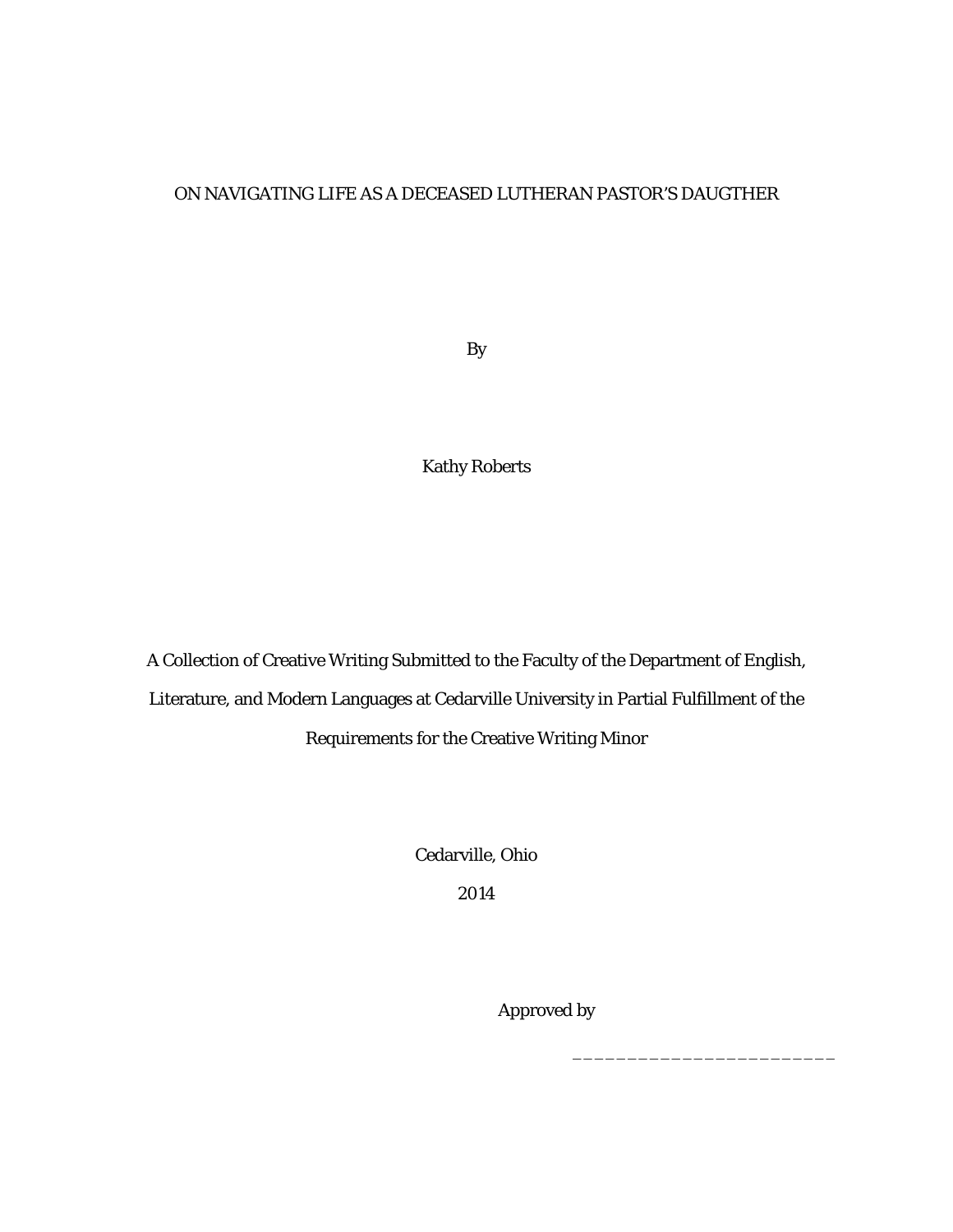For my dad, Pastor Tom Roberts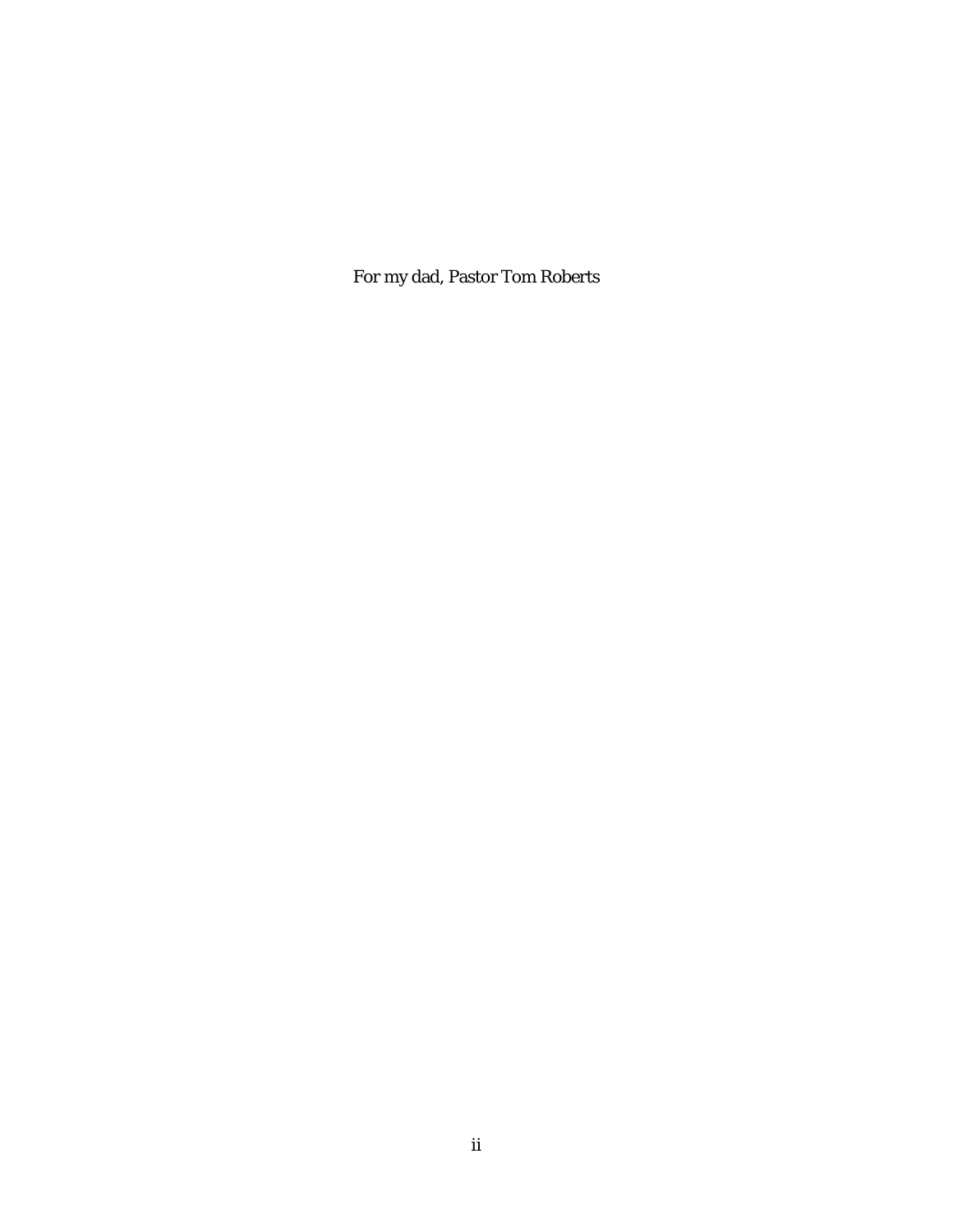### INTRODUCTION

My soul exhales into ecstatic rest in the presence of beauty. A perfect description possesses the power to produce the wavelengths which resonate the chords in my soul that produce a double or triple overtone. In those instances, I can catch a scent of eternity. I love to craft beauty - chisel descriptions word by word – then relish in the tide of creation. The act of creation is simultaneously an act of worship. Through writing, I flex my imageo dei. When I sit to write, I often feel like a child fisting a chubby crayon and drawing off-set ovals in attempt to imitate her mother's tulip beds. Yet my waxy tulips have gradually developed to possess more precise details over the years. And, graciously, my heavenly Father still smiles at my effort and magnets them to the fridge. Though my creations are mere Play-Doh globs compared to God's ivory sculptures, I find joy in being able to take up my Father's craft.

Much of my writing is born from a desire to deftly describe. Some events, situations, characters, objects, or settings are just too literary to ignore. Some things stun open a certain window blind in my soul which captures the image onto film which I then itch to expose for the world. For example, my poem "Pie a Male Nurse" was born from one such window-blind moment during Homecoming Weekend at my university. I walked through the Fieldhouse enroute to the elliptical which meant that I passed through the student org fair for alums. All the student volunteers were sedate with glazed eyes behind tables of bagged baked goods. Until, in a corner back from the oval of tables, lay a blue tarp. On the tarp were college guys wearing scrubs and shaving cream all over their faces, laughing. Beside the tarp stood a dowel rod with a computer paper sign which read "Pie a Male Nurse". The situation begged to be written about.

In writing, I aim to evoke all the senses. Reading should be an experience, so I want to provide a holistic experience for my readers to live (and for myself to relive). I want my readers to smell the soggy earth, internalize the rhythm of the dance, nearly burn their tongue on

iii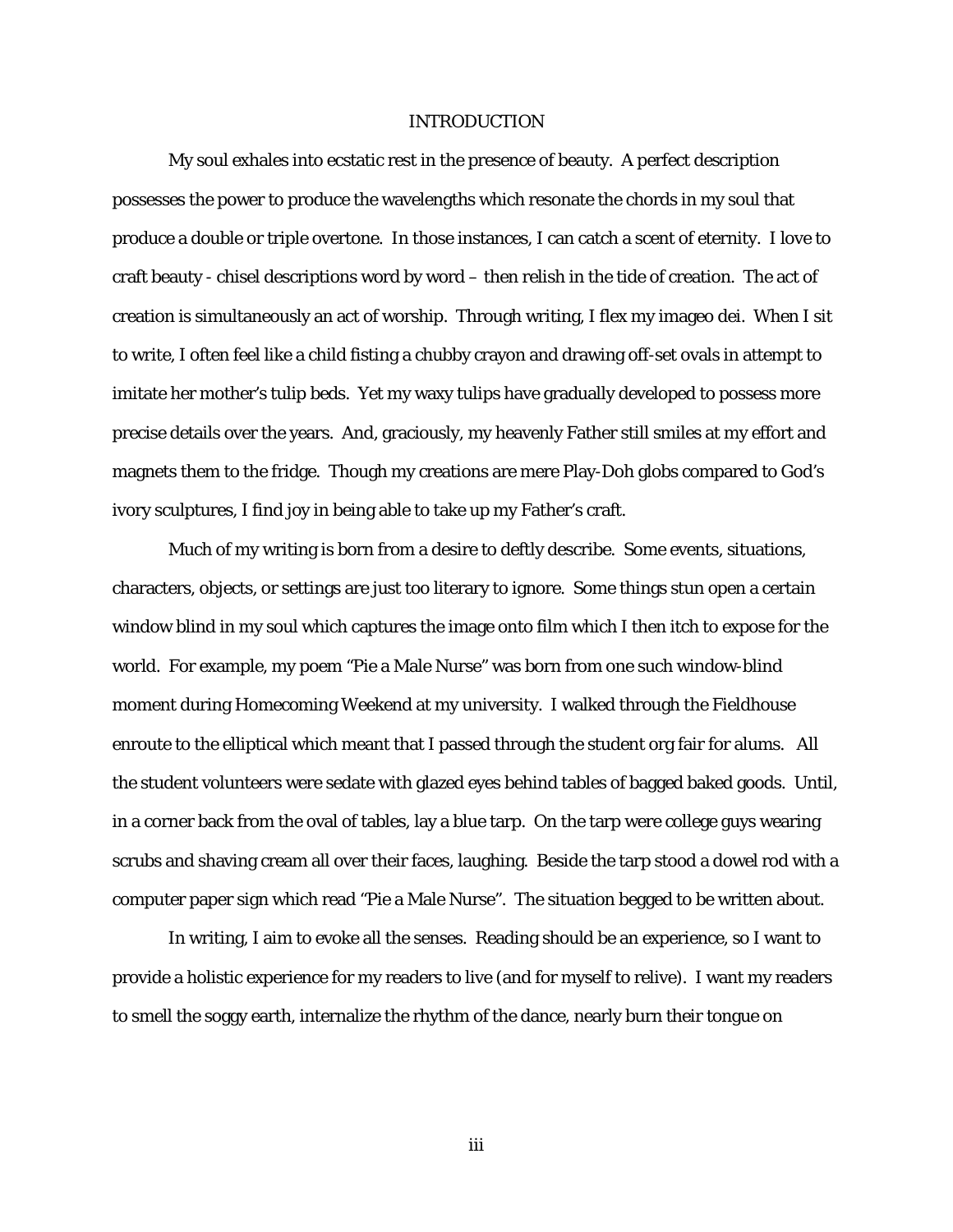steaming oregano and rosemary, and see the grains in satin. Not all of my pieces evoke all five senses, but some do. Examples of pieces in this collection which intentionally appeal to all the senses are "Lust", "My Uncle: Handyman Who Never Left", "The Truth", and "On Dancing the Blues in Lower Alexander with a Man I Didn't Know". I invite you to holistically experience this portfolio.

I write for a variety of reasons, most of them selfish. I write on a variety of topics ranging from nature at Lutheran Hills in "Remnants," to pieces inspired by other art such as "College Bluegrass Band Playing at a Church Silent Auction," to praise such as "Psalm of an Apple Eater," to pieces that simply imitate works by great writers such as "Sturdy Brick," to humorous pieces such as "Alf: Miniature King of Briar Bush Farm". However, the smorgasbord of fun topics is the minority of my subjects. I mostly write to process occurrences in my life, cope with brokenness, and create so that I can understand and move forward. Thus nearly all my writing is creative nonfiction. This collection has essays, creative nonfiction shorts, poems that are format vehicles for creative nonfiction, a handful of other poems, and zero fiction. Even my fiction (outside of this collection) is heavily based on nonfiction. Real life is so interesting and confusing that I see no reason to look elsewhere for inspiration. And, as Dr. Heath says, my life offers plenty of writing material.

The title of this portfolio is appropriately entitled *On Navigating Life as a Deceased Lutheran Pastor's Daughter*. The first part of my life was absolutely ideal. My dad was a Lutheran pastor in a rural congregation in southern Indiana, and my mom was a stay-at-homemom. My life consisted of 'pastoral' scenes such as my mother calling across the cemetery for my sister and me to come in for dinner from the edge of the field where we stirred leaf soup and whittled stick arrows. Fast forward to eighth grade in small-town northwestern Ohio. Dad's brain cancer returns, and he succumbs sixth months later. I entered high school fatherless and with a mother who struggled to re-enter the job market after nearly a decade and a half of caring for her children. My dad's death is by far the most impactful event of my life. It changed the

iv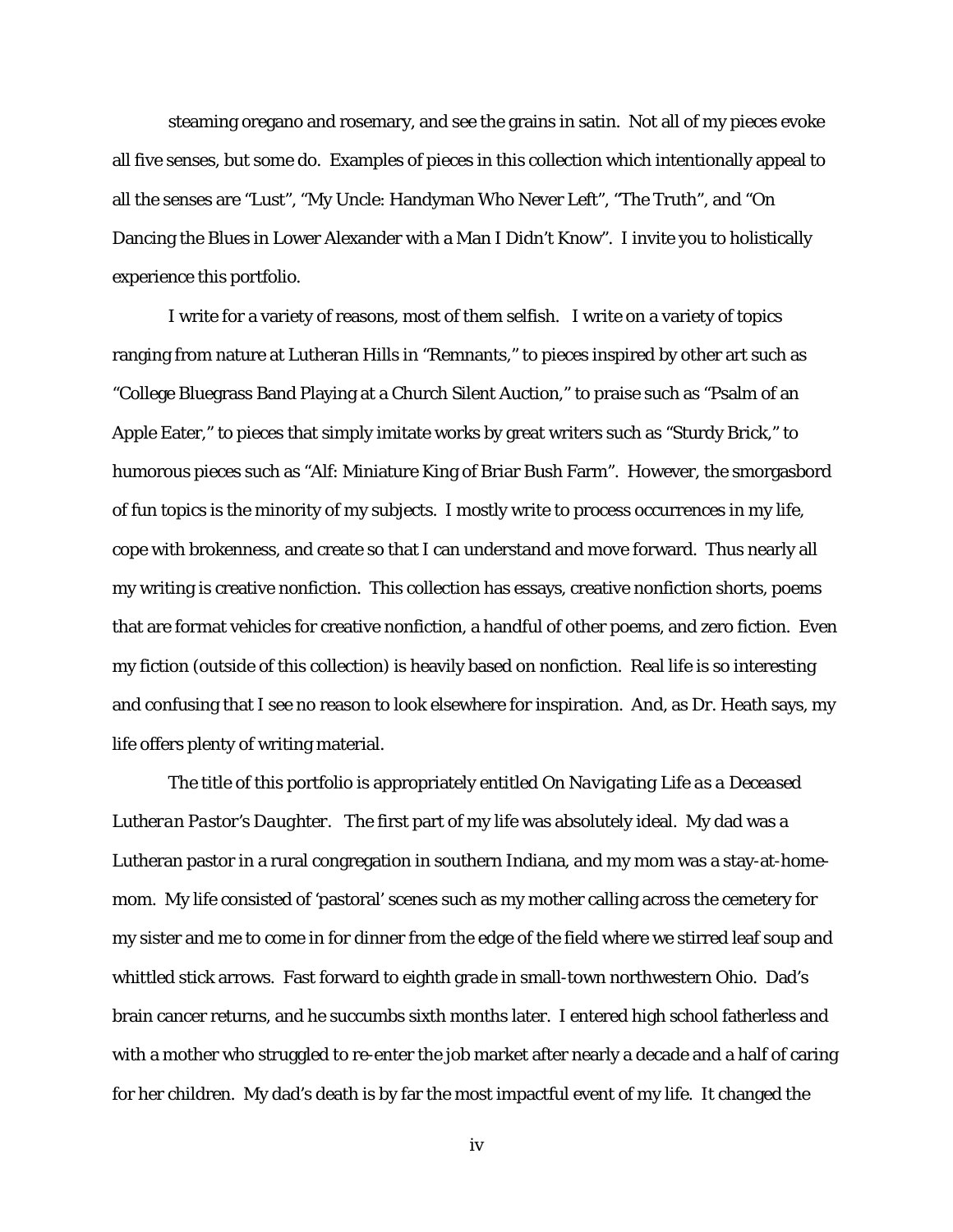characters of my family, solidified his example for me, strained relationships, created emotional and financial difficulty, and formed the bedrock of who I am, to name a few. My dad, as you will see, was wonderful; his life greatly informs mine. However, navigating life without a father has not been rose-colored. It has been lily-scented – the all too familiar perfume of funeral homes. Since I write to process, cope, and progress, much of my writing deals with my dad and the occurrences that have arisen in that aftermath. There are pieces in this collection which seem to not directly address my dad, and, you're right, they don't. However, my identity and all of my experiences are colored by my dad, even if it is only in a small degree such as me wanting to tell him about my day. Those pieces fall under the "On Navigating Life" portion of the title. This portfolio contains a wide variety of pieces from life as I have known it.

I have made no effort to censor pain from my writing. What you will see in the following pages is the unedited Kathy Roberts. I used to be scared to share my stories with other people because of the vulnerability of confessing that I am a mess. However, one thing I have learned since arriving at college is that this life is not my own; it is God's, and He is letting me live it. I have no right to conceal it from others, and even if I do, that stifles any good which could come from sharing experiences. Since my dad's death, God has been gradually healing me, and as the recipient of that blessing, I need to share those narratives with others. However, in order to convey the gravity of the healing, I must show people the pain. This collection does not yet contain many healing pieces. That is both because the majority of this writing comes from earlier years and because God is still healing me.

With all of this in mind, I invite you into *On Navigating Life as a Deceased Lutheran Pastor's Daughter*.

v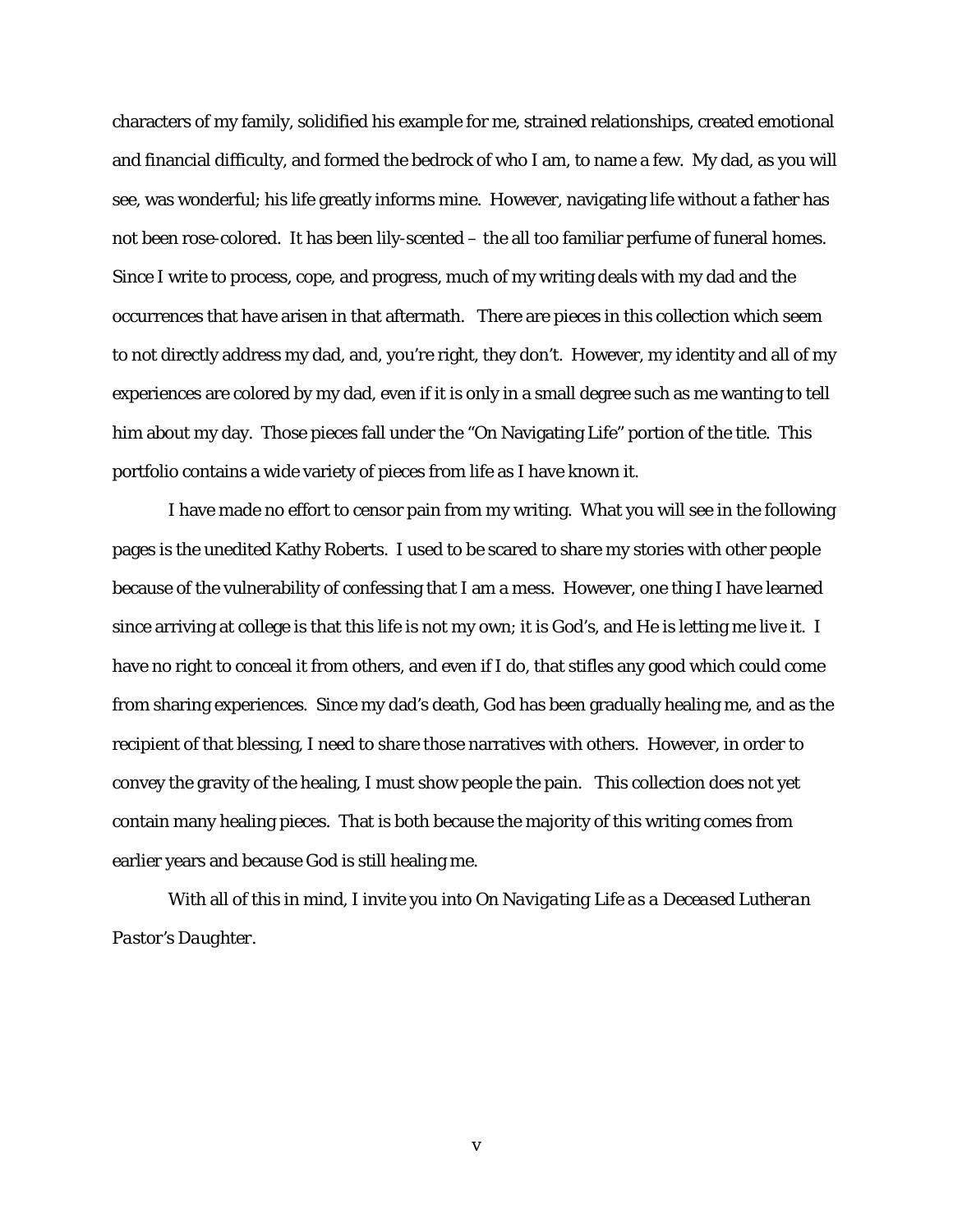### FOREWORD

As Christians, we are called to be a light to the world and the salt of the Earth. We are called to be witnesses to the truth of the Gospel. We are called to be in the world but not of it. We are called to have our hearts conformed to Christ's, our minds renewed, and our lives transformed. We are called to surrender our lives so that we may gain them. We are called to live differently.

Our faith should saturate our lives so thoroughly that it bleeds through our pores into every facet of our lives. People should observe there is something different about us without us explicitly saying, "I am a Christian." This is particularly true of Christians who write creative nonfiction. A Christian creative nonfiction writer's faith should affect her work ethic, subject matter, and fact honesty.

It is first important to realize that writing is very much a Christian activity because God communicates with us creatively. One only has to flip through the Bible to deduce that God often chooses to communicate through narrative. Leland Ryken supports this by writing, "Christianity . . . is a revealed religion whose authoritative truths are written in a book" (Thinking Christianly About Literature 24). Creative writer Bret Lott delves deeper into the narrative in that book by arguing that Christ's incarnation was actually the beginning of creative nonfiction when he says that, "Christ's insertion into history combined once and for all story and logic, imagination and reason" (Lott 27). Lott points out that many people past and present believed that those elements were separate and could not apply to the Christian life simultaneously. However, Christ himself combined story and logic in the form of parables. Leland Ryken further supports that creativity is a Christian activity by saying that beauty is inherently good because God created the world with beauty. Ryken writes, "God did not create a purely functional world. Instead he planted a garden in which the trees were "pleasant to the sight" as well as "good for food" (Genesis 2:9, RSV). The writer of Psalm 19 valued nature, not because it was useful to him, but because it gave him the opportunity to contemplate the beauty

vi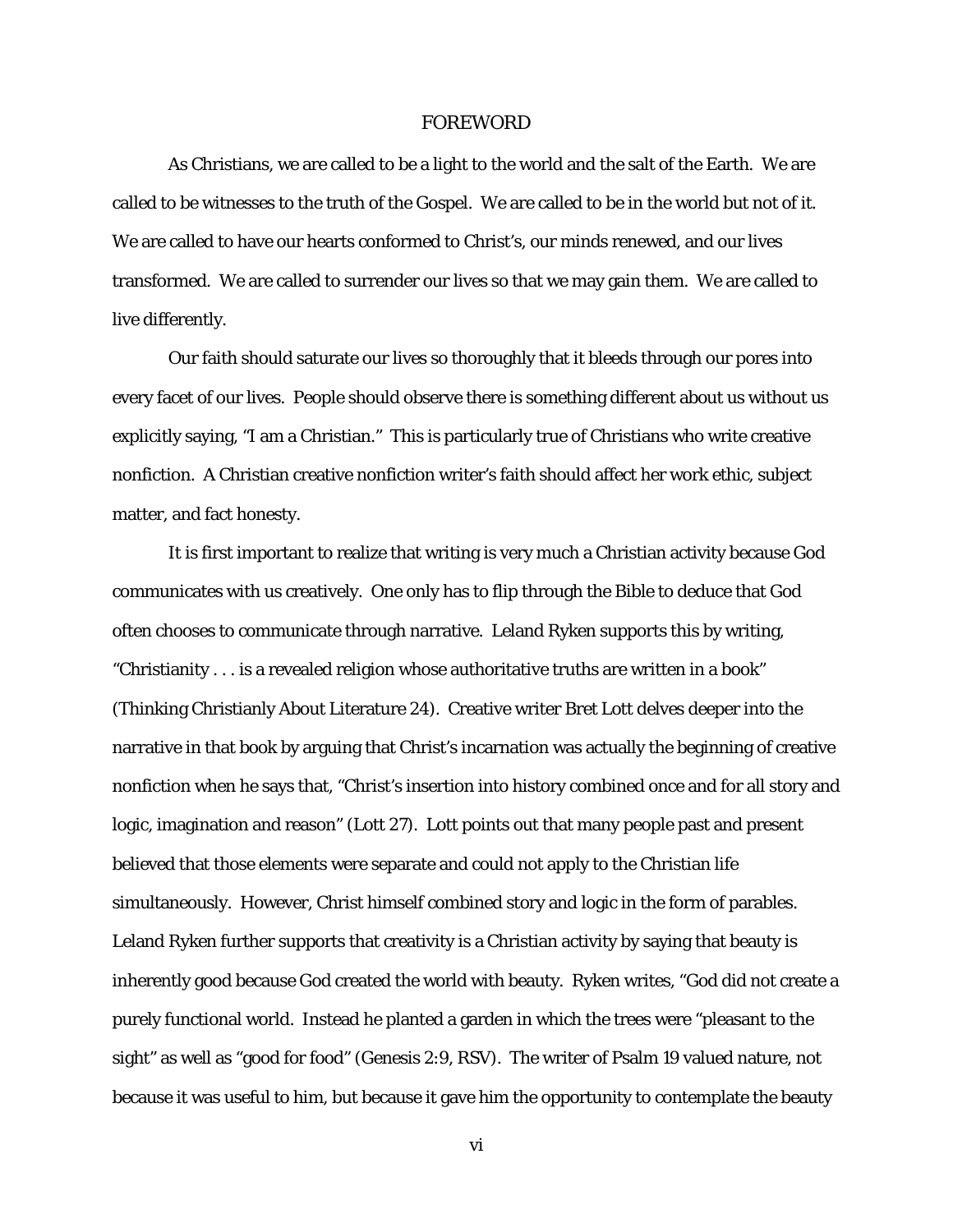and handiwork of God" (Words of Delight 136). God seems to ordain beauty, creation, and the act of creating as good, which gives Christian creative nonfiction writers a precedent for their art.

Christian creative nonfiction writers are made in the image of God which includes that we are naturally creative and should be good stewards of that gift. In another essay, Ryken quotes Christian poet Chad Walsh as saying "that writers can see themselves 'as a kind of earthly assistant to God . . . carrying on the delegated work of creation, making fullness of creation fuller'" (Thinking Christianly About Literature 26). In that view, Christian writers are not only being good stewards of their literary gifts, but also creating art to enhance creation and for the enjoyment of others. Ryken quotes Abraham Kuyper from *Lectures on Calvinism* as writing to similar effect, "As image-bearers of God, man possesses the possibility both to create something beautiful, and to delight in it" (26).Many Christians are hesitant to delight in the beauty of art and literature, however, the Bible tells us that God intends for us to take pleasure from beauty. Ryken asserts, "Beauty is in itself nonutilitarian and therefore appreciated and valued as selfrewarding" (Words of Delight 145). This is the aesthetic pleasure of art, however, literature supplies many other pleasures including emotional, verbal, imagination, and intellectual.

The intellectual pleasure of literature includes that readers realize that art is presenting truth which is one of the highest goals of the Christian nonfiction writer. Ryken writes that literature is affective, meaning that "literature can persuade readers toward an acceptance of either truth or falsehood, and can be a prompter to either good or bad behavior" (Thinking Christianly About Literature 29). This gives Christian nonfiction writers a large responsibility because we need to accurately convey Christ who is the Way, the Truth, the Life; the only means of eternal life.

In pursuing truth in their writing, Christian writers should avoid writing kitsch or didactic works. Many Christian writers tend to this way to maintain 'purity' in language and content or use the medium of literature to indoctrinate readers at the expense of artistic

vii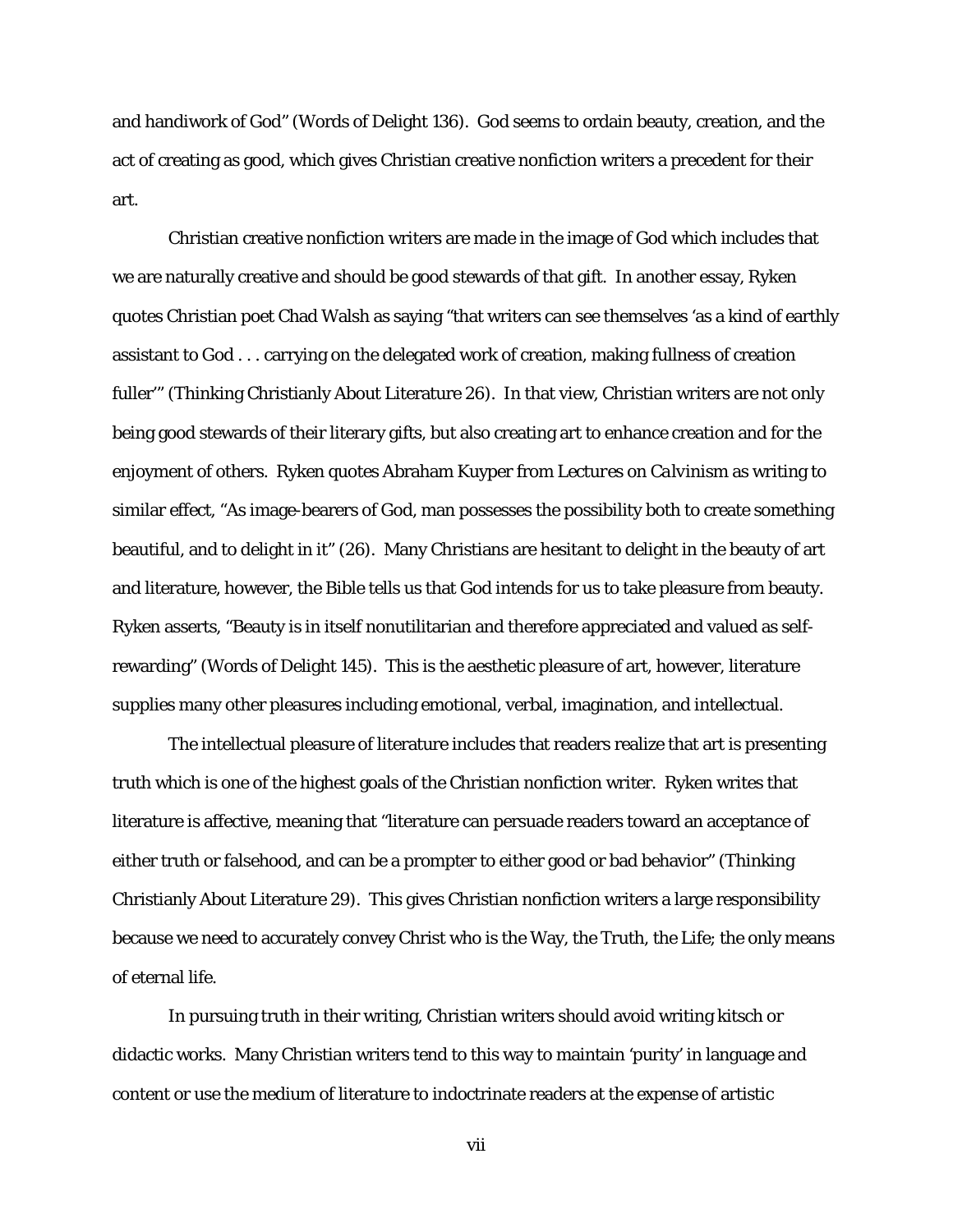excellence. Writer Richard Terrell observes that this problem is not limited to the Christian sphere, but is pervading the entire cultural arena which he says is suffering from an "atmosphere of 'multicultural' parochialism, declining craftsmanship in the arts, and the dictates of 'market forces'" (Terrell 242). Terrell defines parochialism as "a spirit that demands that we create only for the safely defined boundaries of our ethnic, ideological, or spiritual community" (243). For many Christian writers, this fear of writing something that is not safe for Christians has sterilized their art to the point that the secular world looks down on our work and declares that our faith hinders our art. This should certainly not be the case for numerous reasons. First, good art is more effective at conveying a message or worldview to readers than a noticeably didactic work; a reader will meditate on quality art and is likely to discard a piece that he perceives is instructing him. In his essay, Terrell quotes Russell Kirk as advising writers of any worldview, "The better the artist, one almost may say, the more subtle the preacher. Inventive persuasion, not blunt exhortation, commonly is the method of the literary champion of norms" (252). In addition to being ineffective, writing within a safe arena to a single audience of believers denies "the biblical truth of humanity's universal relatedness to God's purpose and creation" (243). Writing within that narrow frame limits ourselves in ways that God did not intend for us to be limited because He created life with a range of experiences we are ignoring.

God created a wide variety of experiences which frees Christian nonfiction writers to write about a variety of subjects. Terrell establishes a Christian literary style that he says should be marked by three principles: "First, we recognize and acknowledge the subtle elements of reality. Secondly, we recognize that not all things in the order of creation are religious. Third, we recognize a substantial lavishness in God's design" (Terrell 251). The first and third principles apply to Christian nonfiction writers in that our writing should include ample details to convey life as accurately and exactly as possible. This also implies that we should include evocative scenes and language when appropriate and true-to-life rather than skip over them because we regard that area of life as unclean. Frances Shaffer supports this by saying,

viii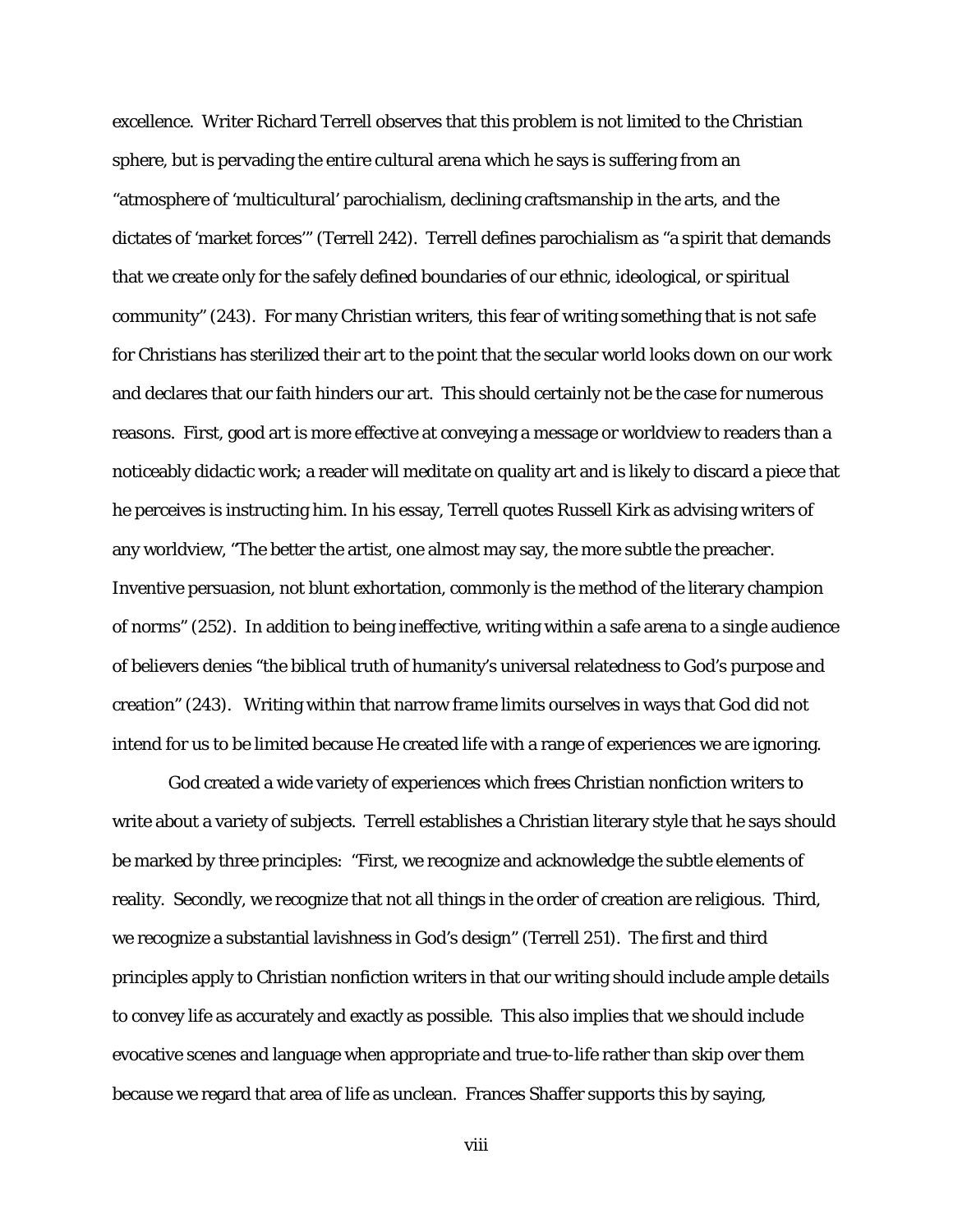"Christian art is the expression of the whole life of the whole person who is a Christian. What a Christian portrays in his art is the totality of life" (Shaffer 46). The totality of life includes much that is not pure. This goes into the second point of not all created things being religious. Christian writers have all of creation as potential subject matter, not just that which is obviously religious. However, a Christian can and should write about non-religious matter in a way that does evidence her faith. One of the greatest differences between Christians and the rest of the world is that we have hope, so our writing should convey that hope. However, this does not mean that all of our writing must be hopeful or follow the redemption story; fallenness is also part of the universal human experience, so we can write openly about the agonies of depravity. Poetry editor Robert Klein Engler states the responsibility of the Christian writer in this way, "The Christian poet of our time, immersed in a culture that is materialistic, must simply be a witness to the hope of life everlasting" (Engler 274). Christians should write about the gamut of experiences because our perspective offers hope to the world.

In addition to striving to create artistic and true works, Christian nonfiction writers should stand out from secular writers because they view their work as worship to God. Leland Ryken writes that literature gives countless gifts to humanity and at its best is an "expression of truth and beauty that can become worship to God" (Thinking Christianly About Literature 32). If Christian writers see their art an act of worship, then they will approach it differently than secular writers. They should pour their best efforts into it to produce the most glorifying and artistically excellent piece possible. To this effect, pianist Dr. Charles Clevenger advises his music students to pray before they begin practicing so that they may dedicate their work to God and keep their gifts in perspective of their purposes (Clevenger). Writers may use that same advice and pray to dedicate their work before writing. Approaching art as worship also means that Christian writers should do their research to become as knowledgeable about their field as possible. Richard Terrell writes that "Much of that [literary] heritage is itself the direct product of, or is heavily informed by, the action and presence of Christ in the world and the foundation

ix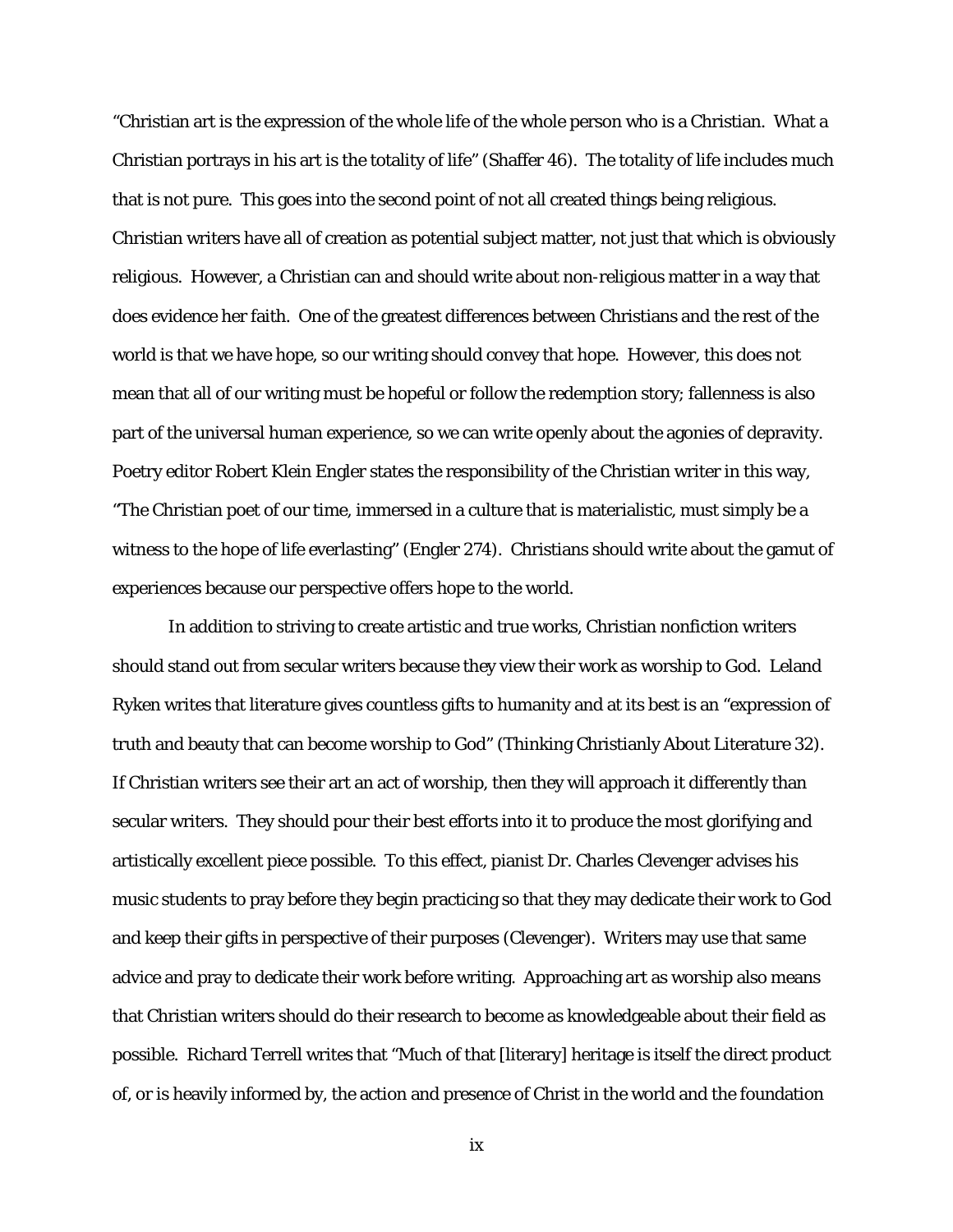that is the eternal Word. To consider and take hold of that heritage is to do one's work 'as unto the Lord,' and may constitute not only a creative process but an artist's obedience as well" (Terrell 258). Not only is writing an offering to God, but studying literature is also a form of worship because it studies what God has revealed to people and enjoying some of God's creation.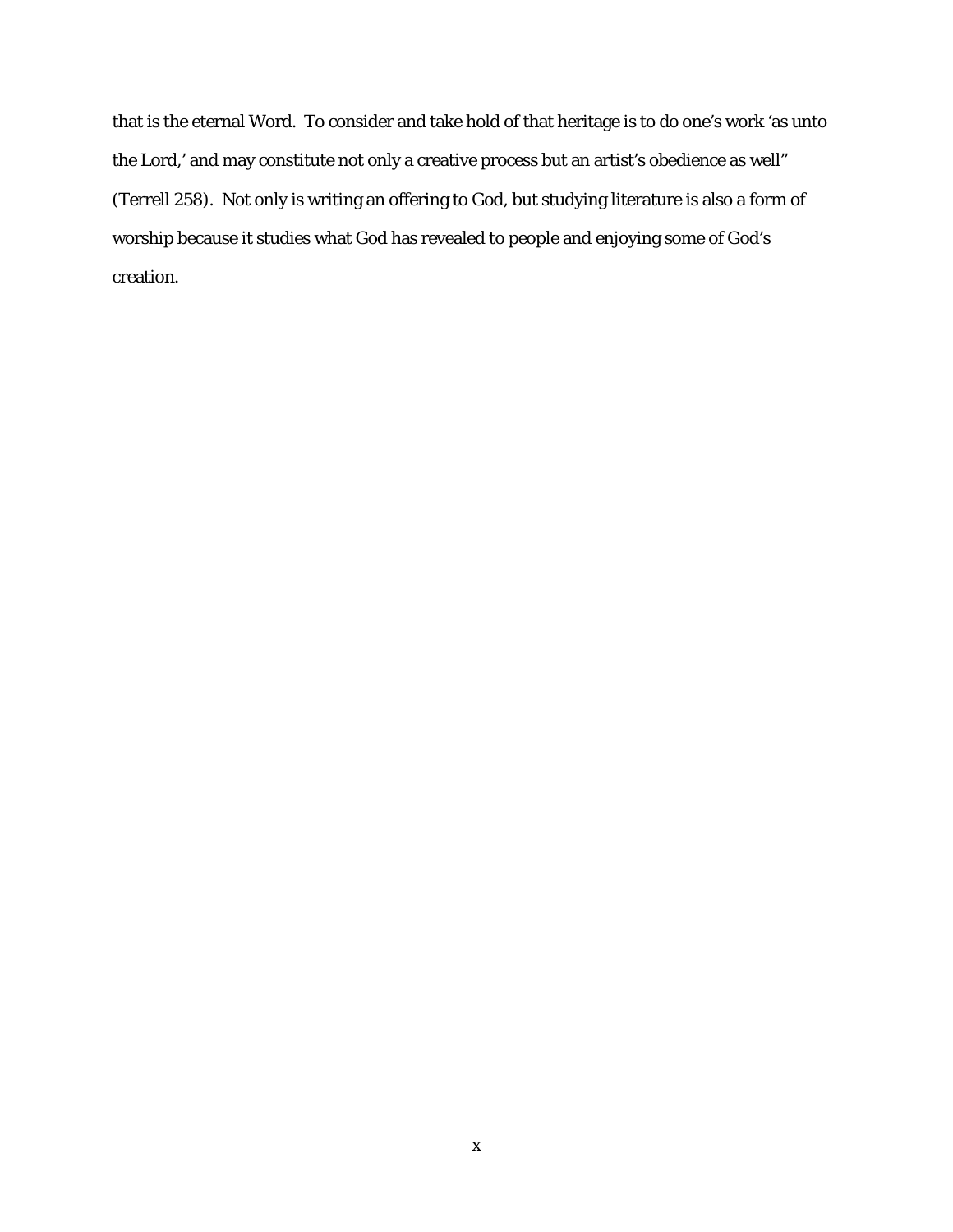### Works Cited

- Clevenger, Charles. Cedarville University. Music Philosophy and Aesthetics Class, Dixon Ministry Center Recital Hall. 18 Nov 2013. Guest Lecturer.
- Engler, Robert Klein. "Confessions of a Poetry Editor." *The Christian Imagination*. Colorado Springs: Waterbrook Press, 2002. 261-275. Print.
- Lott, Bret. "Why Have We Given Up the Ghost?." *Letters & Life: On Being a Writer, On Being a Christian*. Wheaton: Crossway, 2013. 13-33. Print.
- Ryken, Leland. "Thinking Christianly About Literature." *The Christian Imagination*. Colorado Springs: Waterbrook Press, 2002. 23-34. Print.
- --- "Words of Delight": A Hedonistic Defense of Literature." *The Christian Imagination*. Colorado Springs: Waterbrook Press, 2002. 135-152. Print.
- Schaeffer, Francis A.. "Perspectives on Art." *The Christian Imagination*. Colorado Springs: Waterbrook Press, 2002. 35-47. Print
- Taylor, Daniel . "In Praise of Stories."*The Christian Imagination*. Colorado Springs: Waterbrook Press, 2002. 407-425. Print.
- Terrell, Richard. "Christian Fiction: Piety Is Not Enough ." *The Christian Imagination*. Colorado Springs: Waterbrook Press, 2002. 239-259. Print.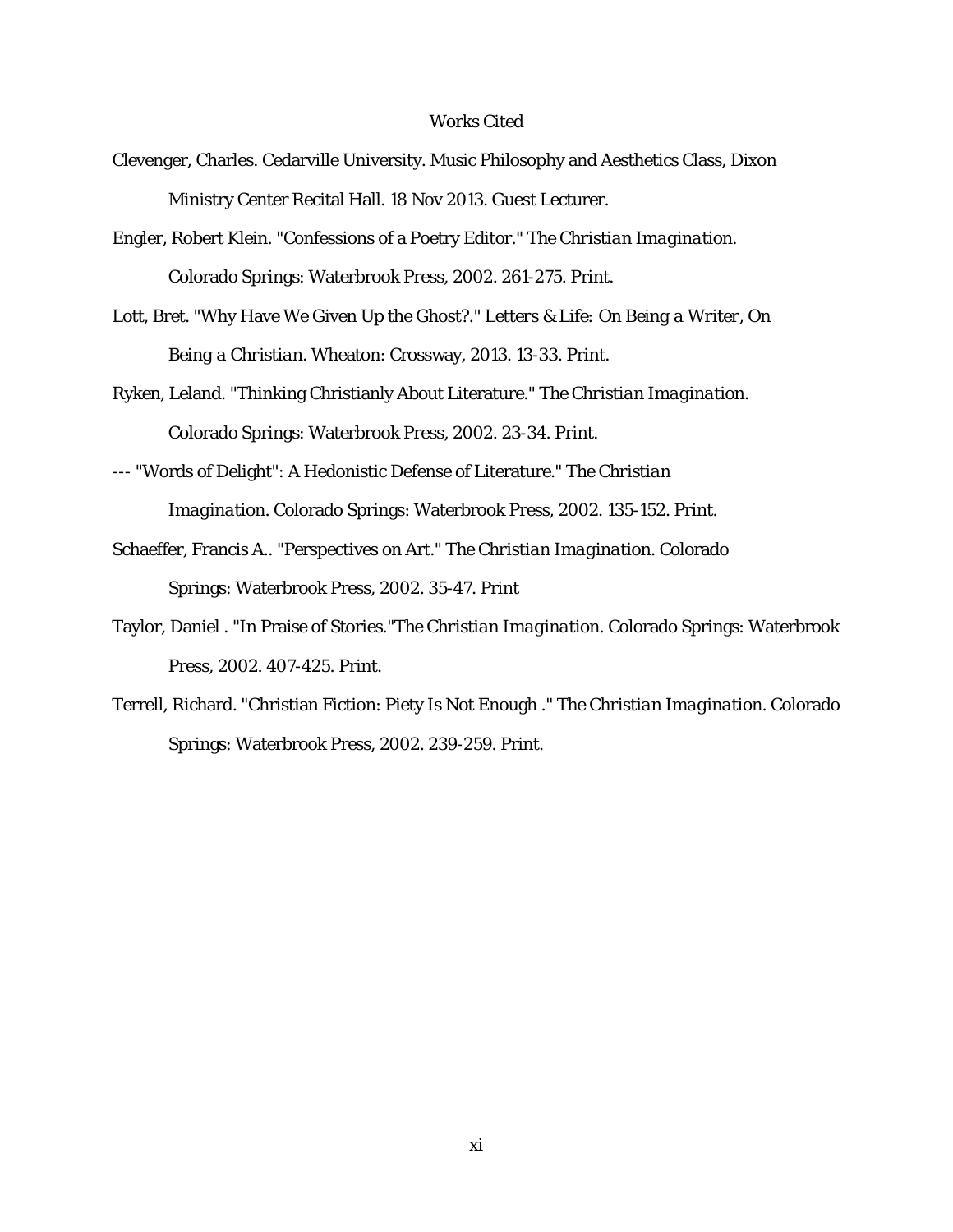# TABLE OF CONTENTS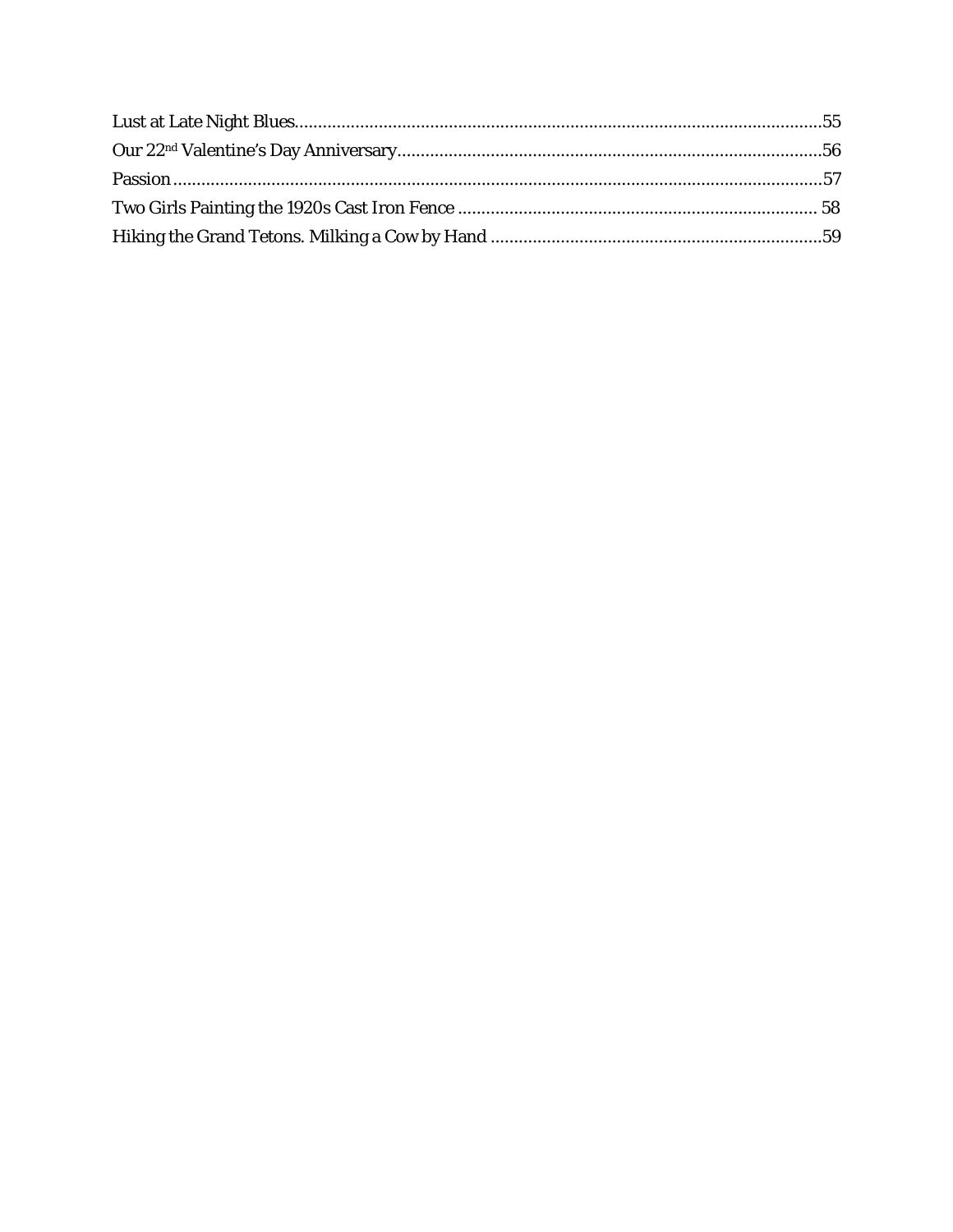## ON DANCING THE BLUES IN LOWER ALEXANDER WITH A MAN I DIDN'T KNOW

Once on the edge of the dimly lit floor, he tugs gently with a slight flick of the wrist, graceful as casting a fishing pole. We fold together, our bodies naturally interlacing. My left hand lays in a hollow on his softly rippled arm, eyes gazing over his shoulder at the chairs spaced like teeth around the dance floor, occupied by college girls tilting their necks suggestively for the next dance. His right hand rests on the small of my back, forearm guiding from its touch on the side of my ribcage. My weight is shifted on the balls of my feet, but if I relax my calves I would be sitting on his right thigh. His chest is comfortable; I press into him and feel infinity. I inhale his honeysuckle cologne, head slightly bowing then straightening, lashes brushing his shirt.

The song is "Natural Woman" sung by someone other than Aretha Franklin. We start with a rock from the right to the left. From there we ebb and flow throughout the rotunda. When in close hold, our four feet turn to two and we move like a graphing compass, weight pivoting on one leg as we swing the other, traversing the floor in double time half-moons. Abrupt stop. He releases my right hand. Still connected with our left hinge, we bend our knees and lean into the music. The slow throb of the bass starts in our pelvises and travels up our spines in a wave releasing through the tops of our heads and outstretched fingertips, hands poised as elegant Grecian statues.

He spins me. Lifts his left hand then cups it, my right index and middle fingers the ball in the socket. He presses forward and I glide backward, always equidistant. To transition out he lowers his arm and gives me a gentle flick to pull me back into him, or, he sometimes lowers his arm with no tension. Then I am my own separate entity, still connected, but free to perform my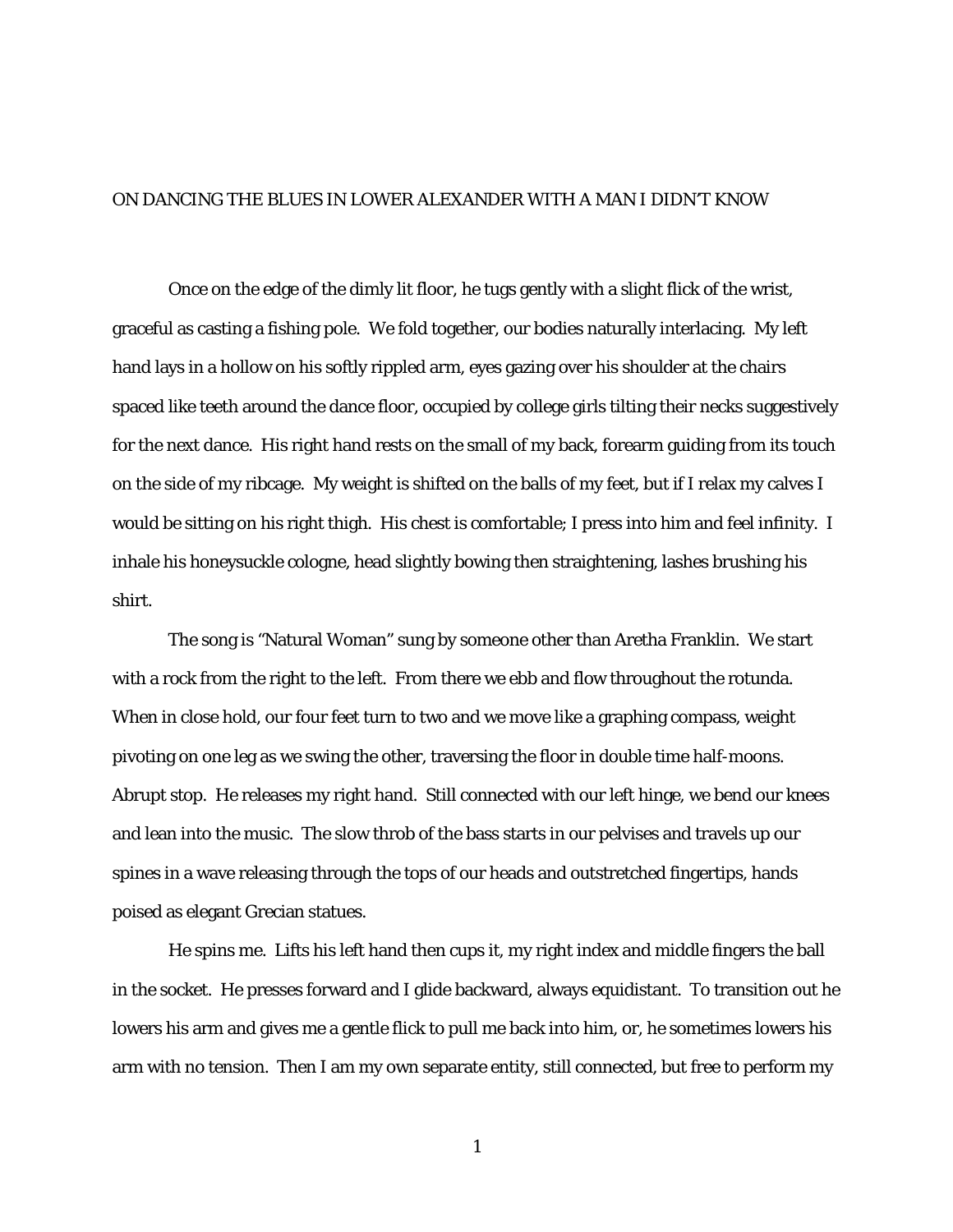own artistry. The lyrical lines flow through my hips, this side then that side, pause, sway, extend, scoop, dip. I gradually swim my way back to him, teasing with retreat or coyly twining, not yielding until he grins competitively and tugs me back to him, our bodies again pressed, his lips at my ear, soft smile.

"You're a natural."

"This is just my second time."

After an open hold, he lifts my right hand to his right shoulder. Disappearing behind him, I trace with the sides of my first two fingers up the slope of his shoulder across his neck, down the other slope, slide down his bicep, hand jumps, fingers catch fingers, mutual tension, I whirl in, my wrists cross in front me, his arms outside cradling mine, head drapes over my shoulder, we sway with the music.

The slowing cadence signals. He extends, pulls me in, dips me. He leans over me as my back curves, head bends, hair falls, eyes close, leg lifts, toe points. Static artistry. He raises me; we both smile as if out of breath. He offers his elbow and escorts me back to my chair.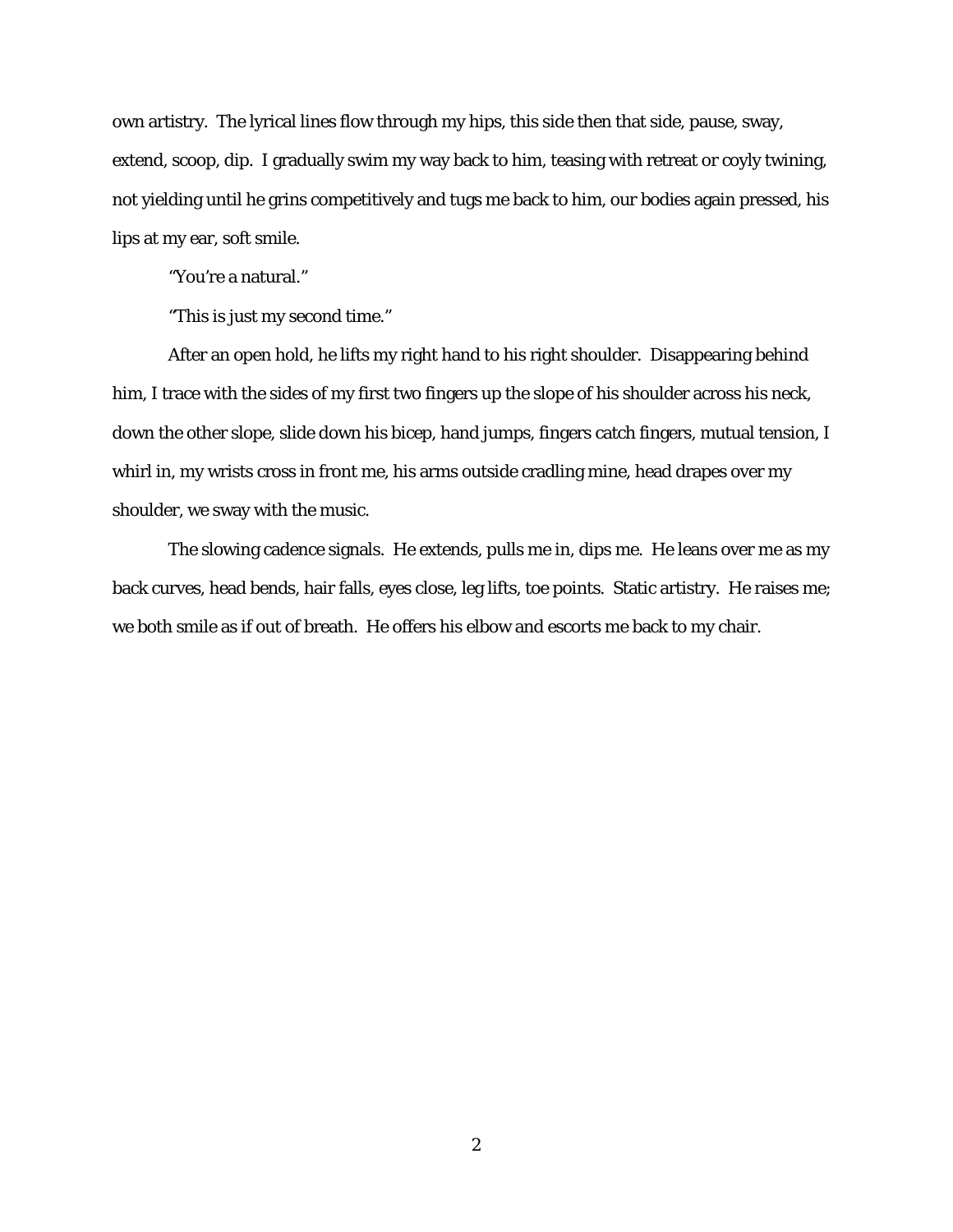### PREPARATION FOR ENCOUNTERING THE PATH LESS TAKEN

I first saw Zoe at the chicken barbeque before campers were supposed to arrive. Erin, our Program Director, came over to me under the tent, whispered, "There's Zoe," and nodded in the direction of a kid with milky hot chocolate colored hair about the length of a three-monthold crew cut sticking up in places, a navy bandana tied outlaw-style around her neck, boys cargo shorts, a plain navy t-shirt, navy crocs, one stud earring, slight buck teeth that made the mouth look slightly rabbitish, and bow-legged. I would have never guessed this kid was a girl had Erin not told me.

Standing beside Zoe were two women that looked out of place in nature and amongst a group of people that mostly knew each other. The one on the left must have been Erin's aunt because she looked similar to Erin's dad. She was short with hair about the color and length of Zoe's, rectangular glasses with thick frames, and seemed to be the one in charge looking for the place to go. The other woman was heavy-set with perhaps two chins, thin brown hair slightly past her shoulders, the kind of slip-on gray leather sandals with two wide straps and nonfunctional buckles, and a commanding presence and facial expression that conveyed she would not be fooled.

At camper registration, the women were so nervous it was almost cute. They whispered back and forth, holding up paperwork and checklists as they looked around to make sure they had everything before they walked up to me to ask where to register.

The nerves amplified in moving Zoe into my cabin. The heavy-set woman wouldn't come in, but Erin's aunt was bustling around her bunk smoothing the sheets, counting and mentally recounting cargo, opening bags to show Zoe where everything was, and explaining to me the ADHD med routine. Zoe just stood between the door and her bunk leaning on the polished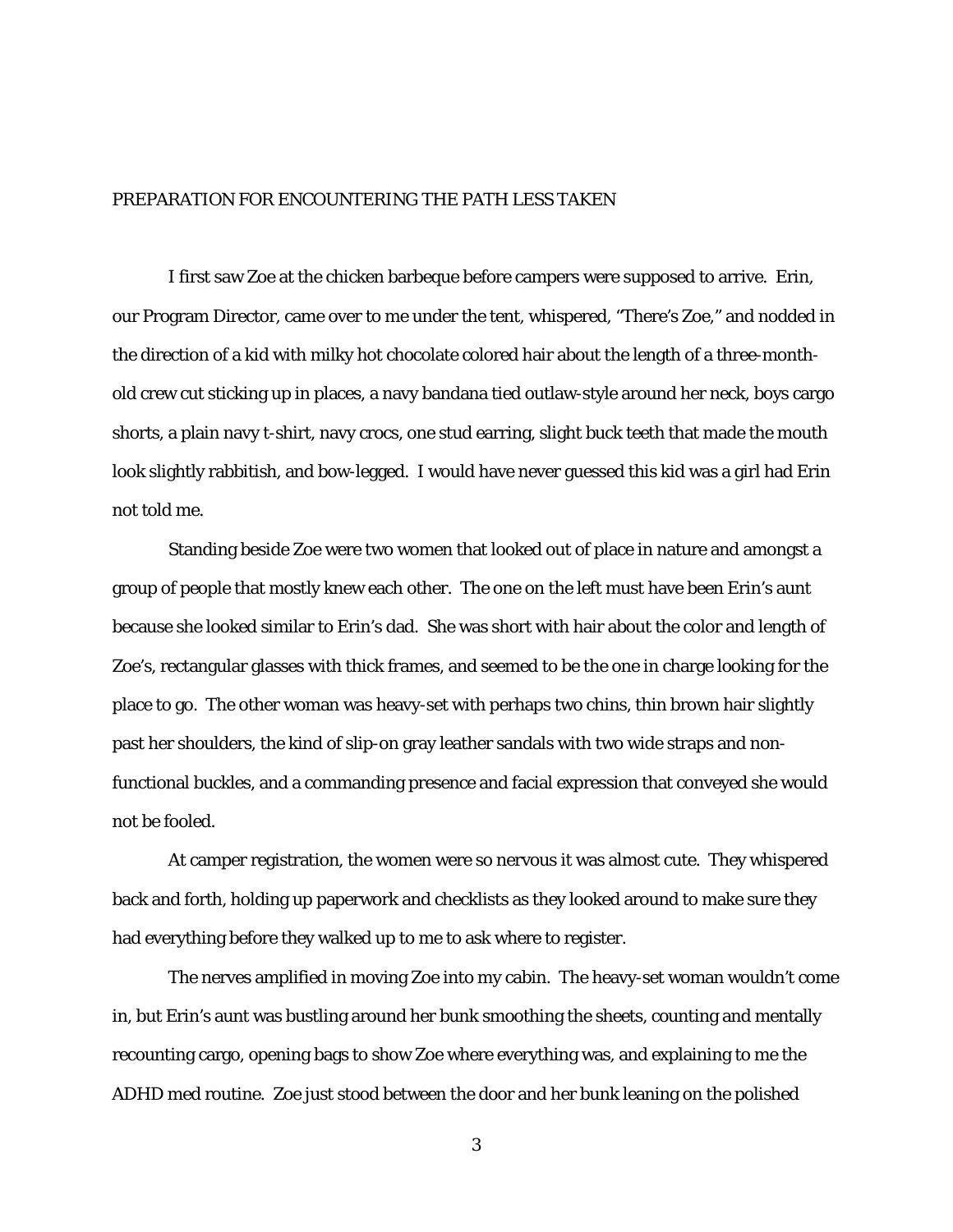walking stick they just bought her from the camp store, staring into space, breathing through her mouth, processing.

Toward the end of the move-in time, two girls approached me and innocently asked, "We only have girls in this cabin, right?" I knew exactly what they meant but responded with an equally innocent, "Oh, yes," then made some comment about how well we girls were going to bond this week.

\*

The next day, Zoe asked me, "I don't see why they split up boys and girls in the cabins. I mean, we can learn a lot from boys." This question startled me, but I nonchalantly answered, "Yes, we can, and that's why we do camp-wide stuff with the boys, but it's good to have girl time too, so we have a cabin of just girls for better bonding time."

"Oh, I guess you're right."

Even by the end of the week, some campers still didn't know if Zoe was a boy or girl and were surprised to see her with my cabin. Her swimsuit didn't help: blue swim trunks with green Hawaiian flowers, grey surf shirt, and black gloves that gave her webbed fingers so she could swim better, supposedly.

\*

All week my girls would mess up their pronouns and call Zoe a "he." After they noticed, they would shake their heads as if they got back a division test and saw they made a silly mistake like forgetting to bring up the remainder with the answer.

One night in the middle of the week, I trod back to our cabin from the bathhouse in the rain, mud, and lightening to find everyone huddled around Zoe's bottom bunk like mice engulfing a crumb of cheese. Zoe was the morsel with her back against the wall, knees drawn, arms pulling her legs into torso, face cocked upright, red and blotchy with blue eyes brilliant and red-rimmed from recent irrigation. My girls cuddled, rubbing her back, reading her Bible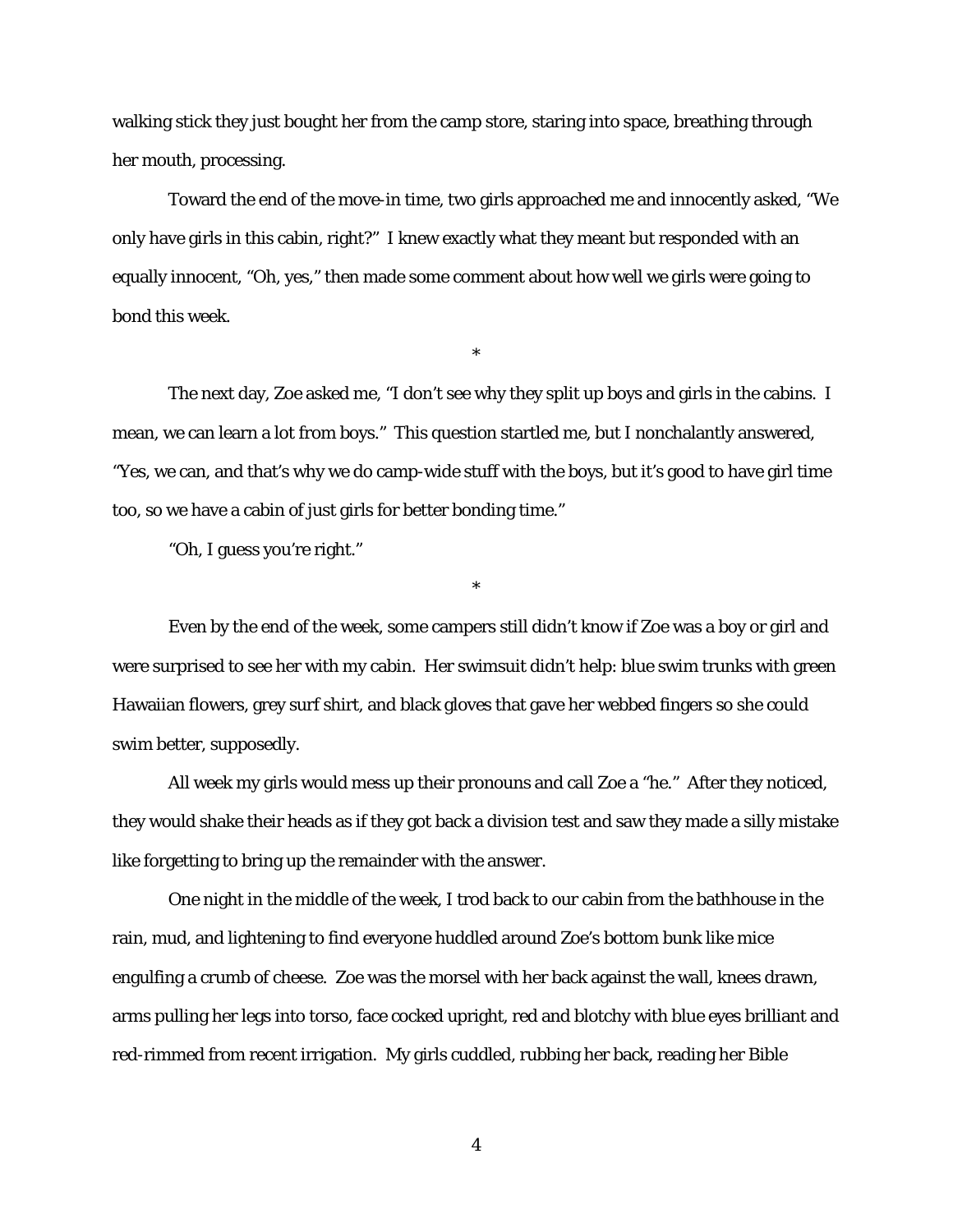verses, comforting her with their mothers' advice, and telling her tips of how they overcame their fear of storms.

\*

Zoe really liked birds. On our way to the first dinner, she asked me what kinds of birds we had in the area. She was usually looking up to see one or down to find a feather. Her walking stick had a leather string through the top to which she tied various black or striped feathers she found. My other girls knew how much she liked them and looked for new feathers to give her when they went down to the lake.

Zoe also really liked Minecraft. She brought a whole paper bag filled with computer printed spreads of characters, furniture, scenes, and accessories to cut and fold into cube-ish images. During free time, if not folding Minecraft she would be sketching cats in the notebook she brought. The girls "Oooed" at her talent and watched over her shoulder praising the exactness of the ears and telling her what to draw or fold next.

At the end of our Friday staff meeting the previous week, we counselors were handed our camper list for the next week, in blue and red ink because our head director, Mark, still hadn't brought us more cartridges for the camp printer. I had only eight names, none of whom I recognized from the previous summer. The staff began leaving the crowded living room to start their weekend, so I got up too; as I passed the thrift-store dining room table, Erin brushed my elbow.

\*

"Hey, Kathy, I just wanted to let you know that one of your girls this week is my cousin Zoe. She's really bright and a tomboy, so she probably won't fit in well and the other kids may pick on her. Also, she was adopted by Lesbian mothers, and though my aunt is a Christian, her partner is pretty hostile toward Christianity and Zoe is picking up those feelings. We've been trying to convince the family for years to send her to camp. I knew you could handle it and thought you'd do the best job, so I gave her to you."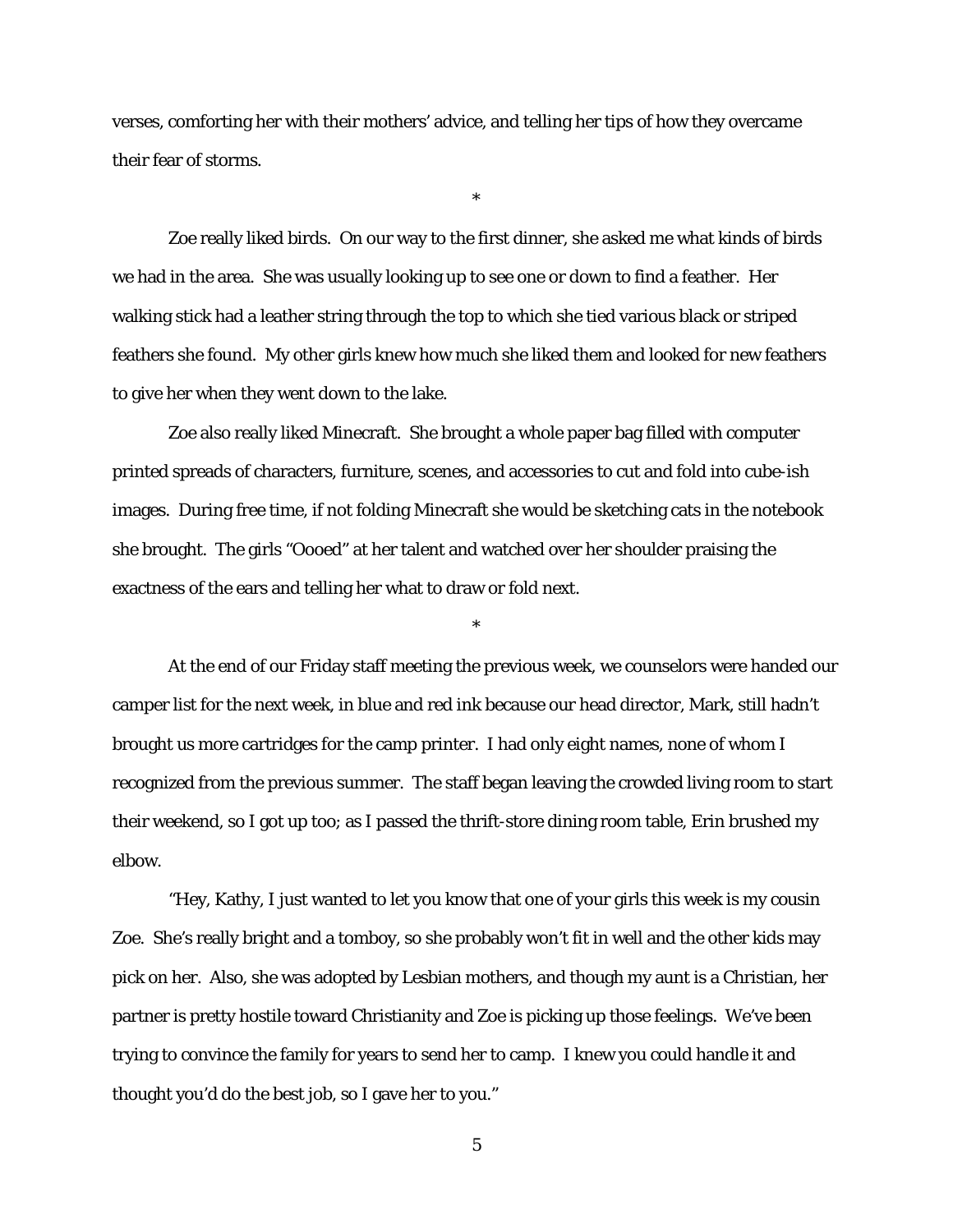Of all the college kids on staff, I remained silent while others affirmed Mike's decision when he came out of the closet at our reunion, I didn't joke about tricking my friend into a gay bar for her birthday, my first time seeing a cross-dresser would be later that summer, I attend a school that recently stopped temporarily kicking students out when they confess they are homosexual as opposed to my friends' schools that have whole dorms dedicated to bi, trans, or homosexual students.

\*

\*

My first encounter with a cross-dresser was few weekends later: A handful of our staff drove to Bloomington, college town of IU, to see Brad who was on staff last summer but currently working his way up in Nashville, play at Rachel's Café. Its tiny hand-painted sign was on the side rather than facing the street; I would have missed it driving. Ferns, Christmas cacti, and other various potted plants lined the once window seats facing the busy street; moons and planets painted the ceiling; four solid, wooden, round, eight-seater tables commanded the space with some universal religion symbol in the center with symbols like  $\Omega$ ,  $\varphi$ ,  $\sigma$ ,  $\blacklozenge$ ,  $\varphi$ ,  $\Sigma$  equally spaced around the circumference. Vegan brownies, vegetarian lasagna, and chocolate chip cookies occupied the glass refrigerator case next to the cash register. Before the fern wall were low bookcases containing navy-threaded, dust-covered works of Ulysses S. Grant along with various encyclopedias and dictionaries; on top sat an assortment of board games like Taboo, Scattergories, and some themed version of Risk that I thought cool at the time but can't remember now. The upright piano in the corner that served as the stage was pushed to the side for Brad's mic and amp.

About halfway through Brad's concert of love and break-up songs, in walked the most wretchedly ungraceful woman I had ever seen. Her walking reminded me of the critique our city choreographer, Brian, made to the girls in our rural showchoir the first night we danced in three inch heels, "Straighten up and walk with pride; you look like you're taking a dump!"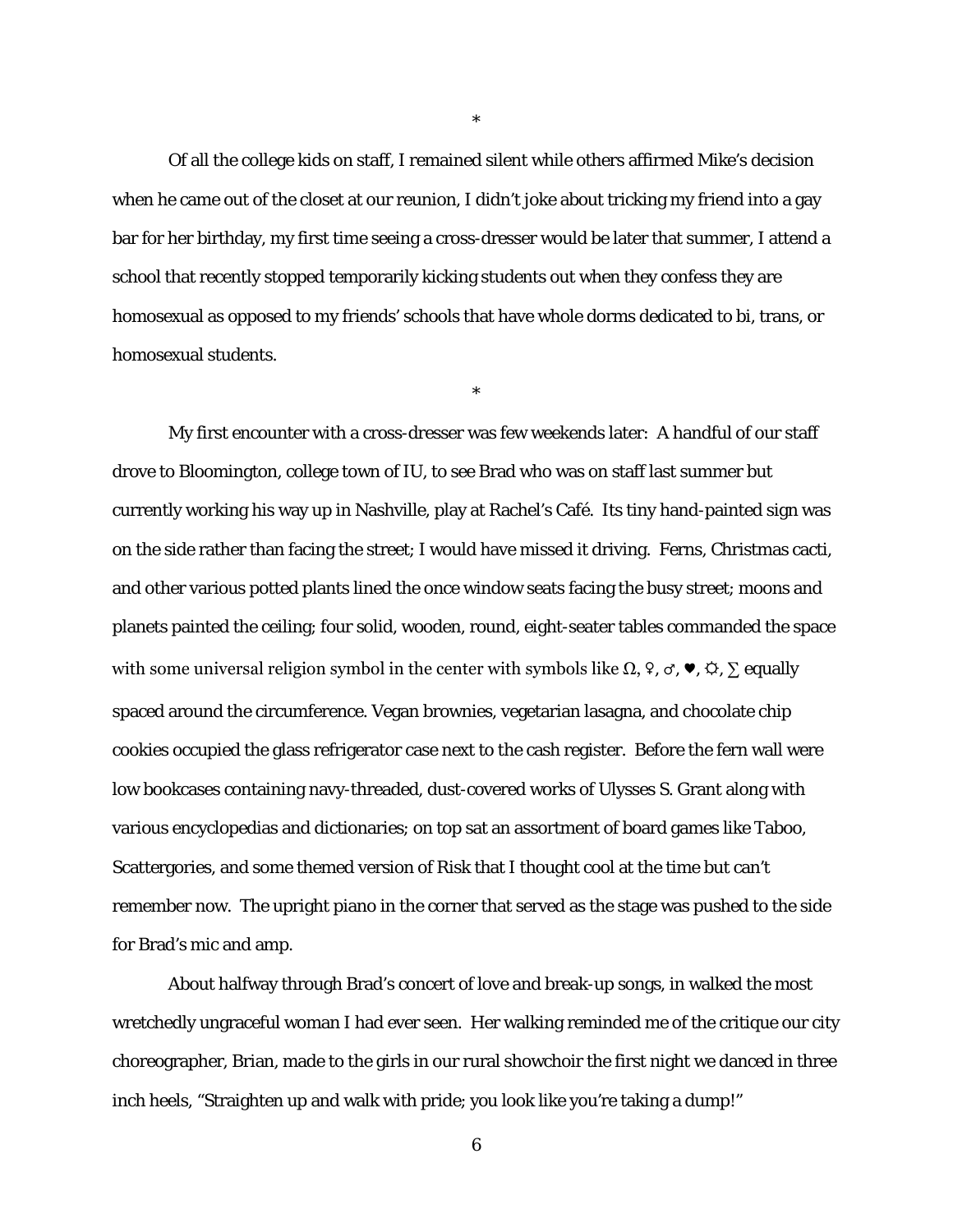After the voice in my head observed, "I've never seen a woman with such long, dark back hair," I realized that maybe this wasn't a woman. No, a woman would be much more graceful even in the painful restrictions of beauty. I looked closer: pink velvet platform heels, pink spaghetti strap dress with heart impressions and a poufy mini-skirt, push-up inserts that were sliding out the bra as noticeable from the front and sides, bleach blonde atop thick brown eyebrows, large pink bow cocked on the left side of the ironed locks, bright red lipstick . . . it must have been a long night. As she sat at a table by herself she twirled her hair and made a point to cross her knees and swirl her foot in a way to flex her calves. The action combination reminded me of a high school acting class where our teacher described what body language I would use to flirt Treavor. I did my best not to stare. I wasn't staring to be judgmental, scrutinize, analyze; no, I was just curious. I wanted to *know*. What does this man think an ideal woman is? What was his past like that brought him to this point?

A couple weekends later we returned to that café for WiFi. I noticed that the barista was transgender. The outfit was better matched than mine, make-up better blended than most girls', and chocolate-caramel curls pinned nicely. However, no woman has such thickly defined facial features or leg muscles.

\*

That night when Erin told me about Zoe, a swirl of emotions – few optimistic – churned my thoughts. I always pray for my girls the weekend before they come, but this night I prayed out of fear. Fear that I wouldn't know what to say, fear that she would stick out, fear that the other girls would find out and exclude her, fear that Christ wouldn't shine through because of my cultural-instilled subconscious prejudice.

\*

Zoe's last name in red ink on my cabin list was Baker-Lewis. I always wondered why some people had hyphenated names, now I knew one of the reasons. My gut queased as I thought about all the other names like that I had seen before I knew this. I might have felt like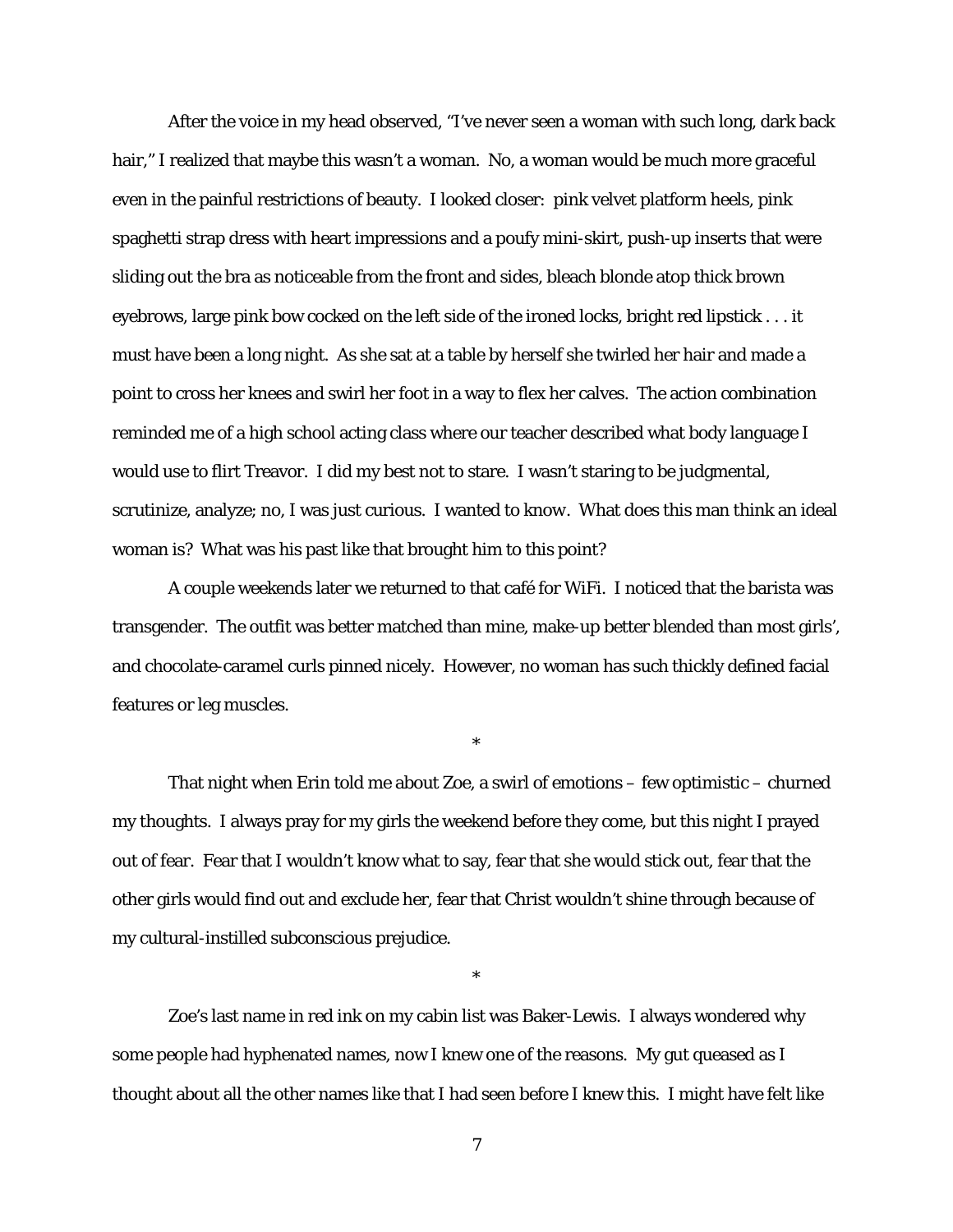the British citizens who thought it odd that some people muttered "Muggles" under their breath as they walked down the street.

\*

At the chicken barbeque when I saw Zoe's mothers for the first time, I felt the same sensation as when I stepped off the plane in Haiti. Not the brick-like humidity, no – the feeling when I stepped into the aluminum sheet airport and realized I was a minority. Everyone but our group was black. I signed up for the mission trip knowing Haitians were black, but my skin still crawled slightly and my consciousness retreated inward a little and I wasn't sure if it rude to look people in the eyes or avoid eye contact. I mentally decided not to be prejudiced or scared, but, apparently my subconscious didn't receive that telegram. After a week among the Haitians, I realized that *they* were the normal, native ones and *I* was the odd imposter.

My mother tells me that when I saw a black person for the first time in a grocery store, I pointed and said, "Mommy, her skin is like chocolate!"

Before I went to Haiti, I attended a National Youth Gathering in New Orleans. Again, I knew the South had more black people than up north, I mentally told myself this, and even made a goal of talking to strangers, but when an older black lady in an ornate Sunday hat sat down next to me in the street car and started talking about the church meeting she was going to, I couldn't say anything and probably just stared. After a few minutes, the woman asked, "What's da matta child? Cain't ya speak?"

Those feelings of uncleanliness crept unbeckoned when I saw Zoe's mothers, the cross dressers in Rachel's Café, or Zoe tell the girls, "My mom . . ." and I wondered if they knew there were two people she could be referring to.

\*

*Jesus loves the little children All the children of the world*

\*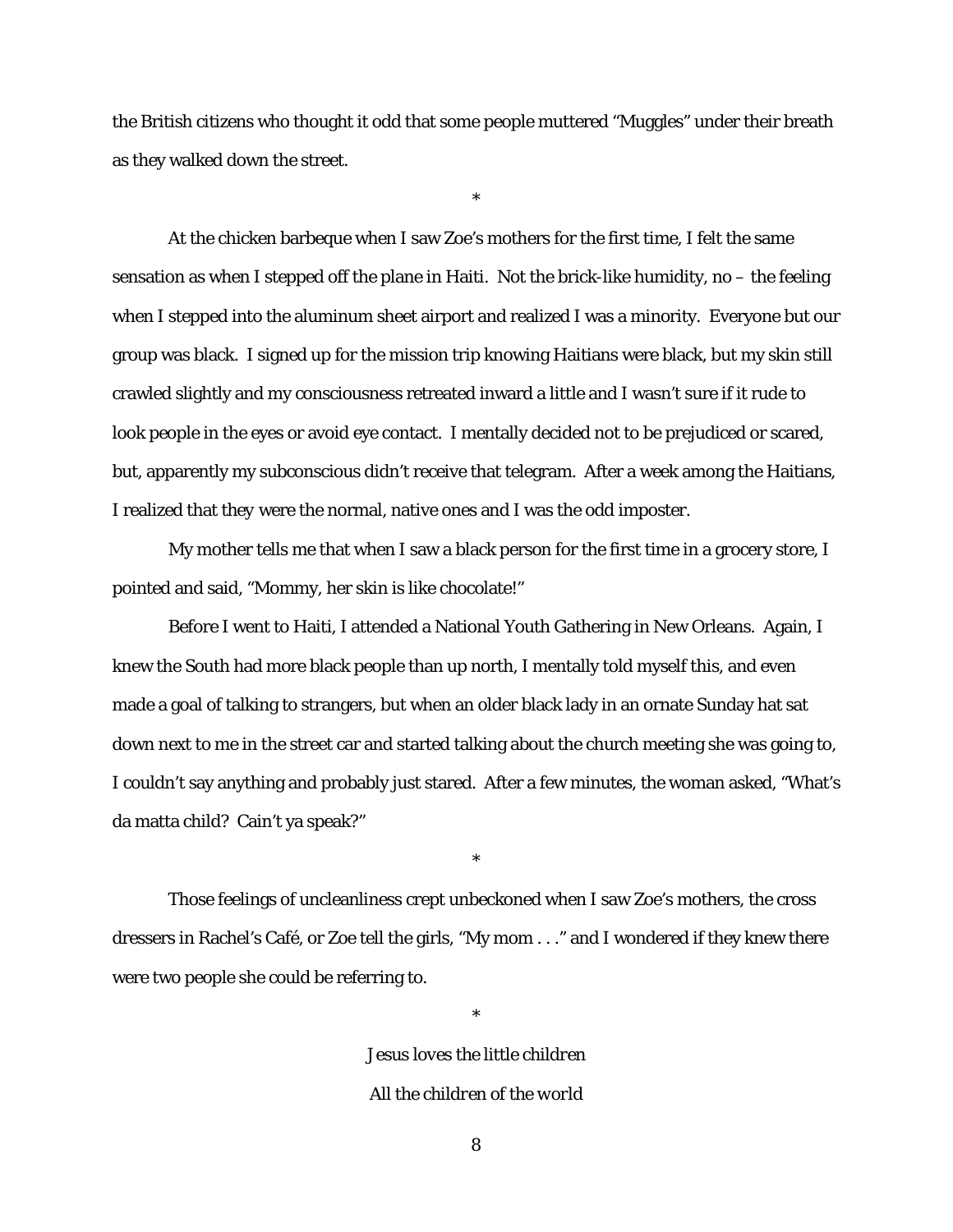*Red & yellow, black & white They are precious in his sight Jesus loves the little children of the world*

Those lyrics were the words of a small, chucky, cardboard-paged children's book my mom read to me pre-preschool. The pictures were drawings of chubby, round-faced children all dressed in their nation's traditional clothing. The only picture I remember vividly was an endless line of these children trailing around hills gradually getting closer to the reader until they seemed to march out of the page; closest was an Eskimo boy holding a salmon on fishing line and behind him a girl in an orange Spanish dress. I thought it funny and odd that people could be yellow.

\*

Now, I room with a girl whose father is Bangladeshi and mother is Pakistani. Last Saturday we went to a Malaysian wedding where I danced the Macarena next to a Saudi dressed in ceremonial white robe and red headdress. Most Friday nights I spend with International Friendships organization eating, studying, praying, talking, and worshiping with international non-Christian students. My Californian friend, Emma, and I dream of teaching English in Korea after we graduate.

Now, outwardly I seem to embrace many cultures, right? I do, but it's intentional; I'm compelling myself, I want to learn, I'm interested. But somehow I can't escape the involuntary shudder when I step into the van to go to the Korean church and realize I will be the only non-Asian were it not for Emma, or the settling breath I take before I enter the IFI house, or the extra chair I leave between me and the person I don't know. Zoe was good for me. She didn't know she was different. Why should I have?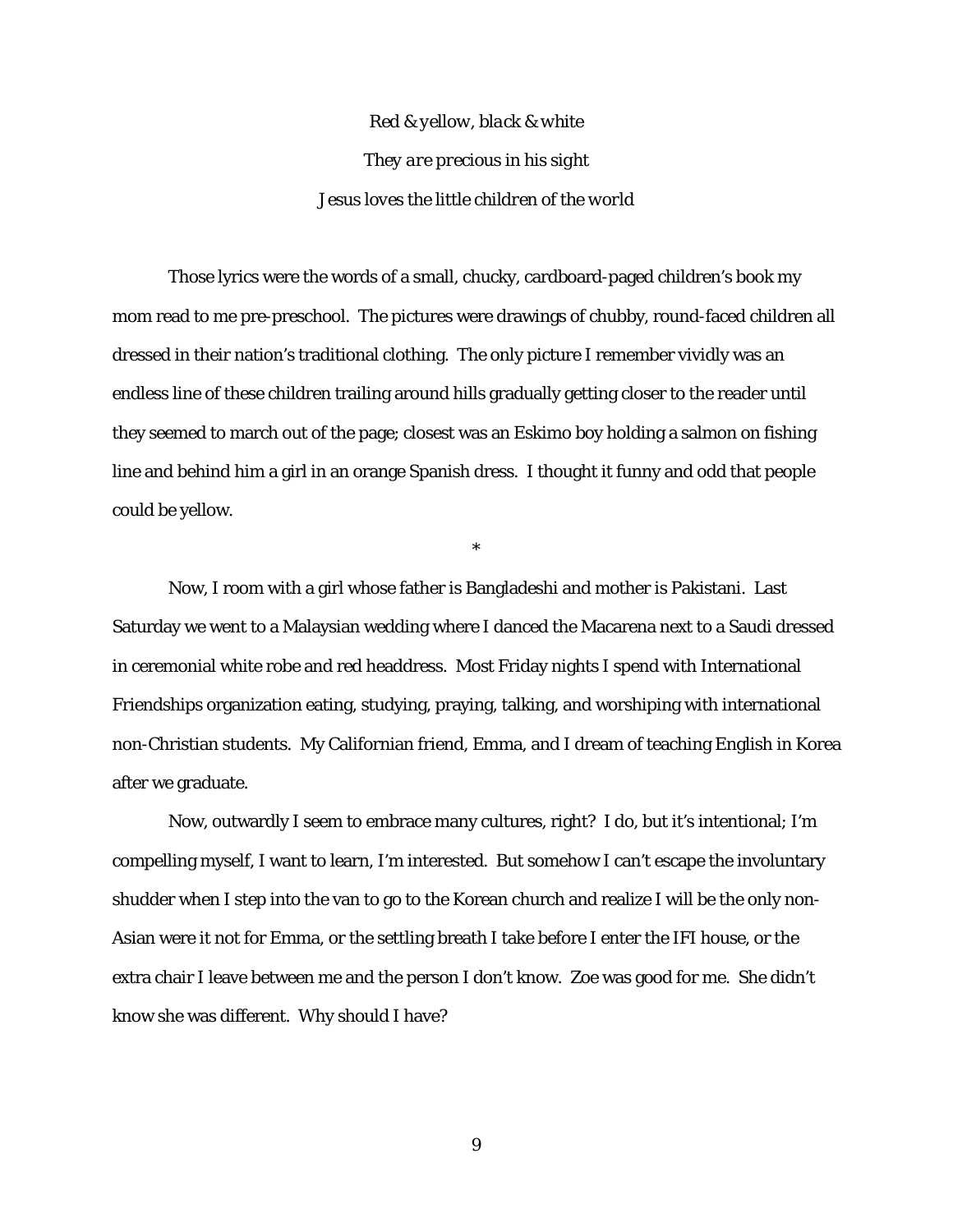### THE TRUTH

"I just don't know if Christianity is the Truth."

Darn. I have been praying since the last time we saw each other until this phone call. All summer. *Continuously*. To use the word from 1 Thessalonians.

In the car at the end of last semester, we outlined our summer goals. One of his was to know and understand the Bible more and figure out where he stands with Christianity. A goal of his own without me weaseling in a suggestion. I was so Proud. Pleased. Prayerful. My spirit geysered inside, but I calmly, measuredly, only allowed a misting of external pleasure and support to water his goal.

All summer, separated by six states and my technology fast while working at camp, we only communicated once in the middle of the summer via letter. They were long letters, quite long, five pages in small scribbles. His mainly a philosophical inquiry on selfishness and artful descriptions of his surroundings. Mine answers to his questions and snippets of my life at camp. I interpreted the inquiry on selfishness as positive potential and kept praying.

I confess that I'm not evangelistic. The joke is that Lutherans evangelize by having babies. We're saved by Grace through Faith; apparently, the process is so easy we forget to promote it.

Our new university president is pushing evangelism so much that, honestly, it scares me: "The Barber of the 'Ville should call me up saying, 'I'm tired of cutting your students' hair because every time I do, they ask me if I'm saved!'"

"No person in the region of Cedarville should die not having heard the Gospel!"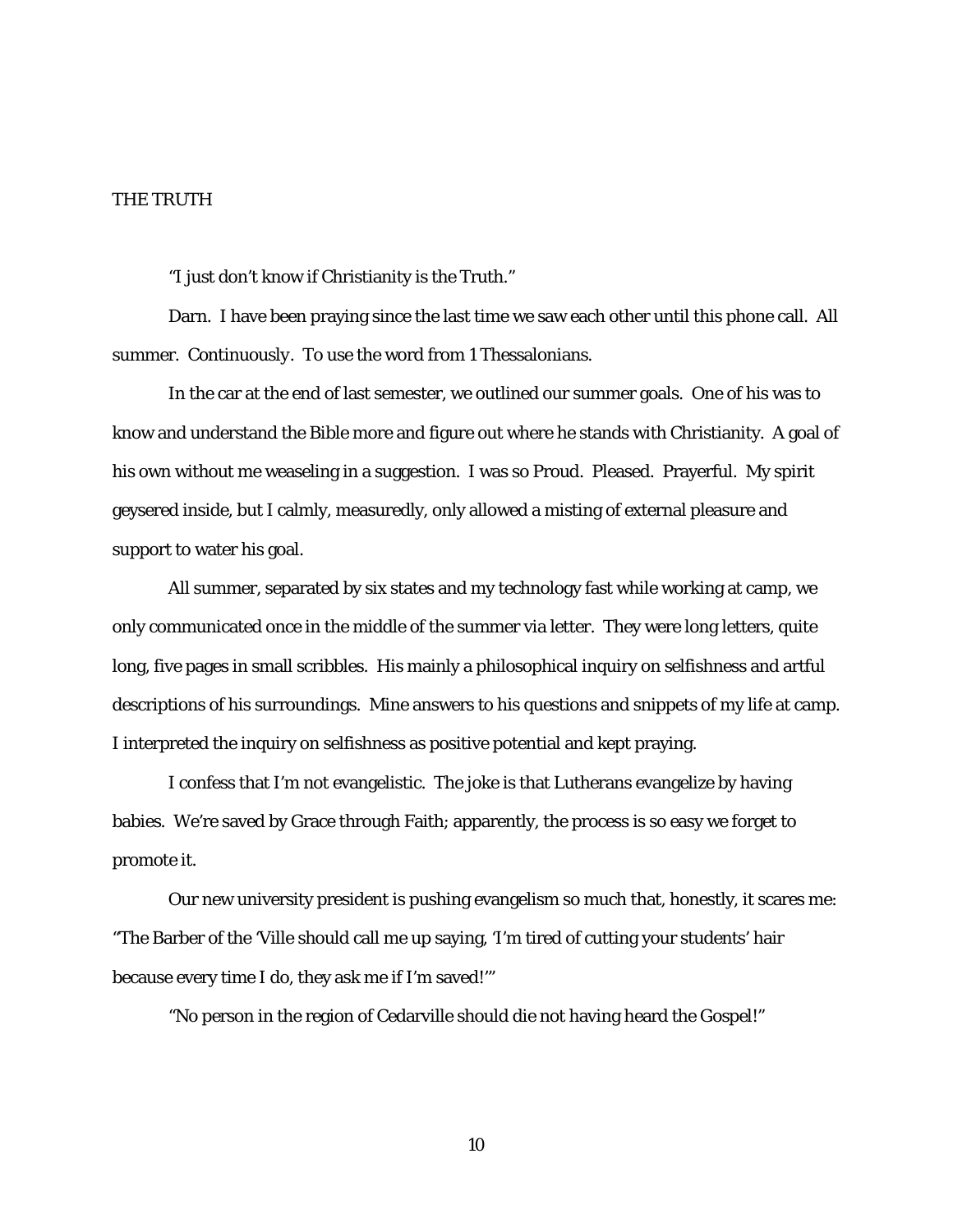But, Dr. White, that's not who I am. I have a hard enough time initiating a conversation with friends, let alone strangers. You slap strangers with the Gospel wide and shallow, and I'll hunker down in my nest right here to work on my friends.

I didn't originally befriend this guy in an effort to evangelize. No, it was more selfish. We had numerous classes together, he was so talented in so many ways to the point that he appreciated my practicality and grounding that came from exerting effort to supplement my lack of talent. And he was willing to learn to dance with me. We studied together, proofread together, danced together, walked together, lamented over lack of sleep together.

Someone told me she thought he was agnostic; I didn't want to believe it. How could someone so talented and intelligent be so confused? I finally mustered the courage to inquire: It was true.

Growing up in a Christian community, I had never knowingly met someone who admitted not knowing if God, Jesus, and the Bible were true. It wasn't that he hadn't heard; he knew Christian doctrine better than most churchgoers. The issue here was: Is it *True*?

\*

Philosophical Truth wasn't even on my radar before college. Yes, my high school education was lacking. And also my Christian education, apparently.

However, post-revelation of critical thinking, I still hold to Christianity. My digging only upturns richer soil. After learning the word "Metanarrative" in my Making of the Modern Mind class, I learned that the Bible can be a metanarrative. All those specific rules requiring a blemish-less lamb for sacrifice in a ceremony that seems nearly humanly impossible to perfectly perform? Yeah, it was all pointing to something. Each New Testament codon has a corresponding Old Testament anti-codon. Brilliant.

Then there's chiastic structure. Man, did that rock my world when lanky, goateed Dr.Johnson wrote CHIASTIC on the board in black dry erase marker with the stick-figure equivalent of a menorah underneath during our 8:30 TR Spiritual Formation class. Perfect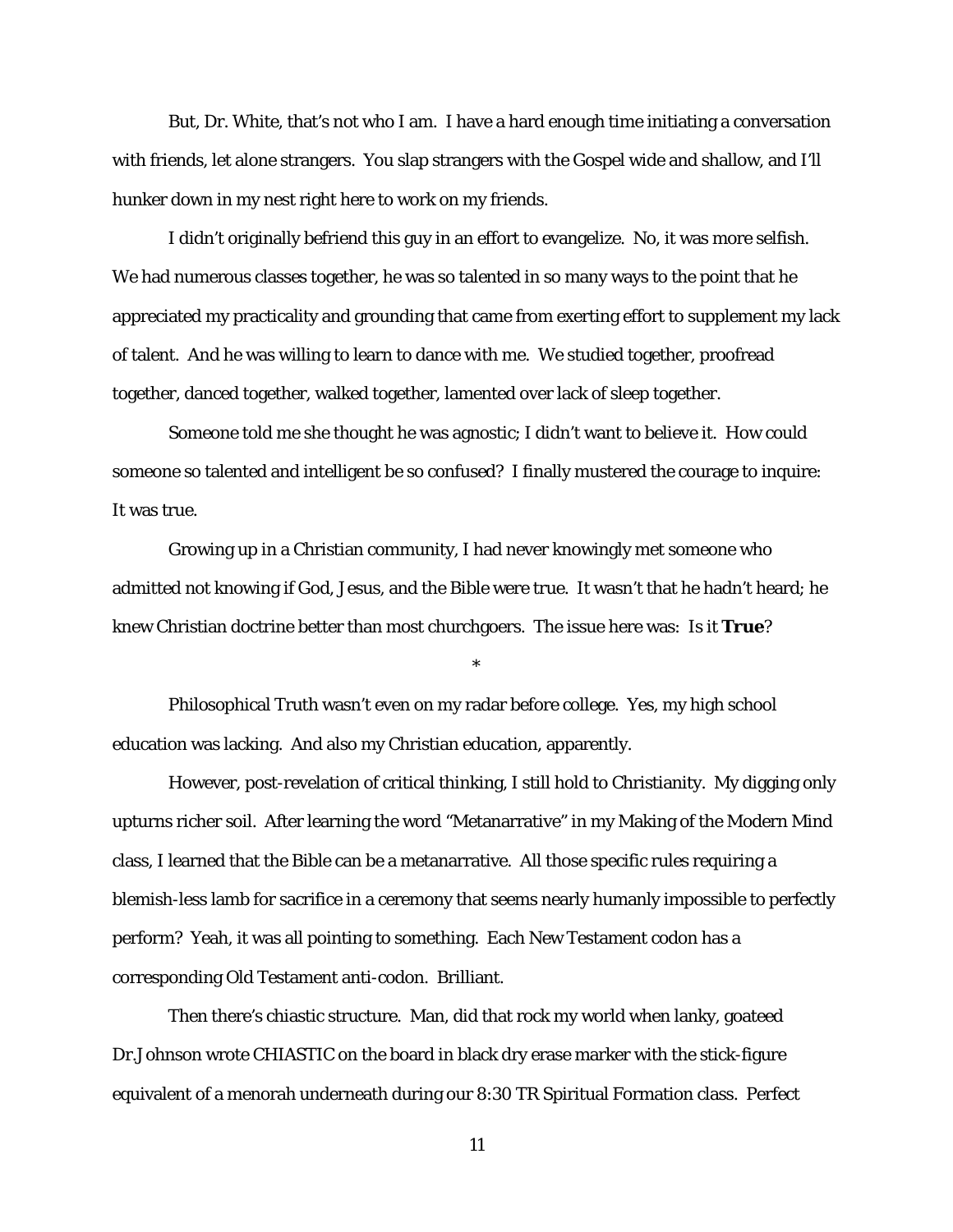parallelism rippling forth from the all-important focal point. An unfolding of Truth like the waves of a seismograph systematically emanating from the epicenter. Judah & Tamar – Joseph & Potiphar's Wife, Genesis 1 & 2. All those years, I read over it unaware of the riches underneath; like wooly bison munching field grass above the terra surface concealing three levels of Wind Cave, or vacationers dancing on cruise liners that float above the rusting walls of the once magnificent Titanic as it deteriorates particle by particle. I had no idea. Christianity is so rich.

\*

But, a complex, inerrant theology doesn't make a deity alive any more than a pretty design makes an uncooked macaroni noodle tasty.

However, God doesn't leave the macaroni boxed on the counter for us to look at while we eat instant Ramen. No, God invites us to hear the pasta cooking in the gurgling tomato sauce, smell the Italian seasonings waft through the kitchen, roll the warm noodles around our mouths test the texture, taste the balanced blend enhance the noodles.

God invites us to taste, and see that He is Good.

I cannot walk anywhere in the house to cease smelling the pasta in the kitchen, the tantalizing waves of rosemary, basil, and oregano tickle my nose, summon my mouth to salivate, latch onto a carnal need in my being. I am hungry, and I know it.

\*

There is no way I could truthfully deny God's existence. He lives around me and in me a presence like blood: constant, nourishing, throughout, necessary, most noticed during difficulties.

\*

I flip headfirst over my handlebars after trying to kick a dirt clod off the metal bar holding the front wheel while rounding a curve I would later name Dead Man's Pass. Instantly: Warmth. Sand under bare feet. Yellows, Whites, Light Oranges–especially the man beside me.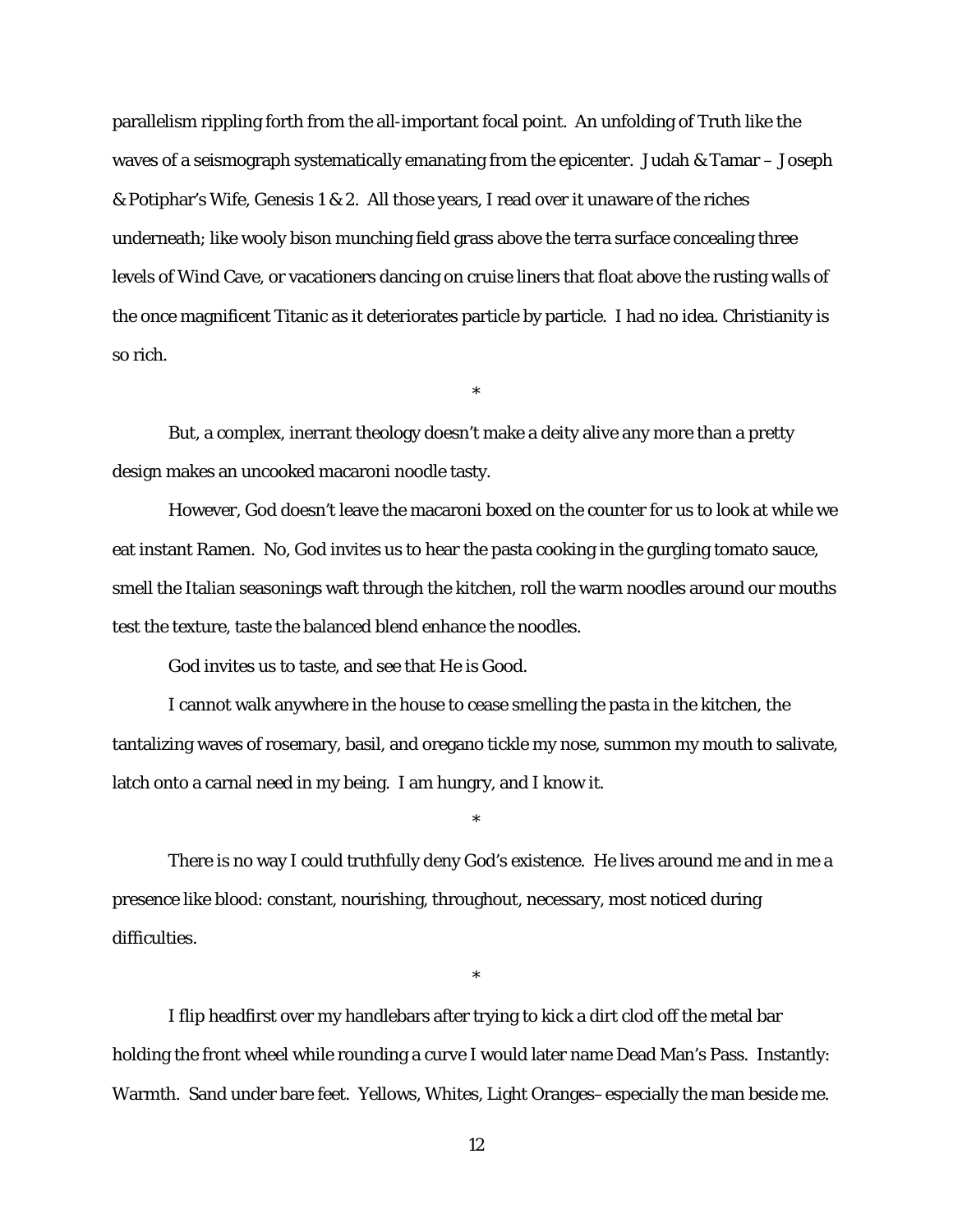He is so bright I can't even see his face. We are walking together, talking. For the life of me, I can't remember what he was saying to me. But I remember it made me glow from my core, so it must have been encouraging. I wanted to stay there forever. As much as I willed, I couldn't stay. The suction cups of my soul peeled off one by one until my consciousness surfaced; I opened my eyes to see my younger sister's concerned face waiting a couple feet above mine. My body ached, limbs askew, bones throbbing from the abrupt collision, blacktop pebbles pressing into skin. My soul much preferred the warm, painless beach to this aching, throbbing flesh encasement.

\*

I know Him through my dad: five months since his brain cancer returned and spread down his spine, my dad is now unable to get out of bed or talk coherently. He communicates constantly but usually not to us. No, we can't always tell when he responds to our presence. He talks, powdery jaw opening and closing, lips a thin line, white saliva following the corners of his mouth, skin yellowed, all a saggy, weak, frail resemblance. The talks are gurgles, the reservoir of saliva blocking the throat, speech muscles no longer able to expand and contract. Head rolls side to side in conversation. We know he is praying because of his expressions: pained, eyes squinting, facial muscles tense, "Why?!" The next instant - stillness, muscles at ease, eyes shut, brows raised, listening. After the response, he questions back, head moving again, eyebrows together causing a slight squinting of the lids, lips moving forming the gurgled question; it was not angry this time, just seeking.

A week before we sing him to Heaven with our church in our front yard, my dad was completely reassured by his Father.

Doctrinally, I see nothing conflictive. Experientially, I and others can attest to it.

\*

\*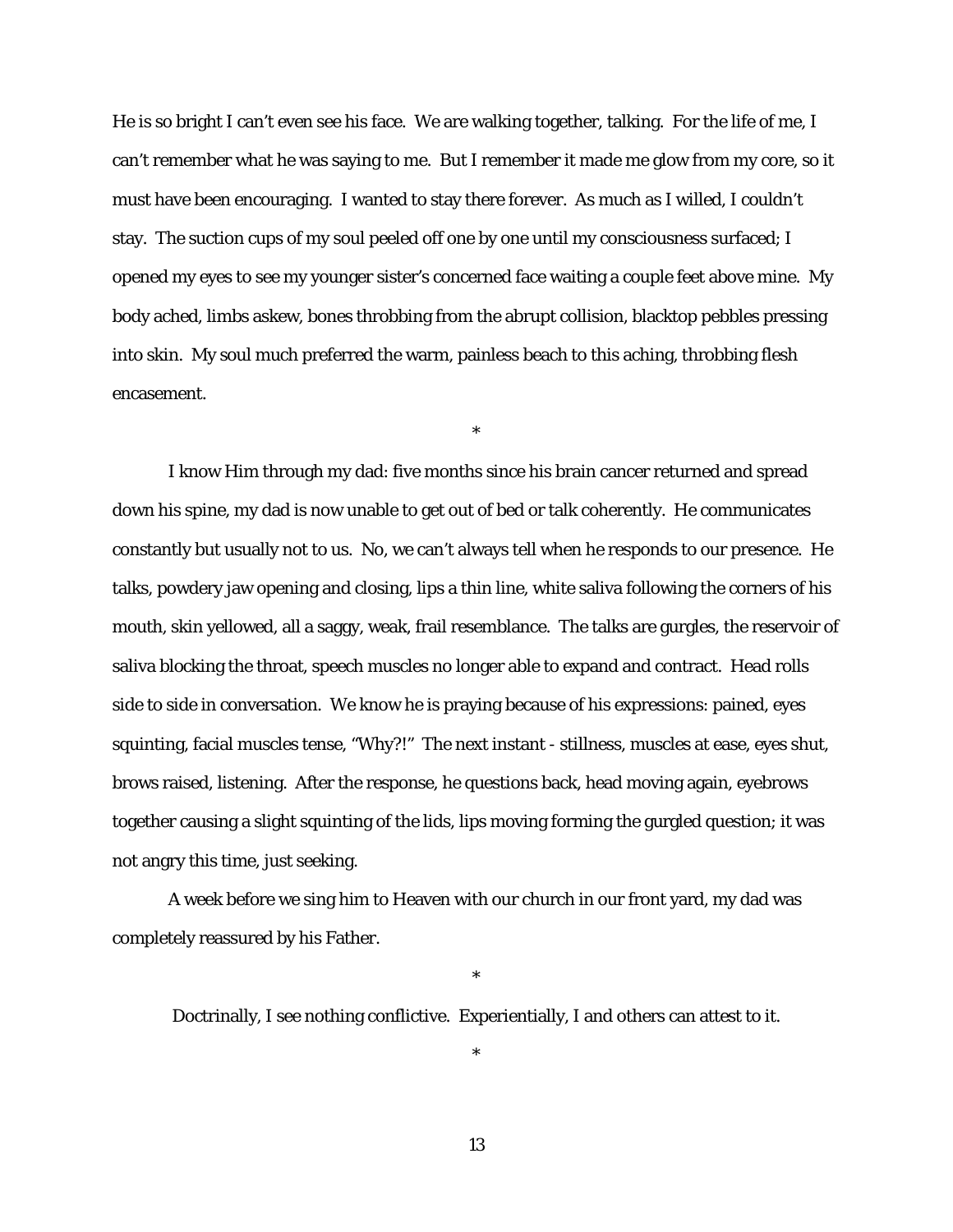I think my friend's problem is that he has never suffered. Sure, there's been a broken bone here or there, but never *suffered*. Never experienced brokenness so wretched that he didn't even know where to begin to piece shards back together. Never ripped raw of everything he trusted to see only one thing remaining. Never tried to lift a weight that crushed him.

Maybe we have to get over ourselves to accept God. Maybe the mirror has to crack so the spell can be broken and we realize we aren't as beautiful as we thought.

Paradox: broken to be made whole, die to be reborn

\*

\*

Friend,

I pray that you understand before you have no choice but to. That you find the meaning of your talents. That you don't receive your doctorate realizing that it is just another Dead End. That after screaming awake from another nightmare of an empty eternity, you throb for something more and *find it*. That godly men will always be at hand to answer your questions. That you will find Truth.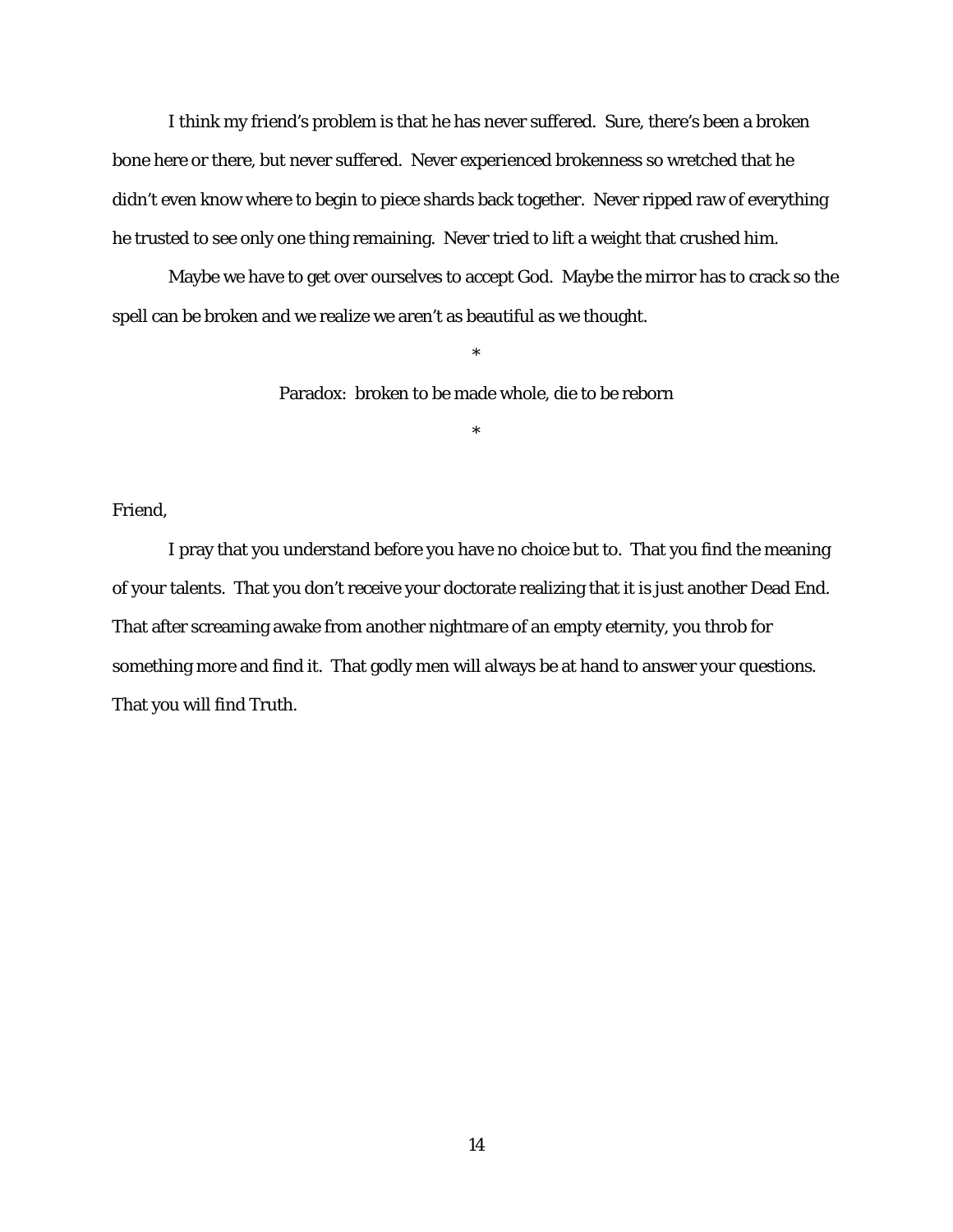### MY DADDY'S HANDS

My daddy's hands were squatty, proportionate to his stocky body. The pores were a grid of dark salmon speckles against peach skin, palm broad and muscular but not calloused, fingers thick but not stubby, nails clipped for work but not dirty, masculine but not hairy. The middle finger on Daddy's left hand had a scar above the last knuckle that looked like a bow-tie drawn with someone's non-dominant hand. Those hands were perpetual like the black speck on his molar that I always thought was a kiwi seed but now realize might have been a filling.

Left hand encompasses the bass's body while right slides under the fin and saws back and forth. Fingers covered in pink rivers and glinting circles lift white flaked flesh as water and blood soak into newspapers. Its jaw opens and closes, eyes glaze aghast, gills expand revealing red accordion rings, tail curls in final defense. Fin circles the air like a Chinese fan but gains no traction.

\*

\*

Every day when the clock makes an "L" shape, Daddy and I walk down to the ever pulsing vein of highway. Daddy clasps my hand, his large encasing my small, a boxing glove locking us together, my body an appendage or sidecar. Coast Clear. We dash. I'm a kite tail bumping along the bits of gravel strewn by angry tires. Safe! We cling to the railing blocking the overhang from soybean field recently fertilized with manure. The rickety, formerly white box forfeits its' newspaper. I care nothing for the local paper, but crave defying death as Daddy's kite tail.

15

\*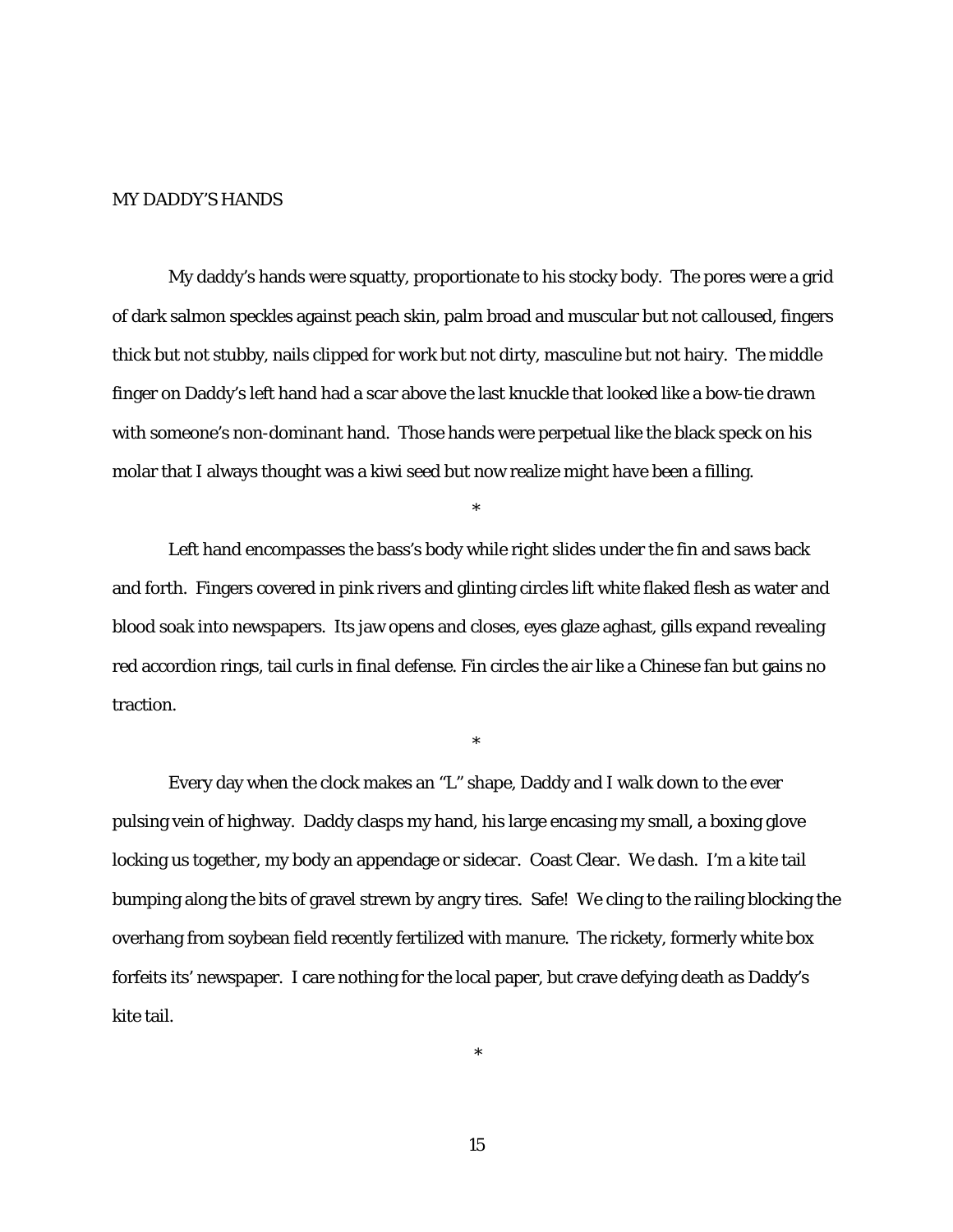"I can't feel my hands." I had kept sledding in the sucking cold of the December air until my fingers could no longer bend to grasp the sled string. The focus of Daddy's eyes seems to sink back as he rips off my double pair of gloves thrusting my hands between his. His hand encasement is a furnace thawing my two frozen logs lodged between them. They are so warm it burns.

\*

The first time Mommy told me, I didn't understand why she was crying so much. My 4<sup>th</sup> grade mind had never heard of cancer. We managed everything else, why not this? When I saw the 32 staples in the swollen horseshoe on his head, liquid ice slithered up my spine, and I knew it was unnatural, but Daddy never failed to meet my every need before: piggy back rides, extra dessert, late night runs for German Fries, dressing up as Martin Luther for school, anything.

Until, on the one phone call from his mission trip to India, Daddy complained of his neck hurting. It was cancer. Again. Third time 'round. Old stuff. Just another hoop we'll jump through then we'll be ok. Mere nuisance.

\*

\*

It wasn't so simple.

Over those final six months, Daddy's hands weakened, became yellow, skin alternating between taut and hanging bag-like from a muscled skeleton. I can still see them, shaking, writhing, squirming in the air for no sensible reason. Those cells completely commandeered Daddy's nervous system. Nervous system, not heart, not soul. He would look up to the heavens or close his eyes and mutter, gurgle incoherent sounds. His body may have been out of his control, but his soul knew what it was doing: Praying. For hours and hours he was talking with his Daddy. Mommy said one day she could tell that Daddy's soul had come to peace. The wincing and shaking of his head turned into muttering and gurgling behind a serene smile. Daddy knew the safety of his daddy's hands.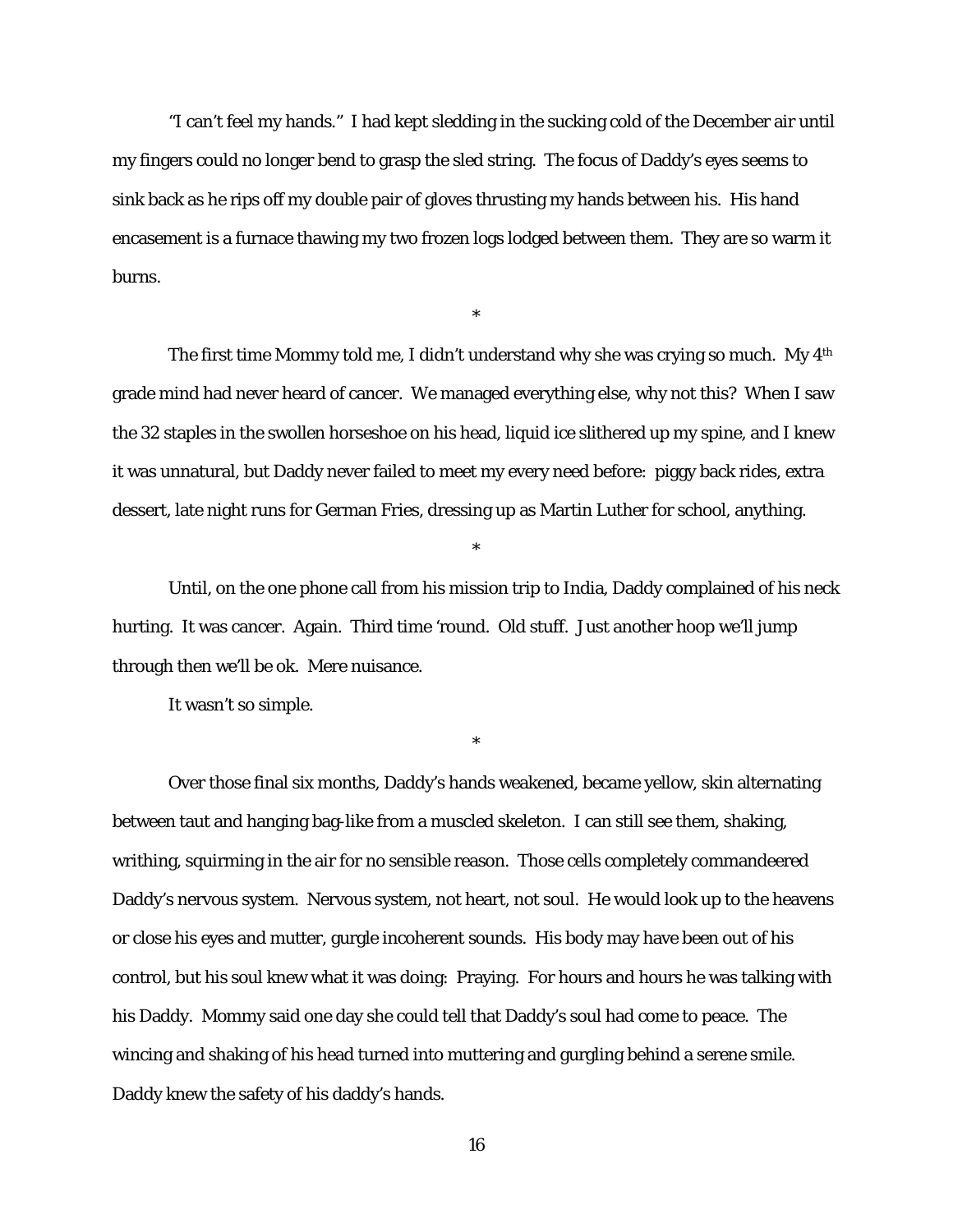I saw Daddy's hands in the casket. Folded over his best suit, they were waxy – powdery. They still had the shape, but those weren't the hands I had known.

\*

\*

I'm a war veteran with a Phantom Limb thinking my amputated hand is still able to help me.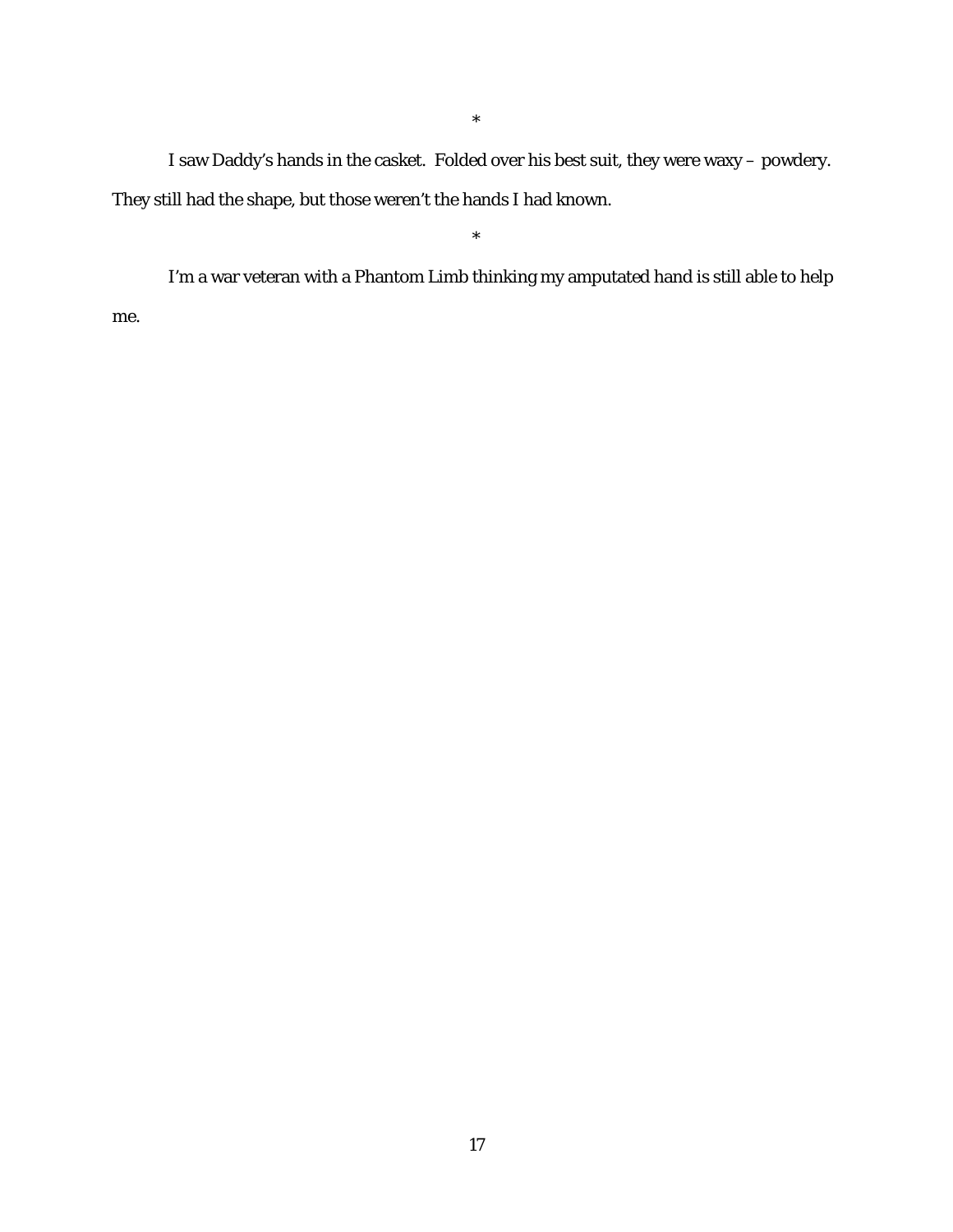### ON SLEEPING ON MY FATHER'S GRAVE

It seems I am the only one at the cemetery at dinnertime on a weekday. I pass through older sections, plain gray slabs with weathered engraving, through newer sections with shaped stones, some topped with lambs growing moss over their concrete wool, past the large stone replica of the man's recliner that generations of the town's teenagers dared each other to sit in at night, and finally to the new sections where unclaimed plots wait before the fence next to the highway. Artificial flowers blow through the grid imposed on the gently sloping hills. I turn down a path to Section C knowing where it is but unwilling to look yet. I park the car at the edge of the section so it won't be in my view. I twist and pull out the key, hand drops to sheep skin seat, chest heavy and quivering. This is only my third time visiting. The first was when we brought my grandparents to see the stone shortly after it was placed. The only other time I drove my younger sister around. Just drove the paths, we didn't get out. We were buying time before we had to return home after being kicked out of it by our uncle who thought he could marry our mom. The first time the dirt was still upturned, raw clumps had washed and hardened together and were sinking into the earthen rectangle.

I walk along the path in the direction of the final scene of the funeral. When I reach the vicinity I turn my head left and scan for red granite. I see it: ROBERTS. Seeing your name on a tombstone feels like hearing your name over the intercom, though this offers no possibility of a prize. Our lives are the distance between two endpoints, and I'm staring at one of them.

Dad's stone is granite, a light pomegranate red with pink flecks. Its shape is the standard curved rectangle. Its surface is smooth and shiny except for the sloped top left unsanded. On either side of the base are bolted metal flower vases, as far as I know they have never had anything in them. On the back is *Rev. Thomas C. Roberts Nov. 30, 1964 – July 8, 2007* on one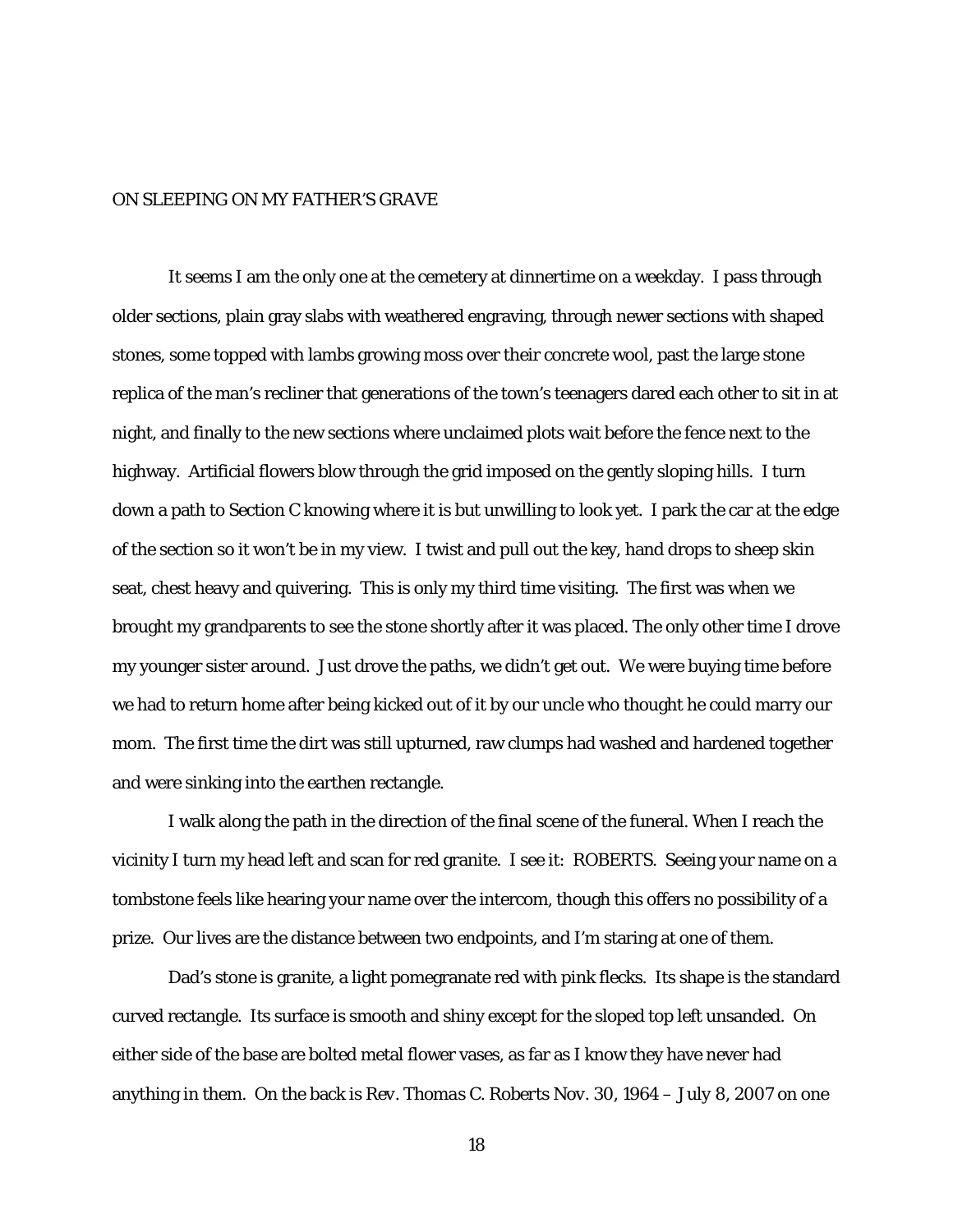side and *Anita S. Roberts Oct. 7, 1965 -* on the other. Above is Married September 30, 1989 with wedding rings engraved below.

I leave my flip flops beside the path and approach in bare feet. I kneel on the grass a couple feet in front of the headstone. My eyes are level with the O and scrutinize the individual chips in the engraving. I try to pray coherently.

I stretch out on the ground, face down, arms outstretched, my hands claw at the dirt, slightly moist from a few days ago, dirt builds under my fingernails then accumulates past the nail and breaks off as more presses under. I wish it would break skin and mingle with my blood. I try to yell at God, demand why, beg for my dad back, tell Dad what the past two years have been like, but I can never yell more than the initial question word before the force behind my air breaks and it turns into a heavy sob. My mouth is open, frayed ends of the cuticle-like grass scrape the insides of my lips. My tears slide down cracks in the earth and soften the edges. A gentle breeze blows through rows of stones and ruffles my hair. I eventually exhaust from crying and succumb to sleep.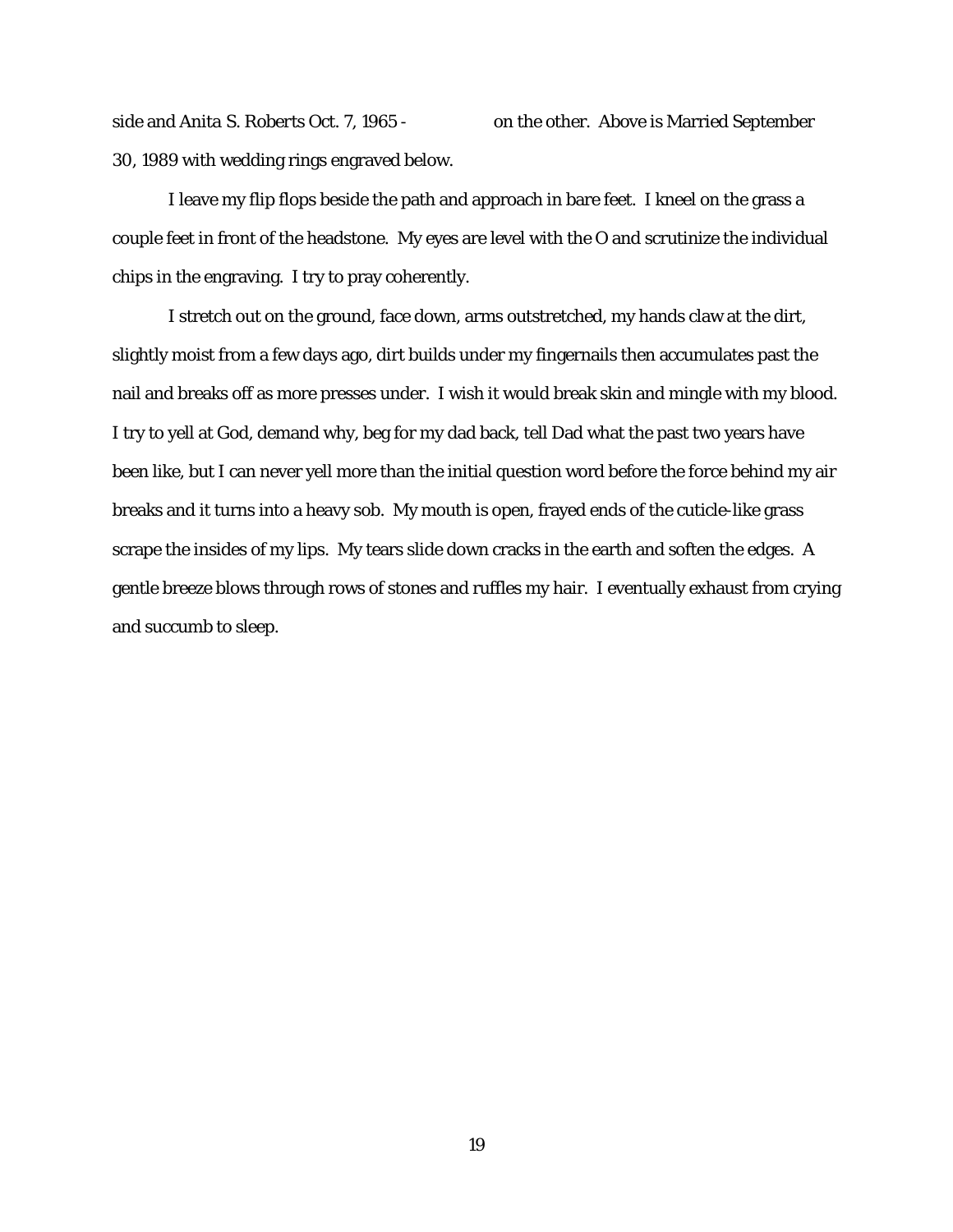# THE CORSICA

White '92 Chevy Corsica with a black stripe along the side, some of the silver paint chipping from the hubcaps. Interior a luxurious red except the front seats which have cream faux sheepskin covers that Mom got Dad for Christmas several years ago when he wore the fabric through. I hadn't wanted to take out the bulletins, devotionals, plastic clerical collars, and traveling communion set that had always occupied the back seat. The inside of the driver's door and floor beneath the faded steering wheel are slightly more stained than the passenger's side. Dad spent an hour scrubbing them the day after a parishioner called him late in the evening to come help unload his turkey houses. The town knew the Corsica as Pastor Tom's car, but now it was mine. It sat waiting in the driveway, undriven, until my sixteenth birthday.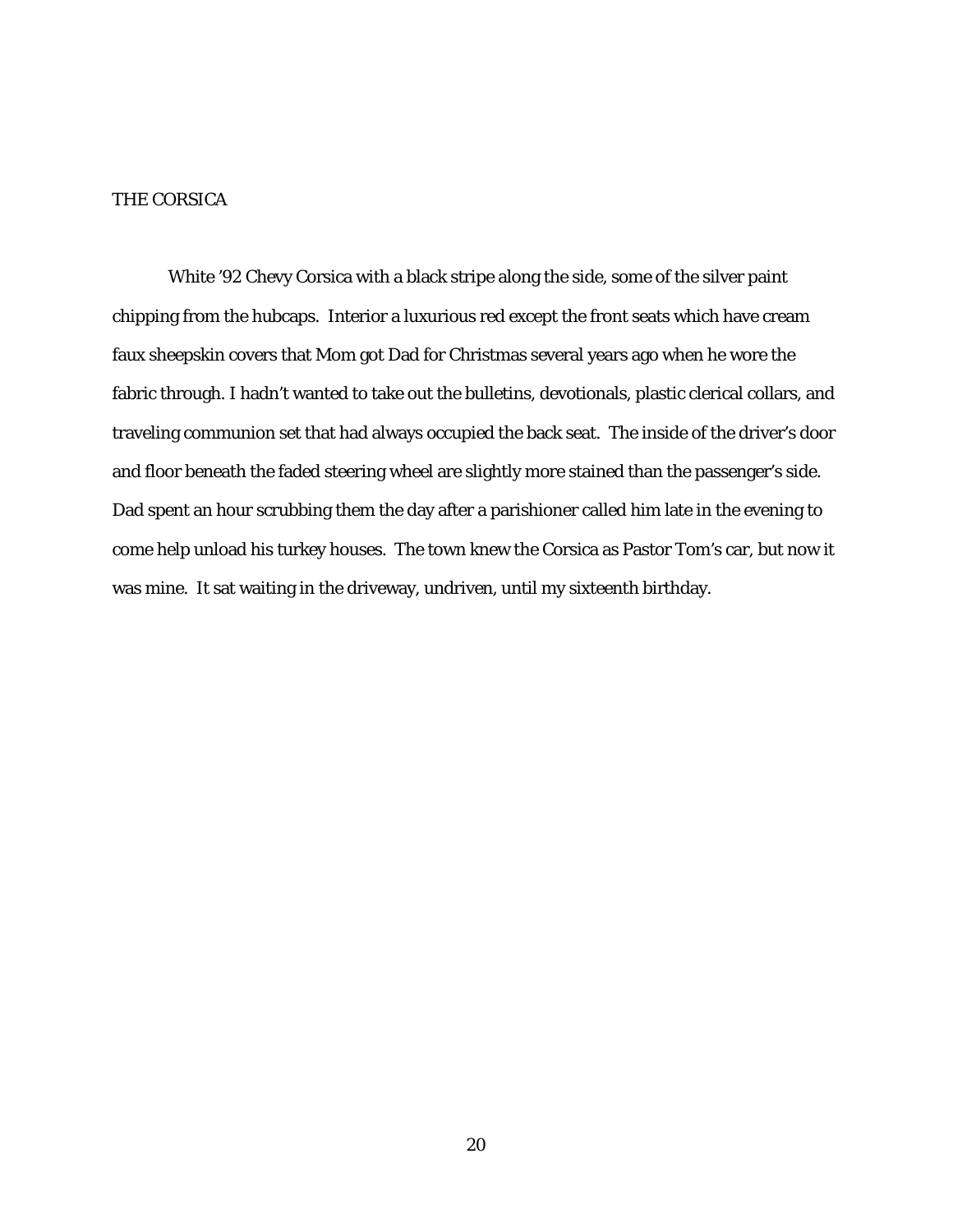### FROM GRANDMA'S HANDS TO MINE

I was taking small steps, just bending at the knees so I could keep my thighs pressed together. If I crossed my legs then Grandma would notice and make me break from putt-putt. She was babysitting me in the Holiday Inn Convention Center while my parents celebrated their tenth anniversary in an event room. It reached the point where bright lights spotted my vision so I couldn't find the golf ball. I positioned myself over one of the white PVC, cup-like holes and relaxed. Warmth squirted down my leg and pooled in the cup. Grandma was gazing at the rooms lining the walls, but when she heard the trickling on plastic, her head snapped to me, quick gasp, a hissing exhale resembling my name, then she grabbed my upper arm and squeezed as if it would make me stop. Her hand clamped on me and dragged me downstairs to ask Mom if she brought a spare set of panties. Someone else watched me the rest of the evening.

I'd never seen hands like Grandma's. The backs were famished, bones protruding, sinews squirming when fingers moved, purple veins webbing on the surface, skin a translucent rotten salmon with islands of age spots, middle knuckles swollen resembling noduled roots, nails short, brittle, and vertically ridged sloping upward in the middle.

\*

\*

We visited Grandma at intervals according to when her fish tank needed cleaning. It was a simple twenty gallon with colored pebbles, two red rock formations, and a backing sticker of aquatic scenery. The occupants were descendants of our guppies and snails that snuck into our tank with the live plants. Inbreeding eventually washed out the beauty from the creatures, color faded and retreated from the fanned tails, snail shells perforated and betrayed growth ridges. Snails would colonize in clumps, bumpy brown tumors barnacled around the tank. One time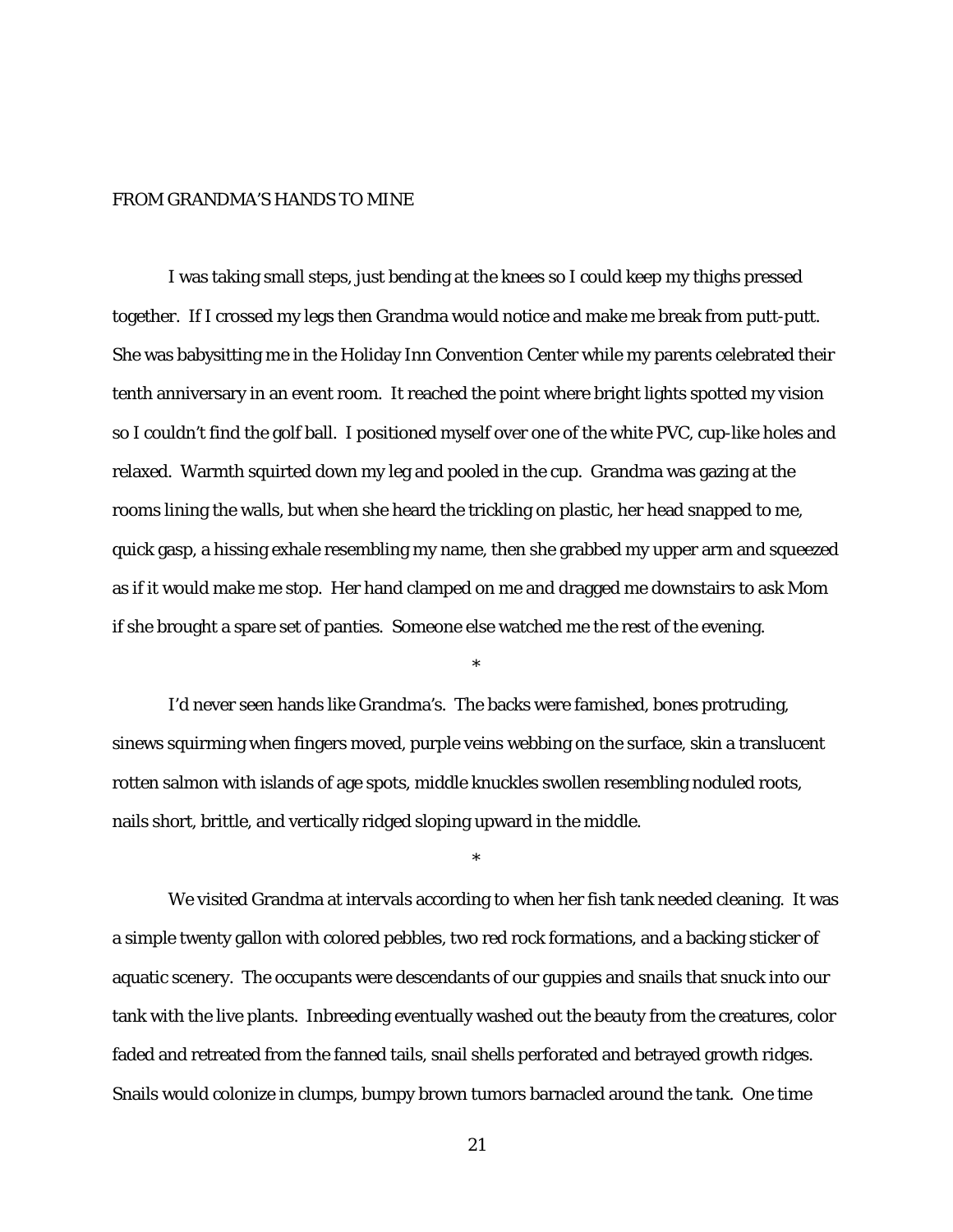after greeting us Grandma explained her campaign against the snail pandemic: She made a grabbing motion with her hand turning slightly, thumb resting on swollen knuckle, "I scooped them and," hand opening as it batted down to her side, "flushed them down the commode!"

Grandma could cut apples with a farm girl instinct that made them taste better than the one-shove slicers. She started by placing the apple in one of her frosted plastic, cabbage leaf shaped bowls. Palming the apple in her left, she would take a steak knife and saw off a near half sphere from the largest side. Her left fingers remained frozen in resting position not touching the apple and her right fingers curved behind the handle not nimble enough to grip it. After the section severed she would spin the bowl so the new largest part would be positioned for filleting. In between she would eat the slice, raising it to her lips using the base of her knuckle swelling as most people would the tips of their fingers, steak knife resting on rim of bowl.

At her church's annual rummage sale, she would walk around folding rumpled clothes, plasticy skin smoothing pastel onesies. When knees would weary, she would sit at the checkout table pushing her hand sideways into the money drawer closing in half fist to trap coins between her thumb and index finger to drop them in the opposite palm then slowly pinch the proper ones for correct change.

\*

The last several years her rings remained always on her fingers because she couldn't slide them over her knuckles. About a year ago, one of her doctors made her cut them off. Each of the four granddaughters received a ring. My oldest cousin got Grandma's wedding ring. I, the next in line, received her engagement ring. It came in a tiny ziploc bag with a white sticker label in her handwriting. If the band were shaped perfectly it would probably be as large as a woman's watch face, but it was a compressed oval, the bottom sliced with the ends overlapping like misaligned fountain streams. At the top perched a diamond the size of a miniature chocolate chip.

22

\*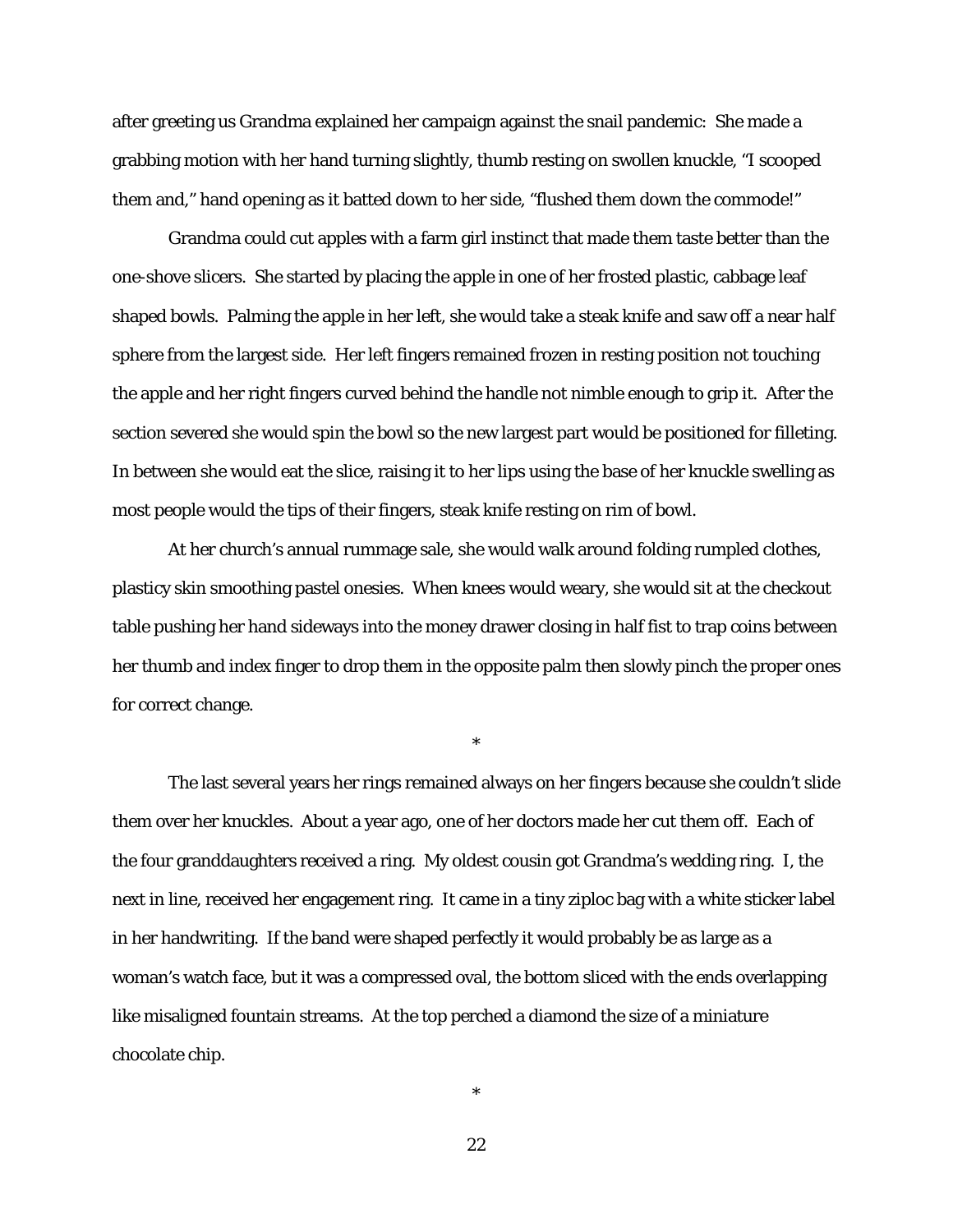Grandma now lives with my aunt, uncle, and two young cousins. I visited over spring break because Aunt Carolyn recommended "sooner rather than later". I entered the house, a chair slowly scraped the linoleum floor and Grandma's round face topped by wispy gray appeared around the doorframe to the next room. Her eyes were lit behind the protruding sockets and a smile lifted her sagging skin.

"Well, hi! Uh, uh . . ."

"Kathy." A voice whispered behind the wall.

"Kathy!"

"Hi, Grandma! It's good to see you again!"

Grandma bent down to give me a hug, the hooved base of her palm clapping my back. I could feel her ribs and spinal vertebrae through her loose velvet jacket.

Later that visit, my cousin thought we should play with Grandma to divide her hours of sitting at the kitchen table staring blankly. After many rounds of, "Come on, Grandma, it'll be fun!" she sat in the living room next to me holding the bucket containing two bean bags, one stress ball, a tennis ball, and a golf ball for her to throw to the healthy nine-year-old who shared her name. Grandma scooped up each ball with the sideways fist motion I had always known, but now her fingers were curving sideways like exposed tree roots growing into a river. She flung the objects with an aggressive peck that neither Becca nor I were expecting.

Later, Grandma and I sat at the table while Aunt Carolyn was out with the kids and Uncle Bob was taking a smoke. Grandma started fidgeting and looking around.

"Do you have to go to the bathroom?"

She looked down and to the side. "Yeah, but, ah, the door's always locked."

"I can unlock it for you if you need to go."

I grabbed the neon green golf tee out of the basket beside the stove. It was chewed up in a ring where the end of the lock hit when I pressed it into the door handle. Grandma padded to the toilet, lifted the lid, pulled down her velvet, elastic-topped pants and Depends. I noticed for

23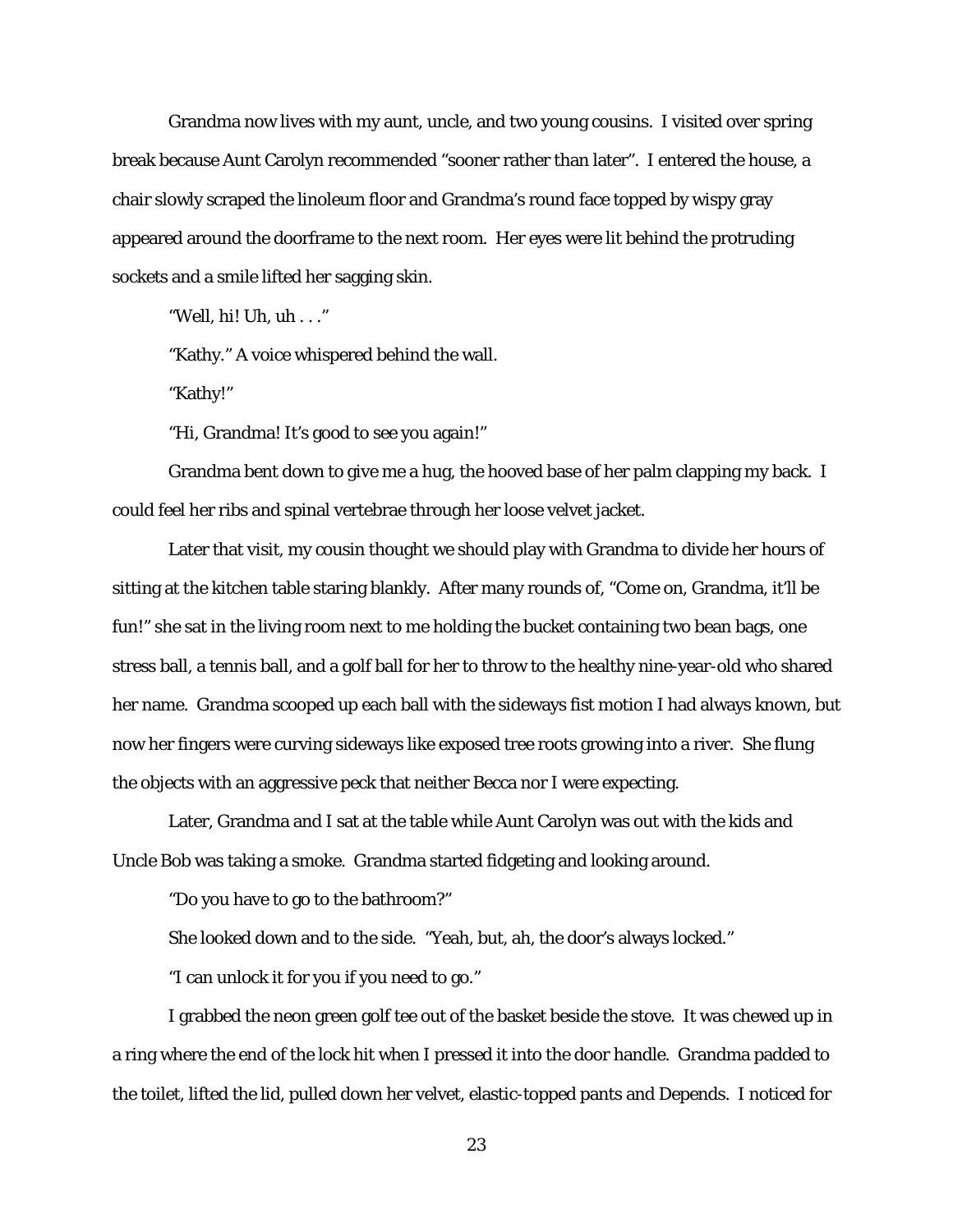the first time an L-shaped scar the size of a bookend on the outside of her right upper thigh, a taut contrast from the loose cottage cheese of the rest of her thigh. It might have been where they went in for her hip replacement after she fell down the stairs one night or from where they borrowed skin for reconstruction after breast cancer surgery. After the trickling stopped, she reached for the toilet paper. Her clawed hand still grabbed sideways, trapping the paper between her thumb and side of bulbous knuckle. She only tore two sheets. I didn't have the heart to tell her to try again.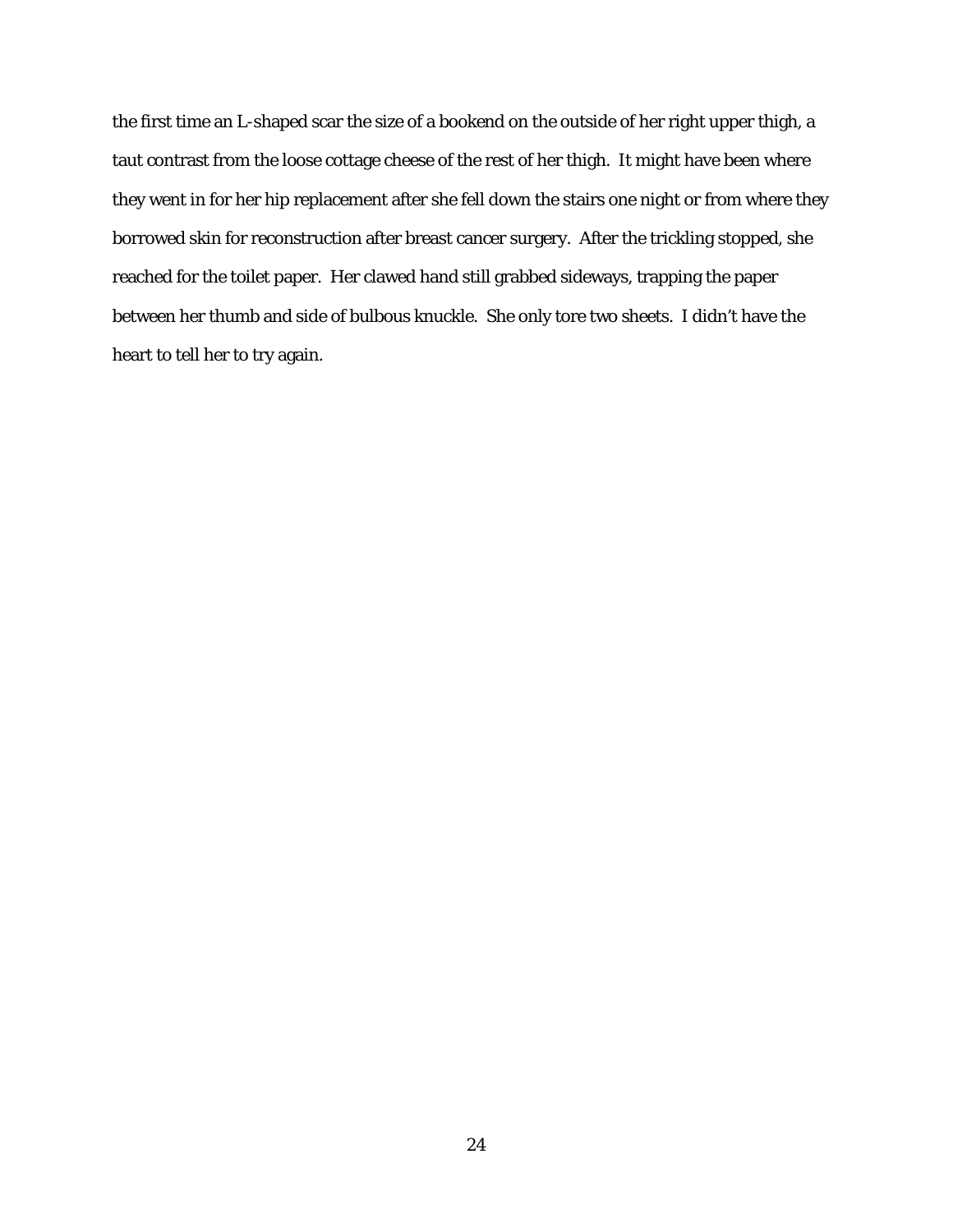#### LUST

It creeps, unbidden. You see it in pigeon-toes in Adidas stripes beneath a white belt cinching a loosely tucked dress shirt all topped by curly, red hair overdue for a trim. You see it when one corner of his lips curl in a snarled experiment of a pick-up line.

Its sounds beckon. You hear it in the swoosh of basketball shorts and coiled clang of rim retracting as lean, lanky muscle glides gracefully from a lay-up. In the low, subtle clearing of his voice before he speaks. In the aural caramel of a baritone crooning the tantalizing lines, melodies, words of *Music of the Night* that wash over you coaxing your head roll in the music as the musician nuzzles your neck and runs the back of his index finger down your exposed arm.

It's touch. You feel it dancing blues nearly hip to hip, his hand on the small of your back, yours resting on his thickly muscled shoulder, intoxicated by his cologne, dimly lit rotunda, 2 am. It's in palms so thickly calloused you have to squeeze to feel the flesh underneath. You wear it in the briskly soft flannel he lends you around the campfire on a chilly night.

It's scent. You smell it in musky cologne, faux pheromones, and reroute your path to your next class. In the smooth smell of alcohol on his breath mixed with smoke from the mesmerizing flames that flicker to veil ugliness and give confidence to wonder. In sweat mixed with pine sap as you trim branches on the edge of the clearing together. In the rich, woody smell of new cabinets saturated with the possibility "This is Home." In spring at your university when the Bradford Pears blossom emitting diaper-like stench with floral beauty and scanty spring fashions, heralding a surge of communal hormones.

It's taste. You savor sea salt caramel coated in white chocolate topped with a roasted pecan: rich, creamy, dark, organic, woody, nuanced. It's a dark chocolate truffle so rich it

25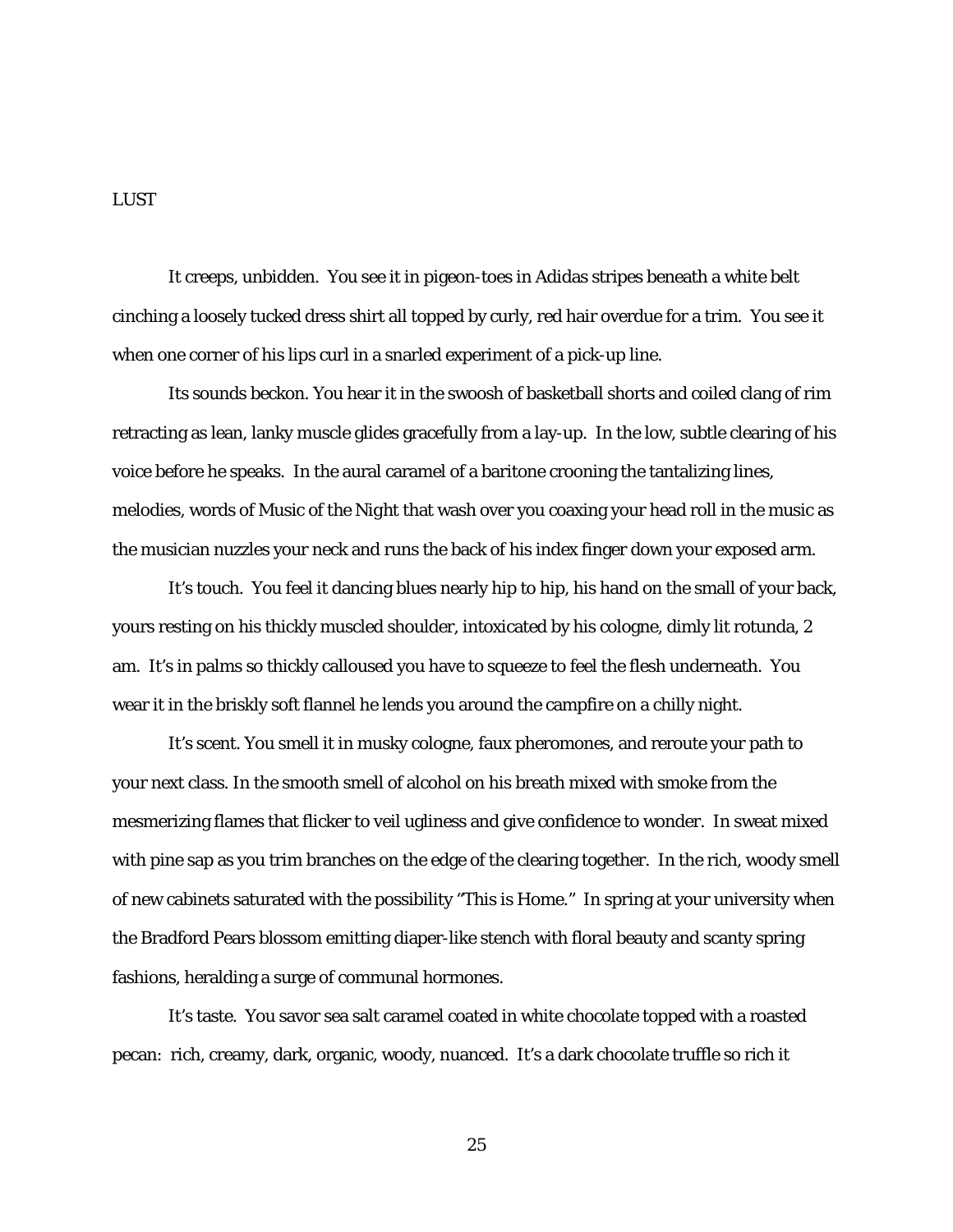nourishes your soul with secrets of life before mankind invented spoken language to communicate passion.

But, it's gone after you swallow, and leaves you with nothing but a memory, craving more. Always more, never satisfied, needing that flavor you remember so extravagant. Memory is not potent enough to recall every perfect nuance . . . so you *need* re-experience.

It has an aftertaste. Acidic vomit from overindulging – the most stridently mint toothpaste cannot scourge it from your mouth. It's the taste after eating spicy salsa: a painful heat burns from somewhere. You don't know where and it's preventing you from tasting and enjoying anything else, but you can't uproot this pervasive, ambiguous heat to extinguish it.

#### It has assimilated into you.

A lichen attached to your brain, decomposing once wholesome thoughts with acidic digestive juices.

Its tendrils wrap around the neurons of your brain, controlling your thoughts, holding your mind captive.

You are a slave.

You cannot smash your idols, only replace them.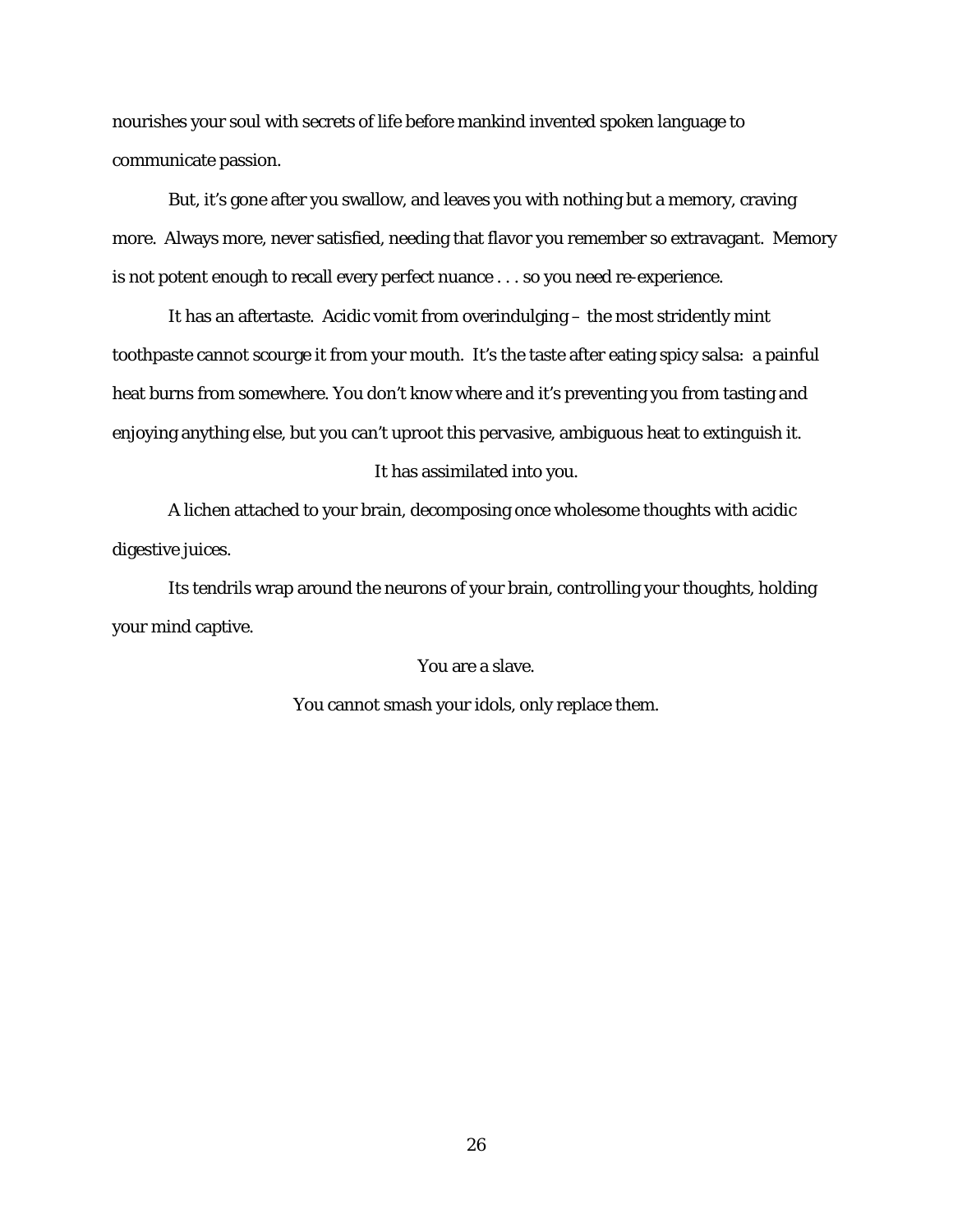#### MY UNCLE: HANDYMAN WHO NEVER LEFT

House didn't need fixing, but after aunt died; faucets replaced, entry tiled, floors recarpeted, walls painted, lights refixtured, tub installed, backsplash plastered, doorbell rewired.

Note from non-coffee-drinking mother: "Out to coffee with a friend."

Skipped rebellious-teen phase, but turn up internet radio and glue eyes to screen to drown the sloppy suctions, labored breathing, and "We can do this together" drifting from remodeled living room.

"We'll stop if you're uncomfortable."

Satin bridesmaid dress ordered without consent. Shapely form flattering mine, deep red enhancing facial blotches and red-rimmed eyes.

\* \* \*

Now, phone is answered by: "Hello, Hello, Hello" every time.

Overweight shuffle thuds not exerting effort of Ham-Quad lift; rubber-soled slippers gratedly slide – linoleum (cross into new terrain) creak aged floorboards beneath plush carpet.

Stench of vinegar chips, fried potatoes, oozing sausage invading New Carpet scent. Wet smacks chomping mouthful of grease.

In a different pew, he dives for bass in hymns, no idea how to use thick vocal chords, barely audible creek –haphazard jerking, like a settling house – about an octave and a fourth too low.

I'll learn to fix my own house.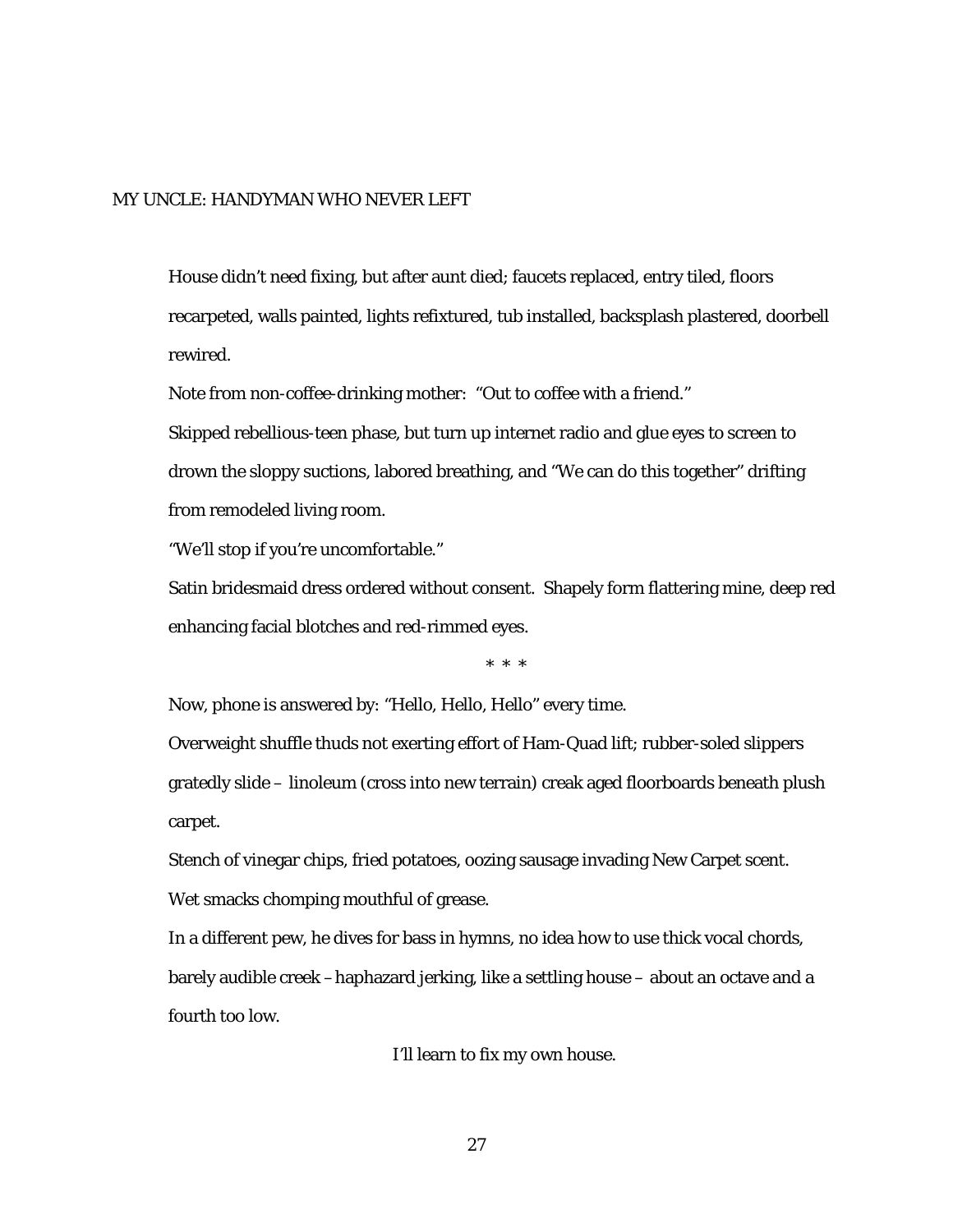#### TUBES TIED

#### **Characters**

**Kathy:** Sophomore college student wearing jeans and a Women's Choir hoodie. Short, straight brown hair, no make-up. Still panting a little from unloading her '93 Ford Taurus by herself. Sister to Rachel.

**Mom:** Middle-aged with strands of gray visible beside the caramel highlights of her brunette shoulder-length hair. Her face is still youthful with dimples and crinkles at the corners of her hazel eyes when she smiles. The ring finger on her left hand had been pointedly unadorned for four years but now carries a bulkier gold and diamond ring. Still fertile.

**Rachel:** Junior in high school. Blonde layered hair with numerous shades of blonde highlights straightened and falling slightly below the shoulder. She has a habit of pushing her swoopy bangs off her pink rectangular glasses. Cheeks have scars of acne beneath heavy cover-up. She is wearing thick eye liner, mascara, and silver eye shadow. Makes effort to never smile but sometimes lets guard down around Kathy.

**Uncle:** Widower of twenty-two months. Balding. Slightly taller and markedly heavier than deceased younger brother. Off-stage because driving the 1 ½ hour commute from work to Mom's house that was recently put in his name.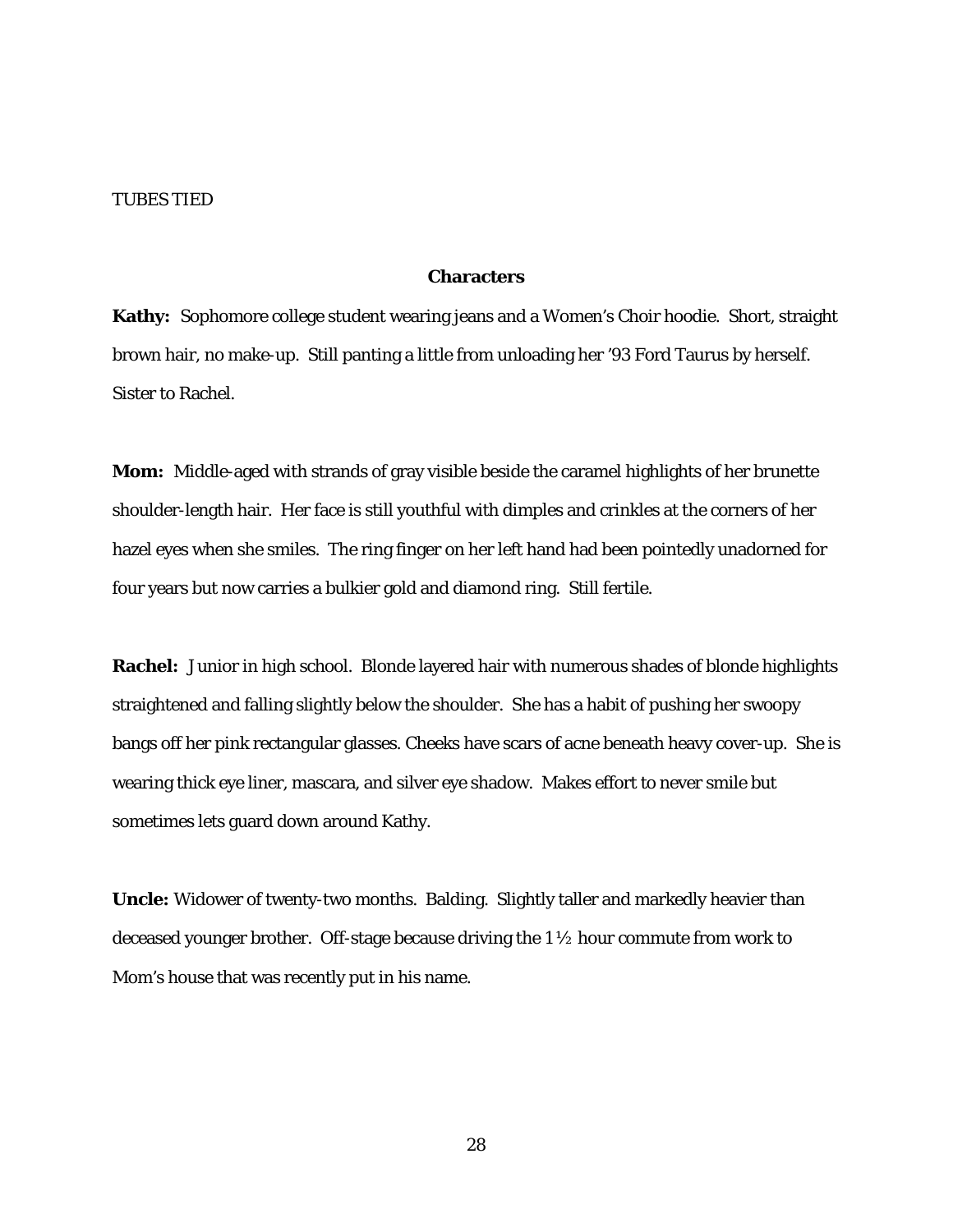#### **Setting**

The first day of Kathy's Christmas break in a ranch style house in small town, Ohio.

#### **Scene I**

*(Living Room. Kathy is still in her plain, black winter coat and is straightening up after setting a suitcase in the pile of her belongings in front of a bookcase filled with photo albums. Rachel enters from the direction of her bedroom.)*

**Rachel:** (*Matter-of-factly in a hushed voice*) Did you hear that Mom is having surgery? **Kathy:** No. What for?

**Rachel:** I don't know. It isn't serious. *(Walks away.)*

*(Kathy's eyebrows scrunch together slightly, but she continues to unload her car in silence.)*

#### **Scene II**

*(5-10 minutes later. Kathy is standing in the dining room looking through the stack of mail at her place at the table. Mom enters quickly. Kathy looks up.)*

**Mom:** Did you have a good final's week?

**Kathy:** *(Shrugs)* Mmhmm.

**Mom:** *(Looking at various spots on the wall. Kathy looks at her eyes.)* Good. Since you're home, I'd like you to cook. We'll visit Grandma and Grandpa for a couple days; you're welcome to join us. Julie wants to know if you can do special music on Christmas Day. I'll be having surgery between Christmas and New Year's. *(Waves hand at her side during last comment.)* **Kathy:** *(Still trying to make eye contact.)* What kind of surgery?

**Mom:** *(Looks Kathy in the eyes.)* It's called Tubal Ligation. *(Purses lips. Pauses.)* It's a quick outpatient procedure. They go in, do it, and I'll be back the same day.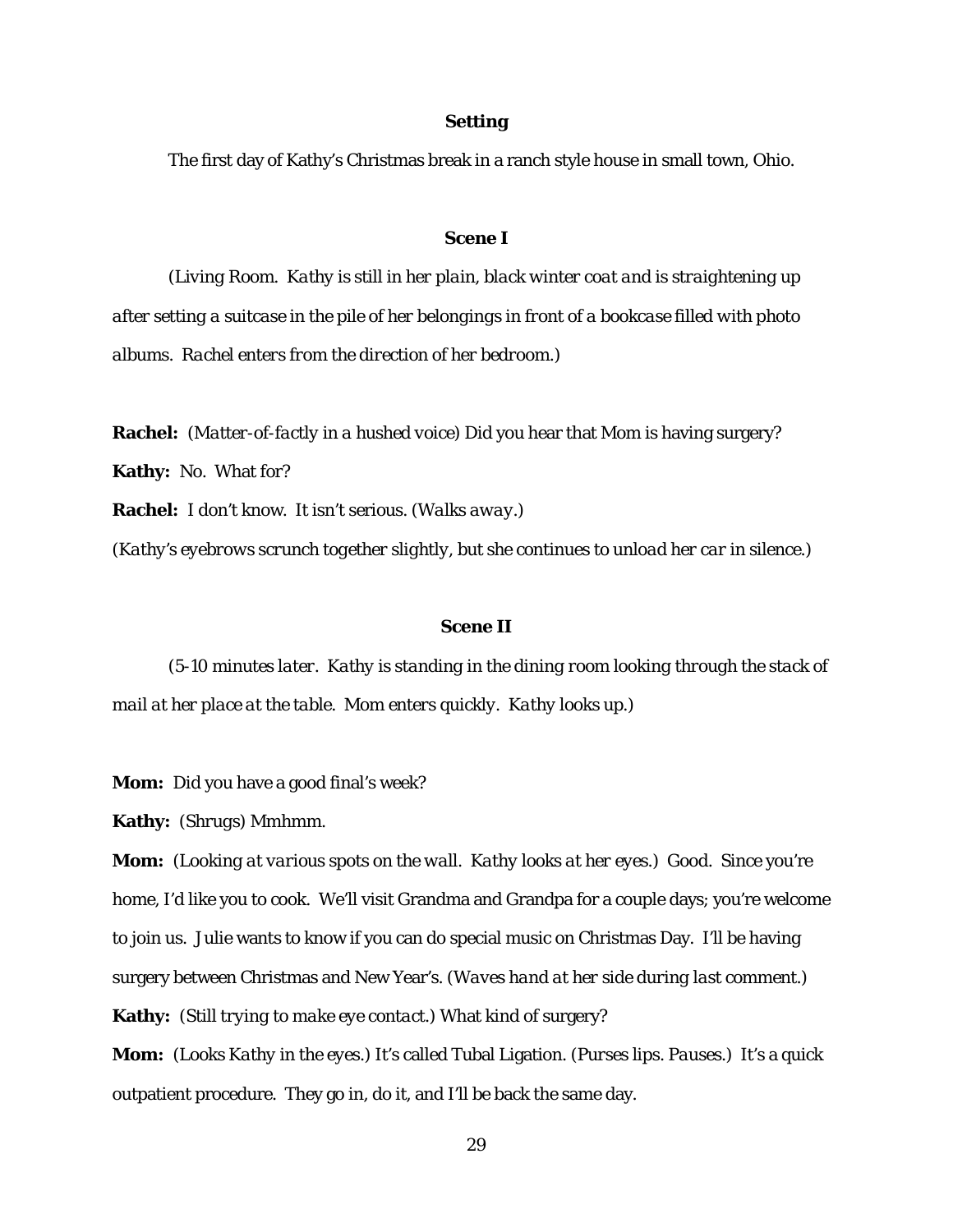**Kathy:** *(Head tilts back slightly, eyebrows furrow together in a question then thinks better of it.)* Oh, ok.

*(Mom exits quickly and begins bustling around kitchen. Kathy's hand rests on table and her gaze wonders into the adjoining family room and rests on the wardrobe housing Uncle's shirts that won't fit in Mom's bedroom.)*

**Kathy:** *(whispered, to self)* What would I call that? A Three-Quarter Sibling?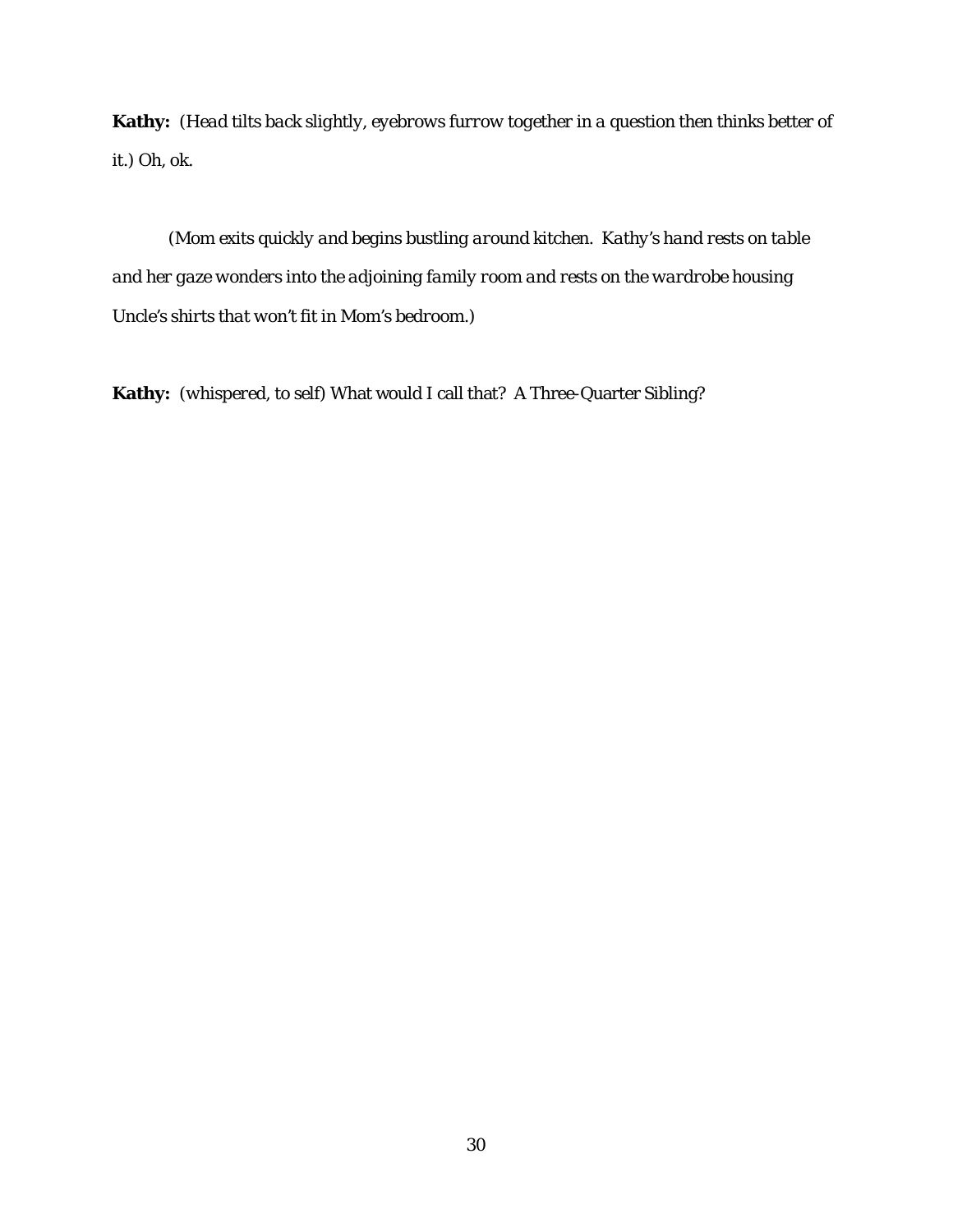# BUZZARDS

Gliding patiently, they ride currents of air, biding until their appointed time. Wings tilting obediently as the breeze commands. They slowly spiral, shining structures of ebony, gems heralding the next curve in life's circle. They bend over their charges like mothers lowering to caress a newborn baby.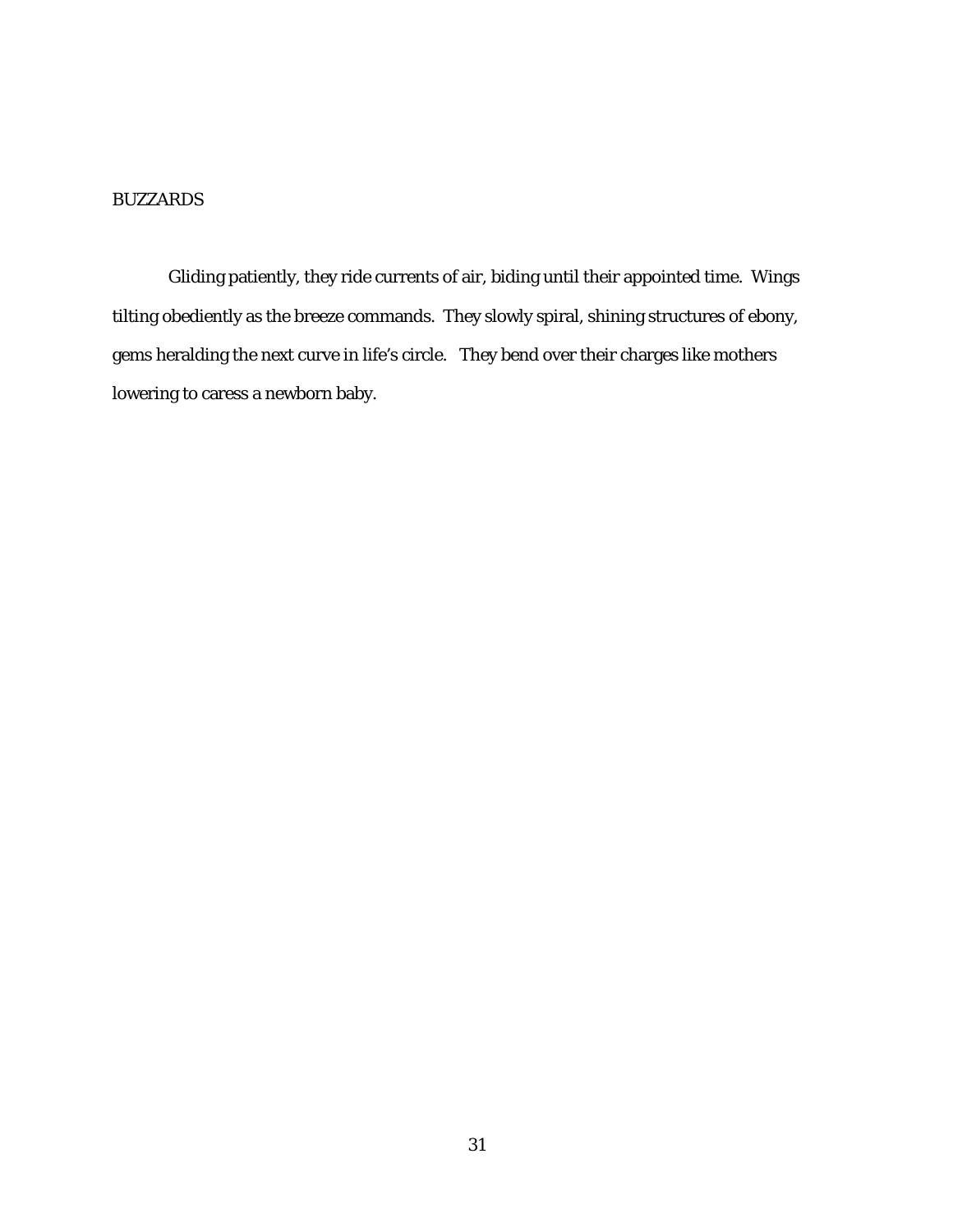# FIRE GAZING

Coals crackle Embers divorce in excited emissions Flickers lick fallen logs Sap spurts Flames fly to freedom, vanish into vapors

Eyelids lowered, bonnets shielding spools of thread winding The smoke sifts through us, binding souls.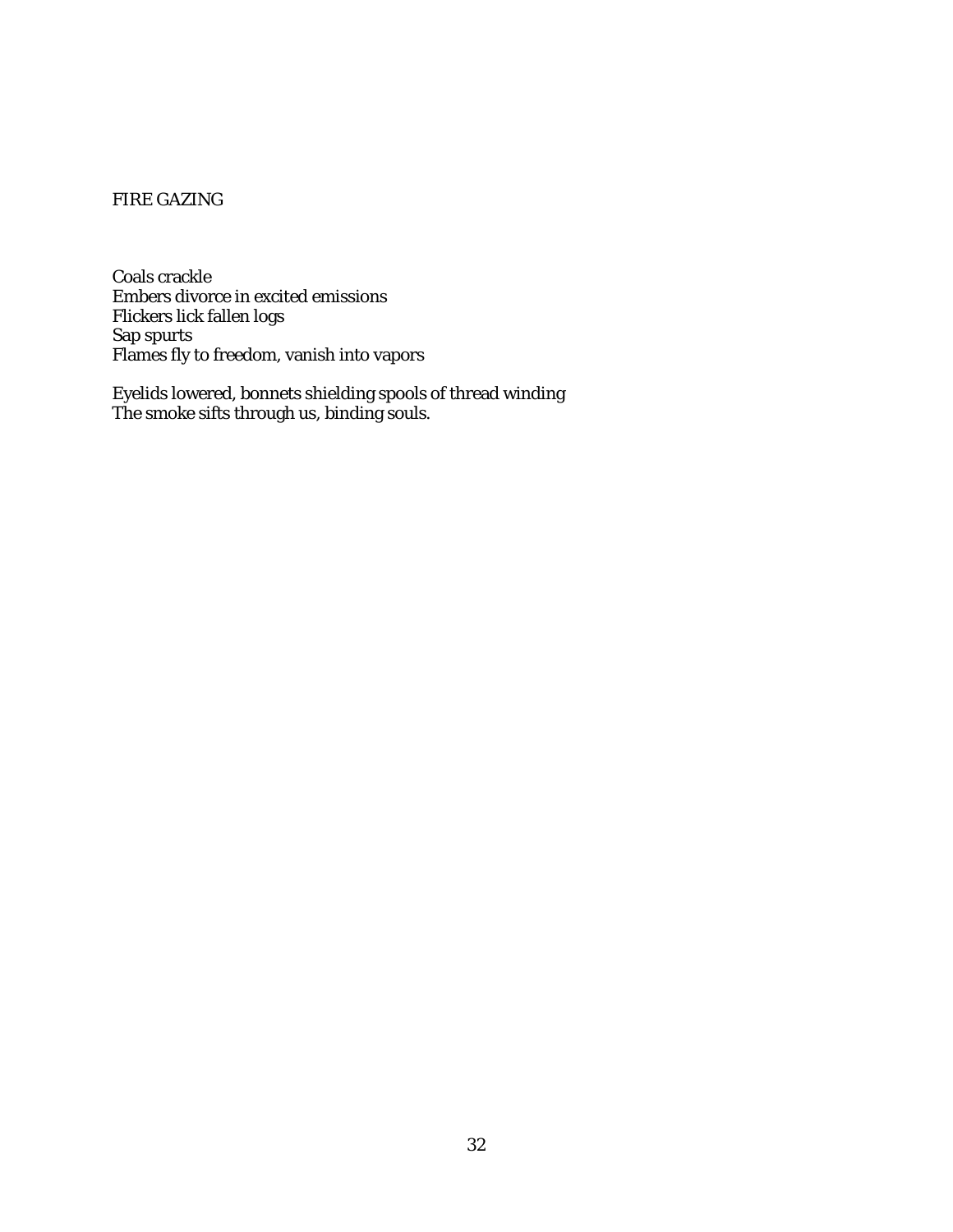# MORPHINE DEATH

Parched lips, Slightly separated <yellow saliva ebbs in corners>

Rasp, in - - - - Clear ribbon out

Eyelashes flutter Then fold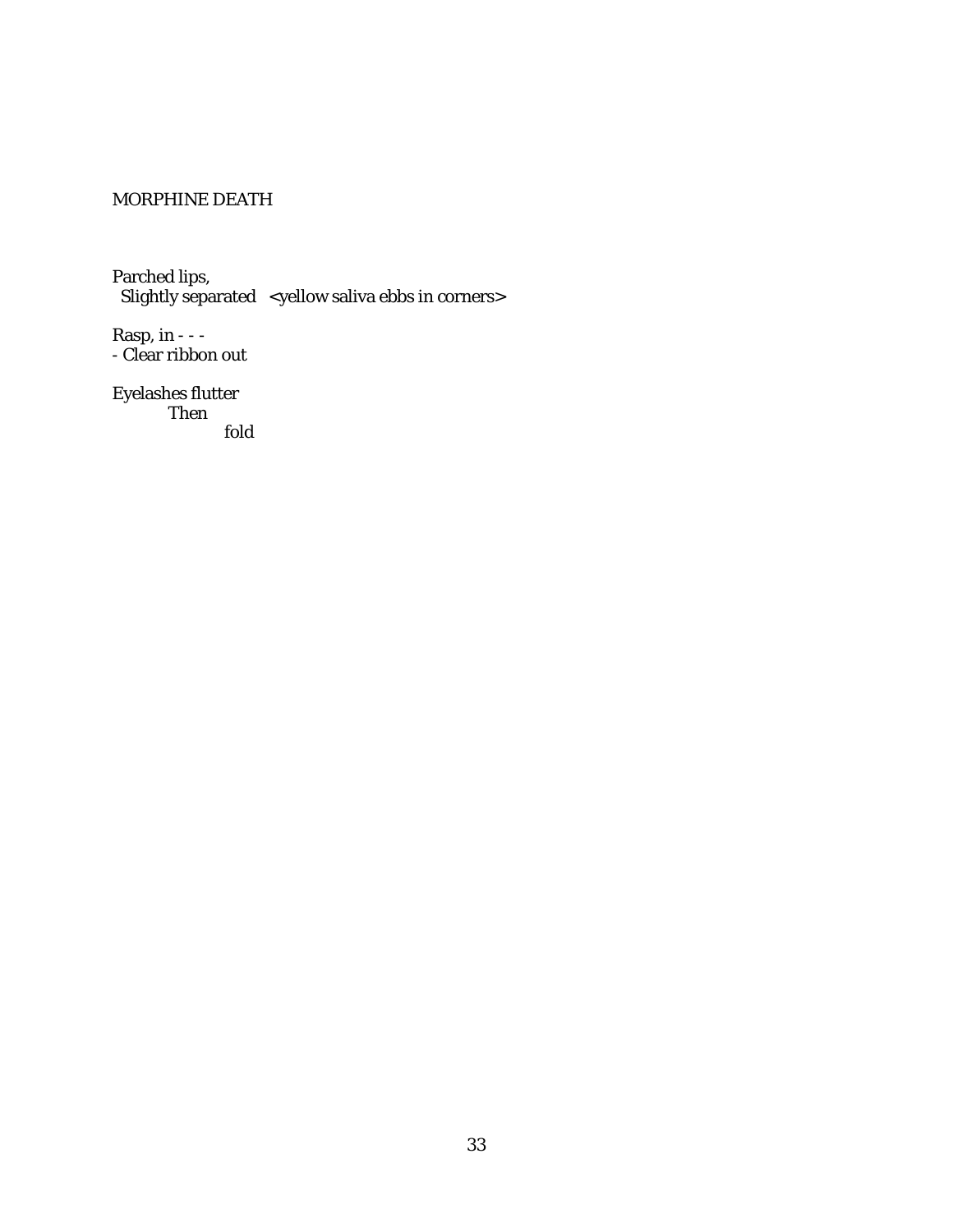# BABYLAND

In X, the southwest corner of Greenlawn, Rest babies: born or unborn, dead, buried. Stones carved with similar themes, yet varied: "Forever in our hearts" "With the angels" Headstones clustered in lines like shriveled grapes, Too close to mow, so I approach to trim. Grass balding with hardy weeds aside stones. Concrete angels tied with lace bows sit guard. Teddy bears, fur matted and browned by rain. Stones lay in the backyard of the concrete mausoleum carved like a log cabin, as if they are a crowd of carolers. Parents listen but only hear silence. Black on the white wooden post: BABYLAND.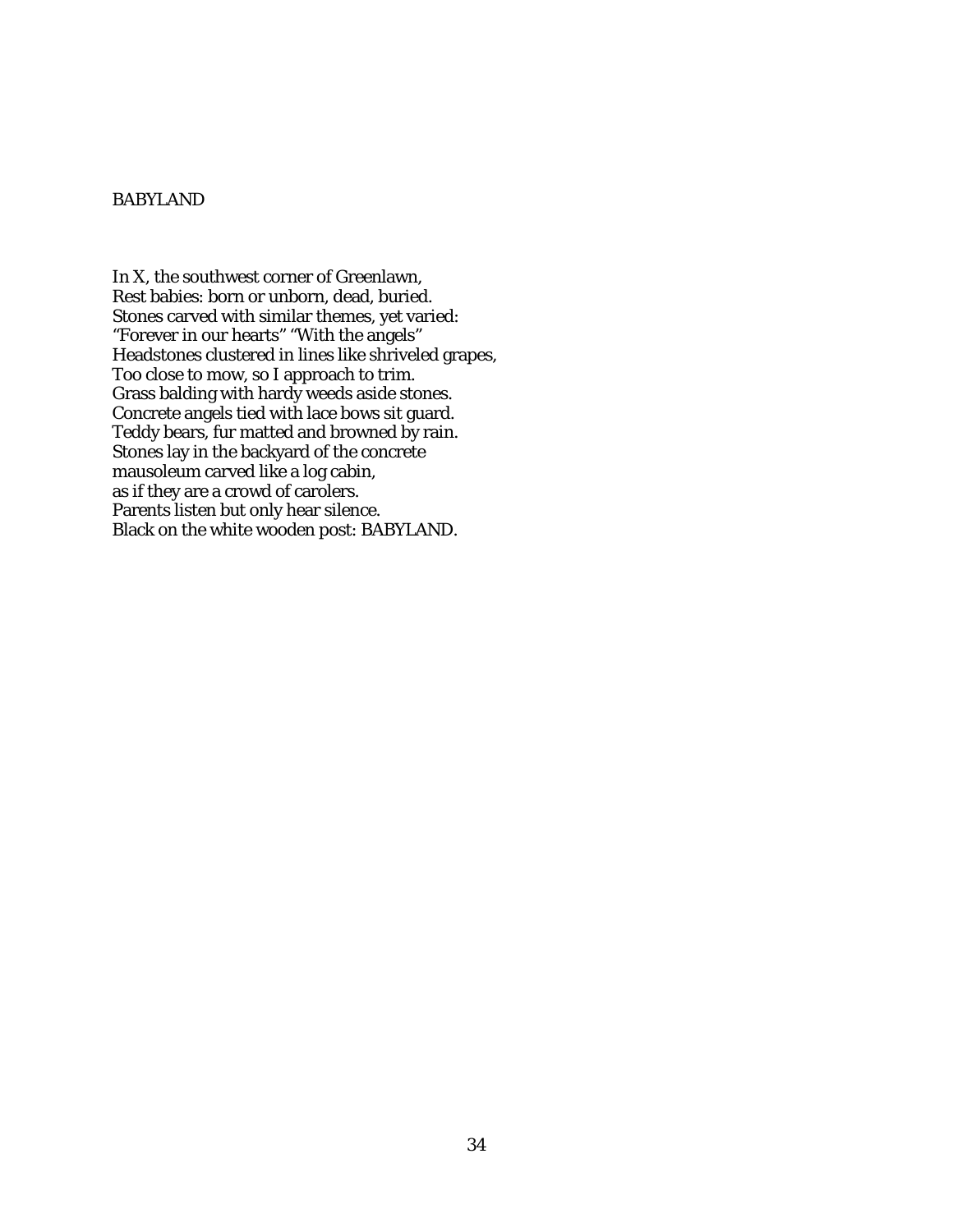# STURDY BRICK

Sturdy brick, would I were steadfast as thou art-Not laid in rigid uniformity And valued as a mere dash in some chart, Like a cheap note in some hasty ditty, Individual manipulated To fashion persuasive propaganda Or gray, over earth articulated Of stone, conglomerate bits, not magma No – yet still steadfast, still reliable, Predestined to lie in this exact place To serve in this functional mosaic, With a slight dirt perimeter of grace. Knowing my flush permits people safe tread, And so serve ever – or else strive in dread.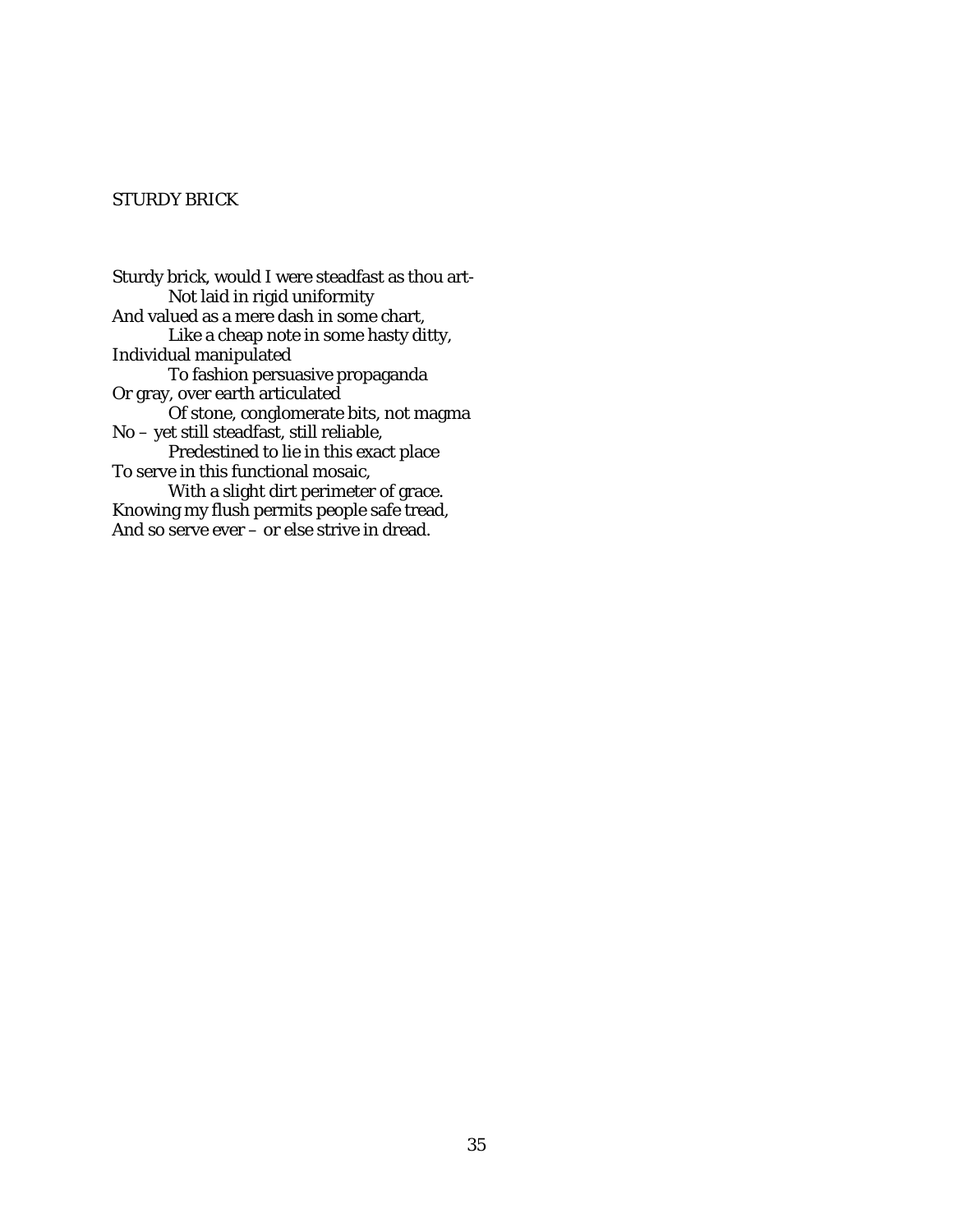# **OVERCAST**

The weather is constipated. Bloated cloud covering, saturated weight, throbs for relief.

Need to precipitate.

Wind swells in exerted pushes. Cold condenses in this atmospheric container: Contaminated cotton strangulating its slaves.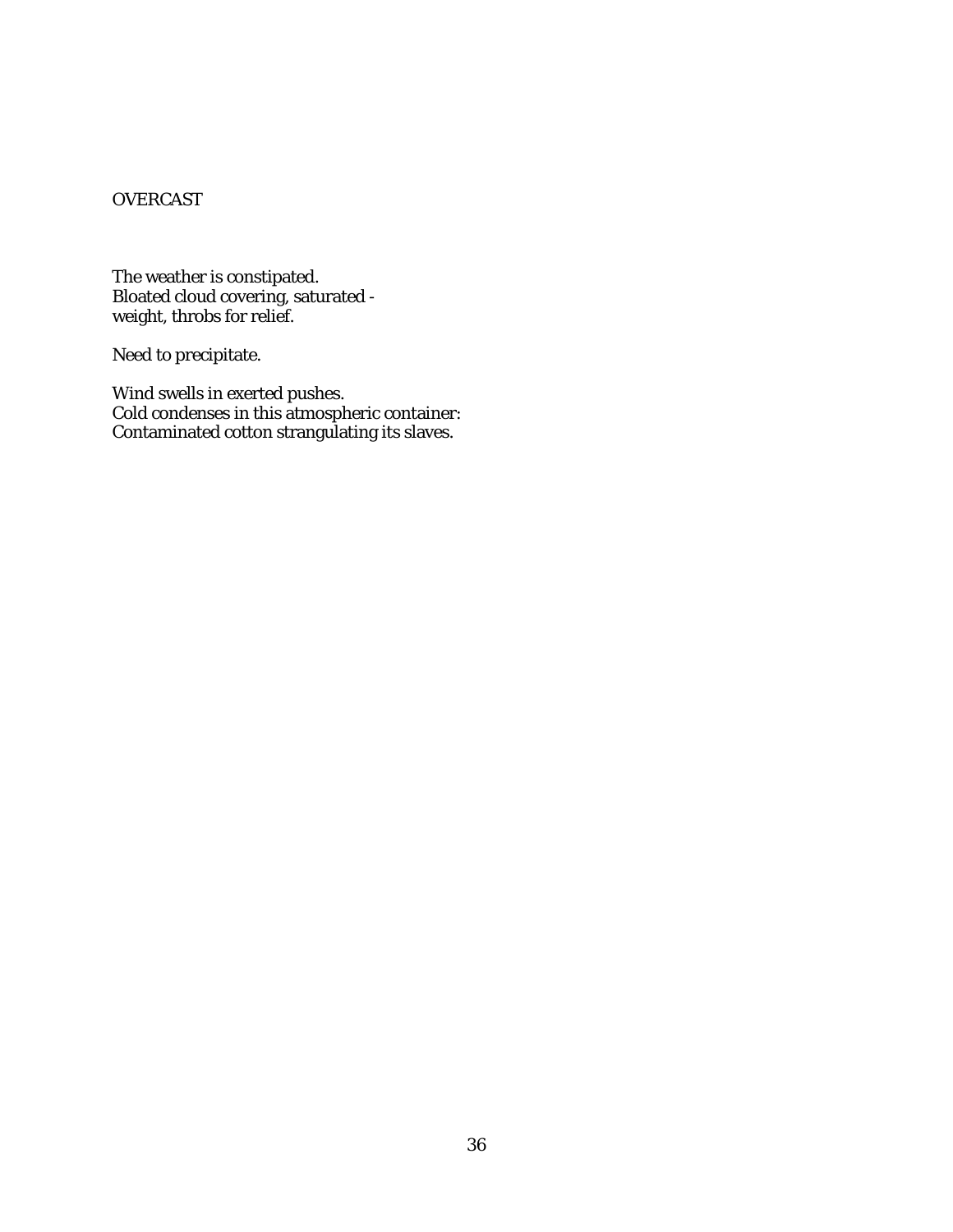PSALM OF AN APPLE EATER

Magnify the Lord, oh my senses!

Nose, smell the damp earth, mineral-rich, sustaining the woody trunk and leaf canopy. Eyes, see the near sphere, red from a distance, yet painted a rainbow of reds, vertically streaked diminishing an occasional brown freckle. Hands, rub the smooth and waxy skin punctuated by a shoot of bark. Ears, hear the crisp bite and hollow crunch.

Mouth, feel the splash of juice, taste the sour followed by sweet then the fresh sugary exhale.

Magnify Him, all you people! Praise our God who shapes and paints every apple for His good pleasure!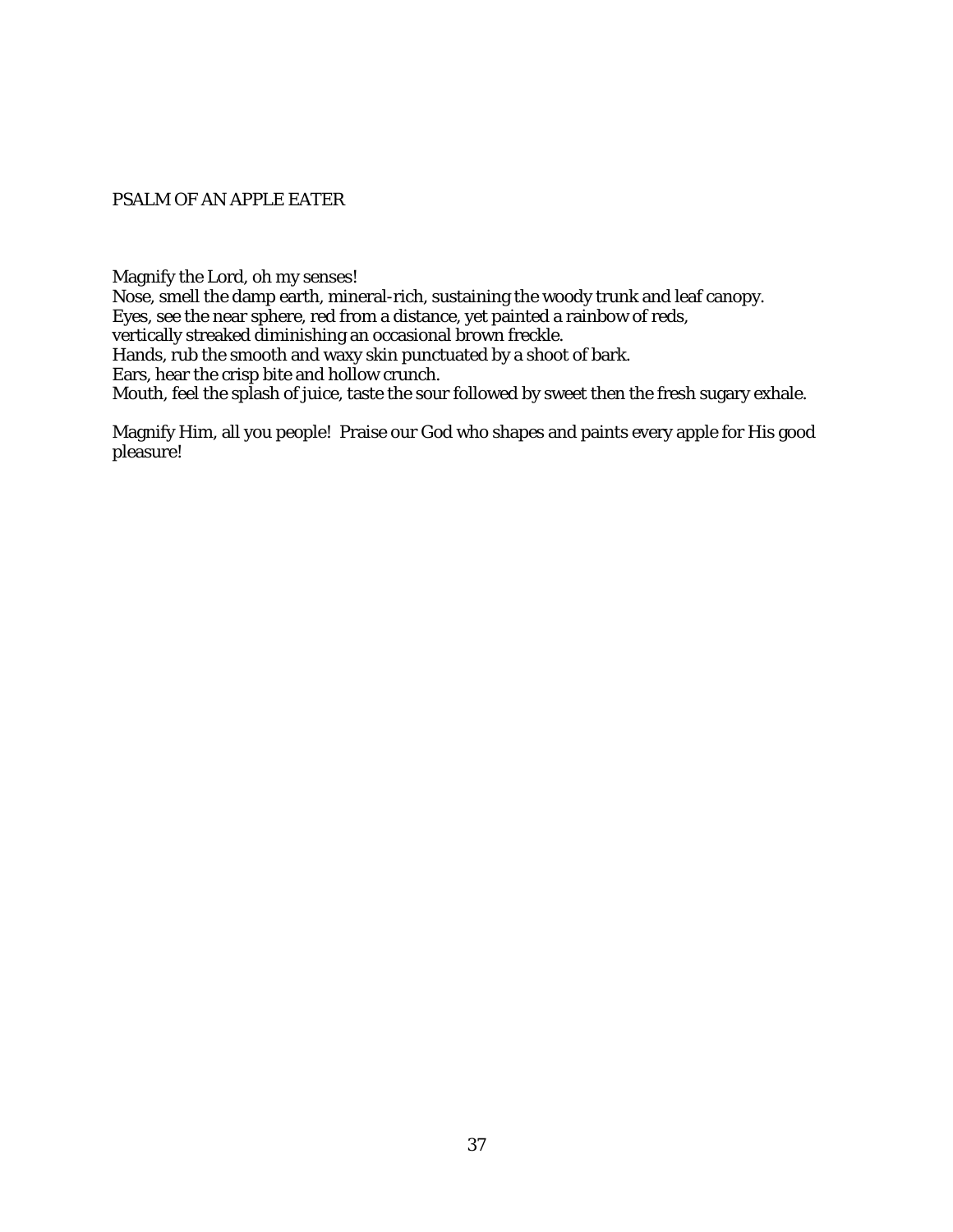# SCRIPT

Letters formed by eyelashes lost as I rub my eyes awake late night. Irregular exhales from a head nodding as my thoughts weave to dreams. Lashes blown into letters serve as symbols from this subconscious oracle.

Sometimes letters are extensions of author's being. Blood bubbles out finger prick. Perched to roll, the finger presses the paper to express its soul. These letters pulse, please internalize their throb, understand.

Each unique ink stains stationary smudged with fingerprints – liquid emotion spills faster than letters solidify. Swirly Ls in Love, (Signature)

Others are dead. Clunks on keyboards. Transmitting type from one sedate soul to another.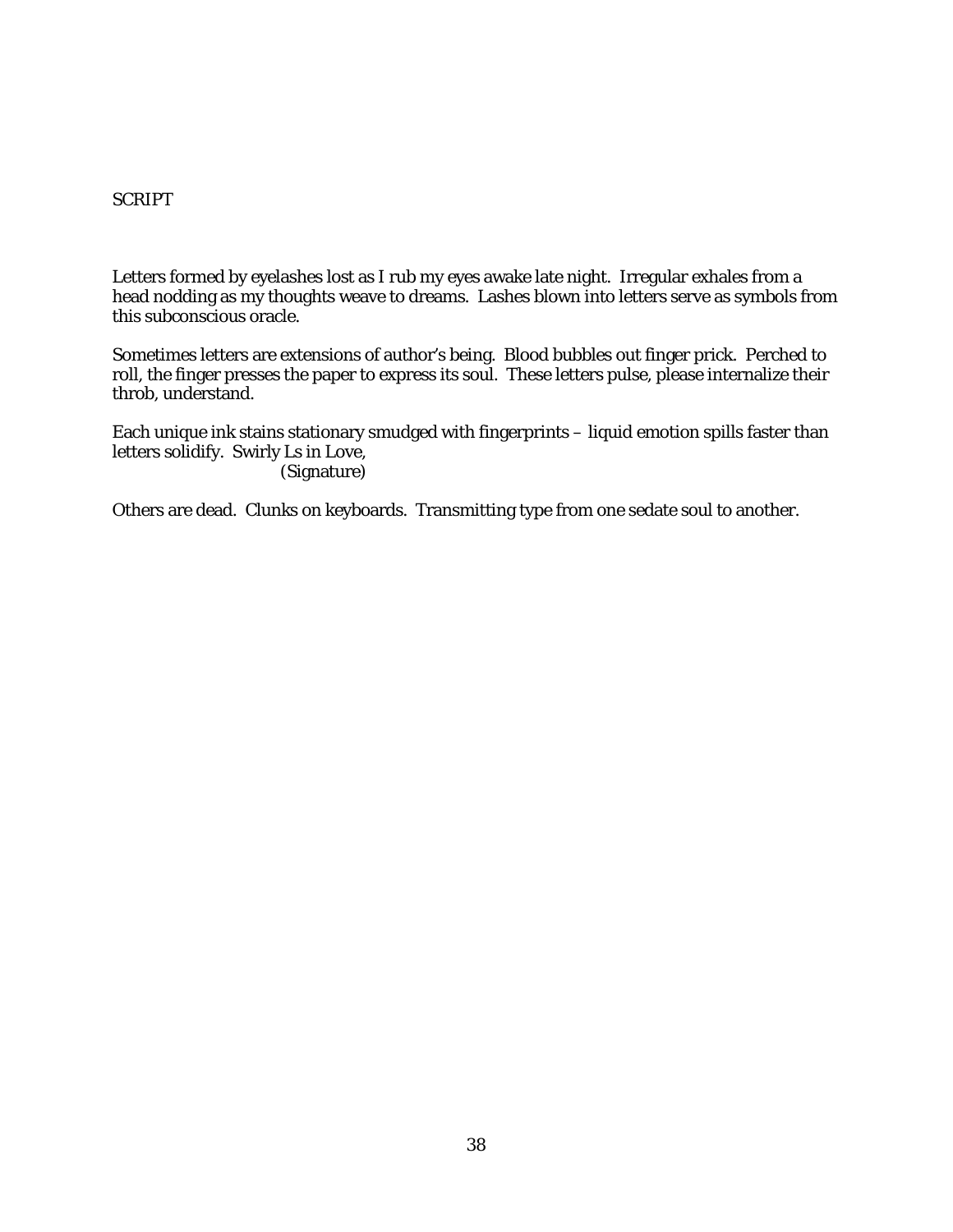# DANCERS AT A BAPTIST COLLEGE

I sit at the Jazz Band concert beside Emma. As freshmen, we asked a dozen guys before one would dance. As seniors, we just sit. Our shoulders roll with phrases, feet tap to beat, eyes close where heads would dip. Our bodies sit like ragdolls but spin, twirl, and dip as marionettes in our imaginations. In the back, girls with high collars tremble with excitement though they look like they're playing London Bridges. Emma and I exchange looks. Our hearts are hollow but the music energizes our bodies, a waft from the kitchen to abate our hunger until we can feast during break.

I confess my break plans of a dancing excursion to my white-haired co-worker; her eyes brighten. She asks me about my outfit then shapes the air into skirts she used to wear. She was a Jitterbug sensation. Then she met her husband, a Baptist. She's danced twice since – at her daughters' weddings.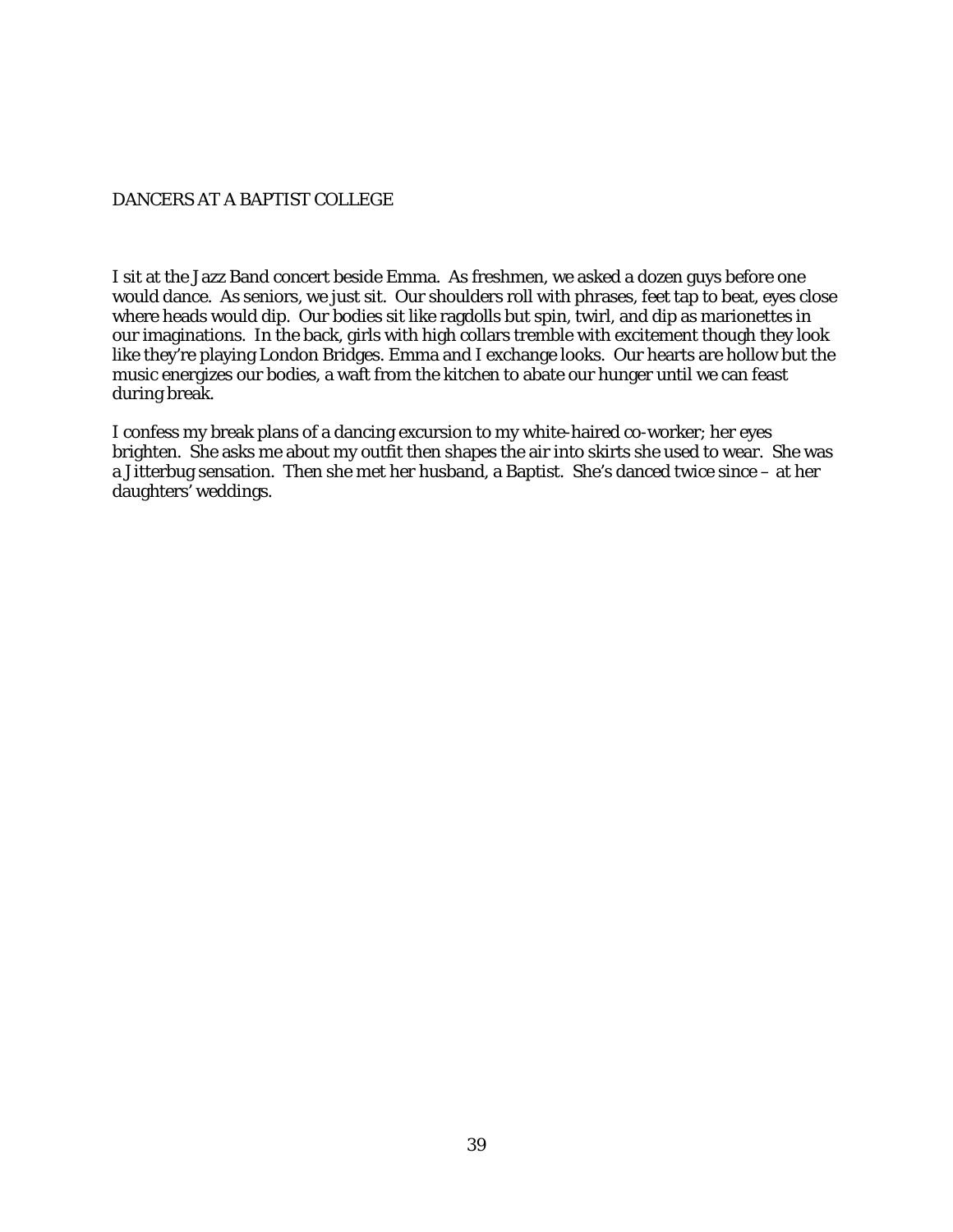### COLLEGE BLUEGRASS BAND PLAYING AT A CHURCH SILENT AUCTION

Saturday afternoon Past the folding tables topped with dusty wreaths and salon gift cards.

Traces of homemade hot chocolate and boiled hot dogs waft from a Sunday school classroom.

In the entry of the sanctuary stands four of the six band members. Black bass cover strewn over a pew. Collapsible silver stand focal of the half oval.

Freshman's forearm flaps across the front of the guitar, His red plaid rolled just above the elbow. Bassist plucks the strings in sideways casuality, His blonde brows raised in concentration behind wire rims.

Violinist's feet planted in firm V, torso swooping with each phrase, pronounced jaw angled parallel to slanting fiddle.

Mandolinist, lead, sings ballads in his horizontal voice with occasional cursive whirls, whistling when high, eyes rolling in acknowledged embarrassment.

Bass bumps, guitar flicks and swishes, mandolin plinks in hurried gasps, violin smoothes over top with creamly connected notes.

Mandolinist and violinist make eye contact over their glasses. Violin peels off, rebegins verse, line folded in places – extended in others, notes tumbling atop notes.

Instruments again equals, occasionally one bumps to forefront then recedes.

Swell,

nod, group exhale.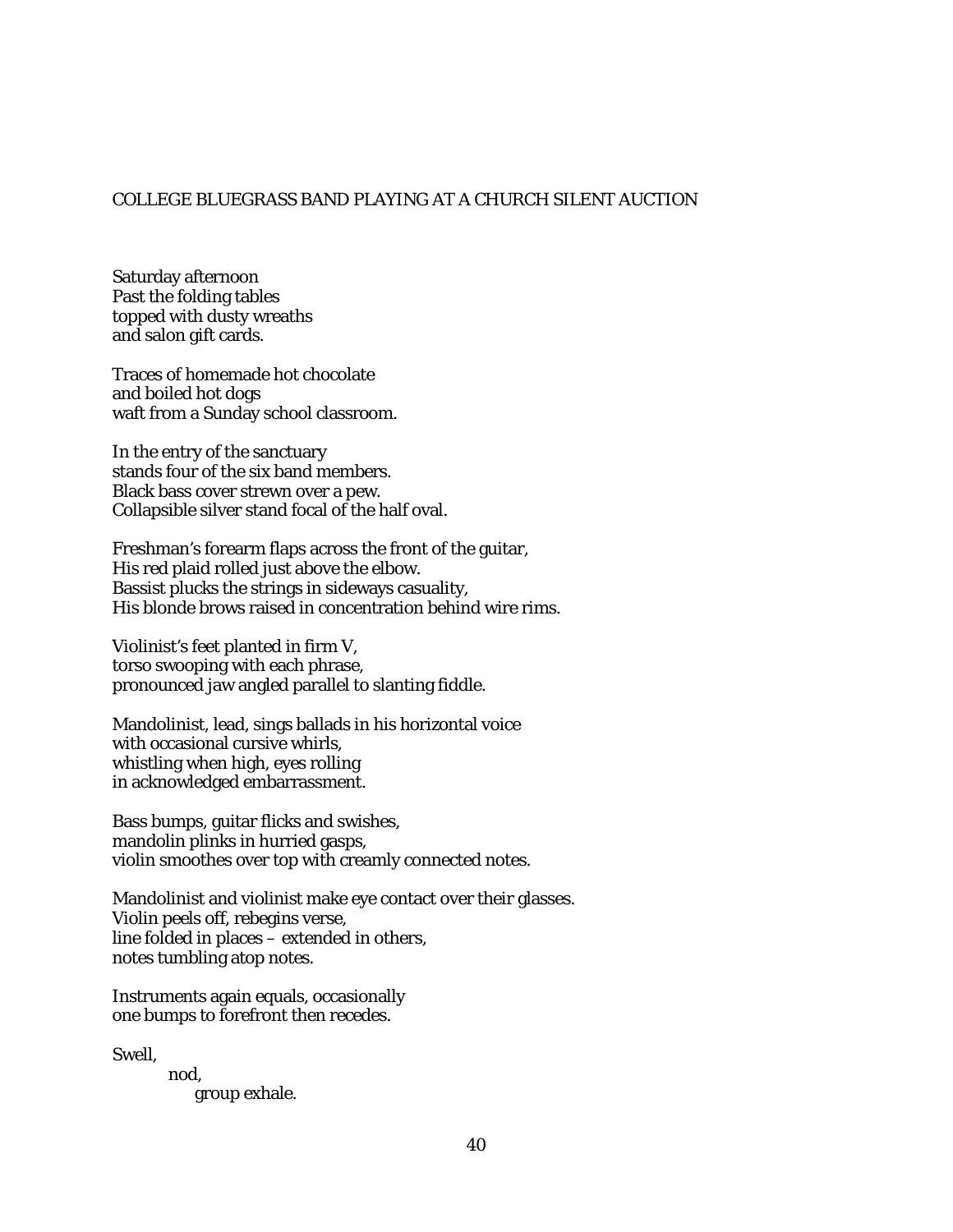#### PIE A MALE NURSE

Homecoming 2014, Org Fair in the Fieldhouse Recipients of the ring-by-spring tote their toddlers 'round the track

The folded tables are organized in an oval. Bright posters display Greek letters, some with glitter. Cellophane-clad cookies occupy the table tops.

But set back in the corner is a blue tarp. Globs of white goop splatter Barbasol lines the edges Either erect as arsenal, Or rolled, discarded

With faces fringed with white froth, The guys poke each other with elbows The shoulders of their matching t-shirts speckled.

One squirts the cream into the silver plate, Another carries a pan in each hand to the restroom

A male nurse Squats to the toddler's level. The tike turns to his mom who urges him forward. He takes his fingers out of his mouth, Nurse squints Kid swings.

The girls behind their sorority table Glance Over their equally creamy Cupcakes.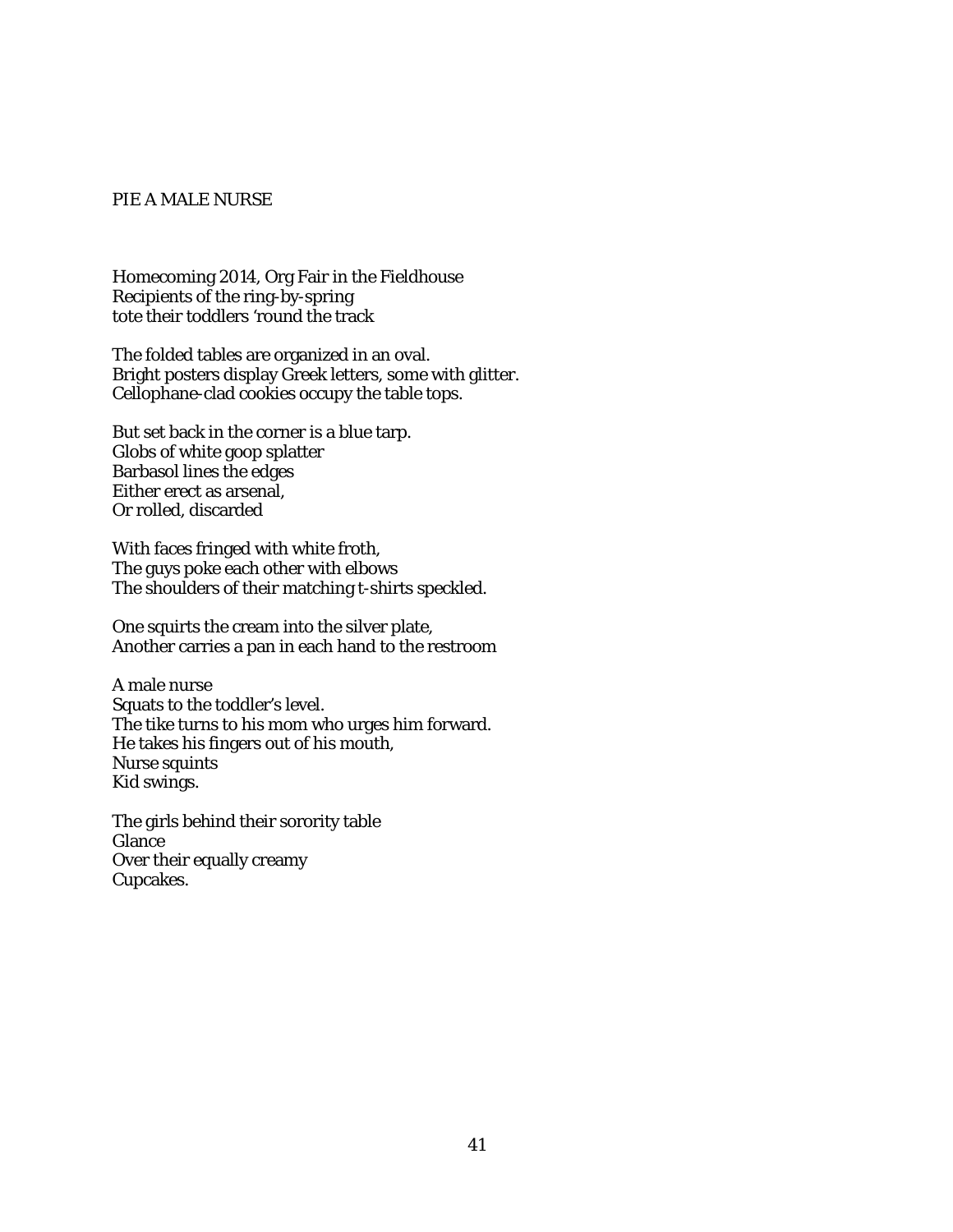# ALF: MINIATURE KING OF BRIAR BUSH FARM

Black mane and tail as thick as a bunny drenched then blow-dried.

He wears his bay coat fluffy and velvet in winter then downsizes to a spring fashion, gleaming and sleek.

His gait perks forward then mellows to a weary slow, neck bobs and belly wags.

He lunges, ignores my click until Lucky hands me the whip. His hind legs accelerate, propel his front.

Soon the ring has a sawdust wall to match his brown eyes walled in white. The braided leather remains behind my back.

After he finishes my apple core, I return him to the barn. There he will dominate the dappled Applejack, his stablemate and only subject.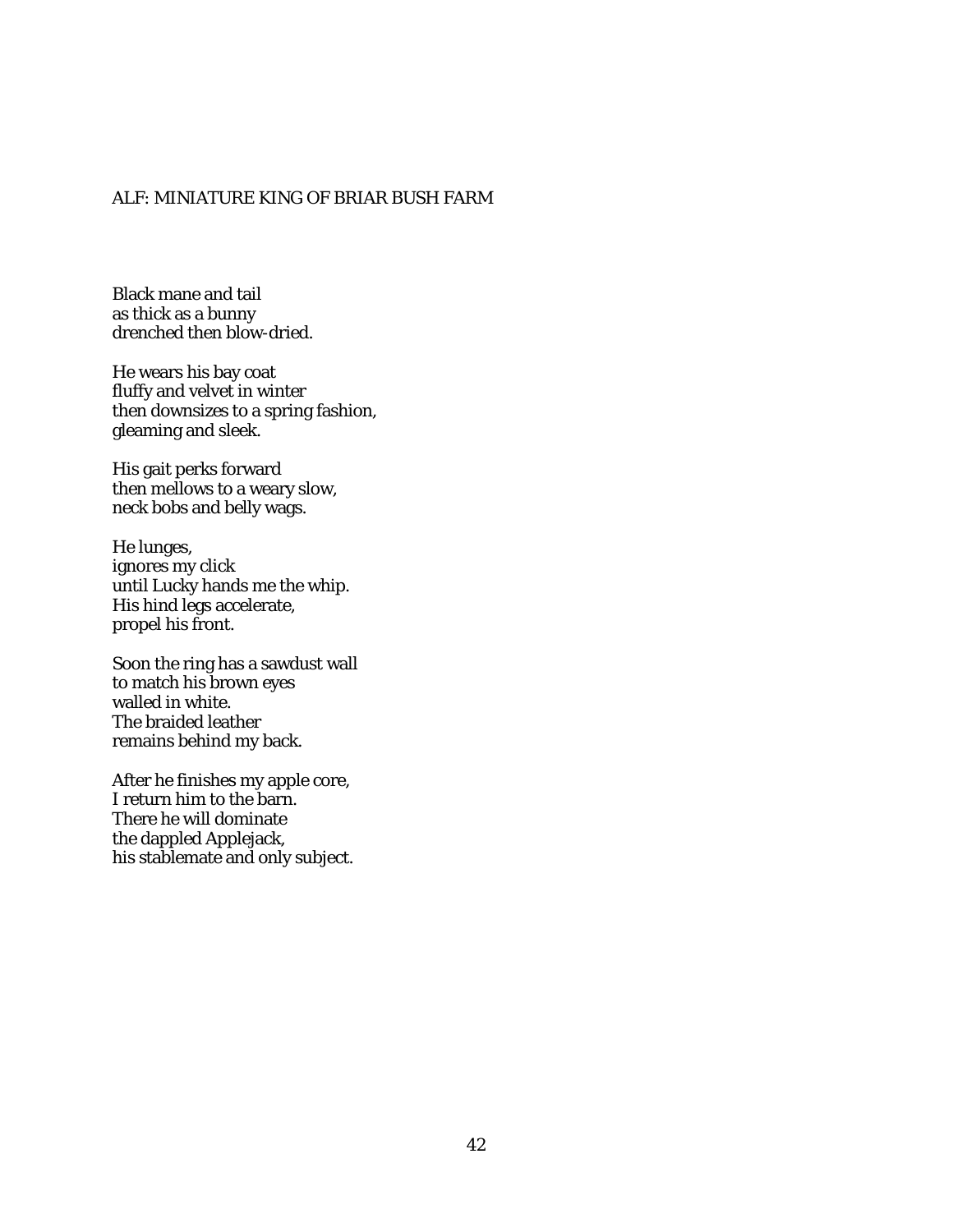# EDGE OF THE POND

The dock rots atop algae ripples under nature's exhalation.

Cattails, still erect, fur muffs embellish hollow shafts.

Geese imprint triangles as they waddle under the briars.

A toad's throat trembles; waves echo off distant rocks, and tap clay banks.

A copperhead hatchling ducks beneath the ridged lily, red squiggles through the algae.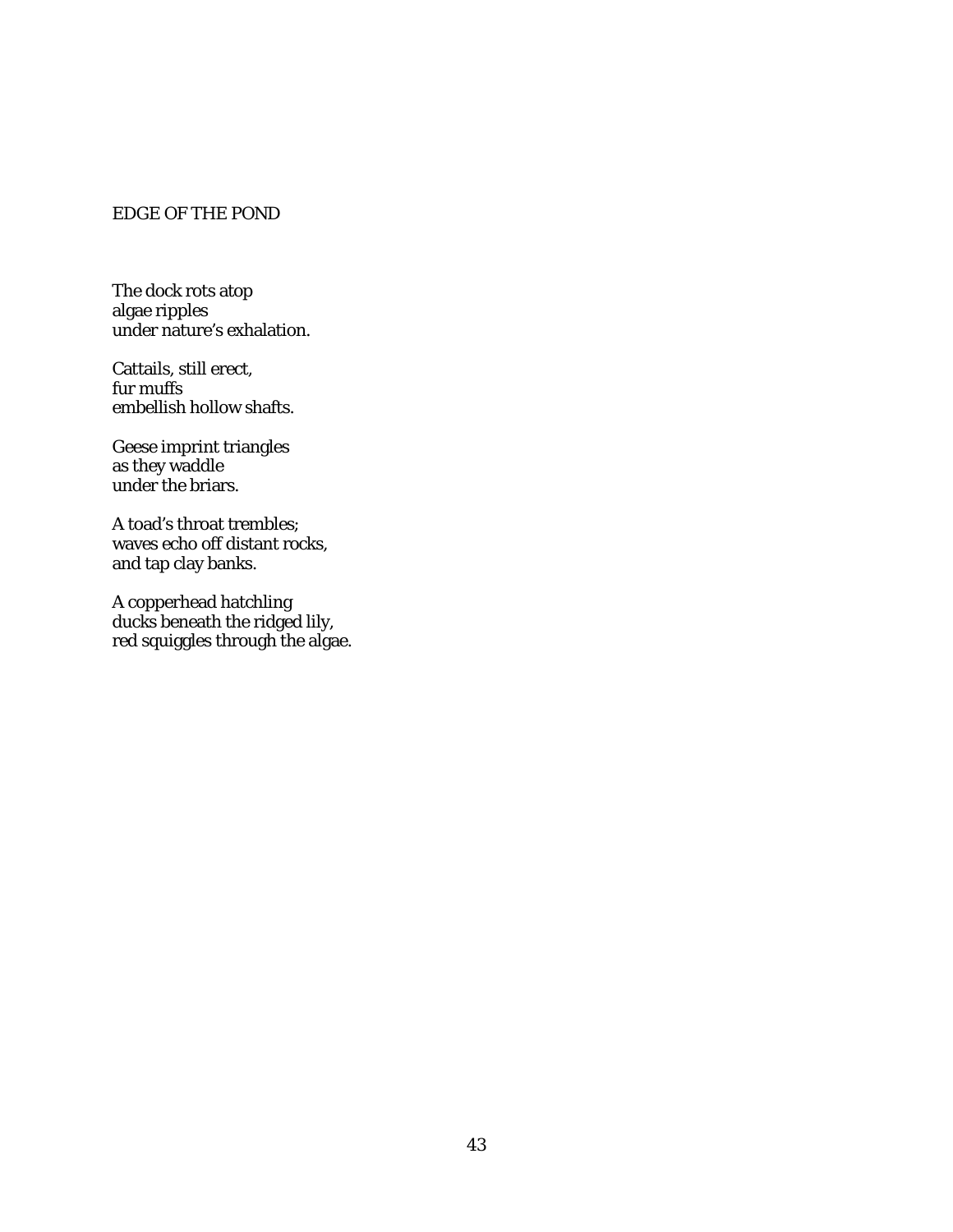# POEM CLOTH

Run your finger over the fabric of the week. Start with the starched collar, slip the cool silk through your fingers. Roll the ridged print over your palm. Scrape your skin past the razzled burlap. Where you feel the threads knot,

pause.

Don't look. Lift the scrap to your cheek. Rub the grain and inhale each nuance.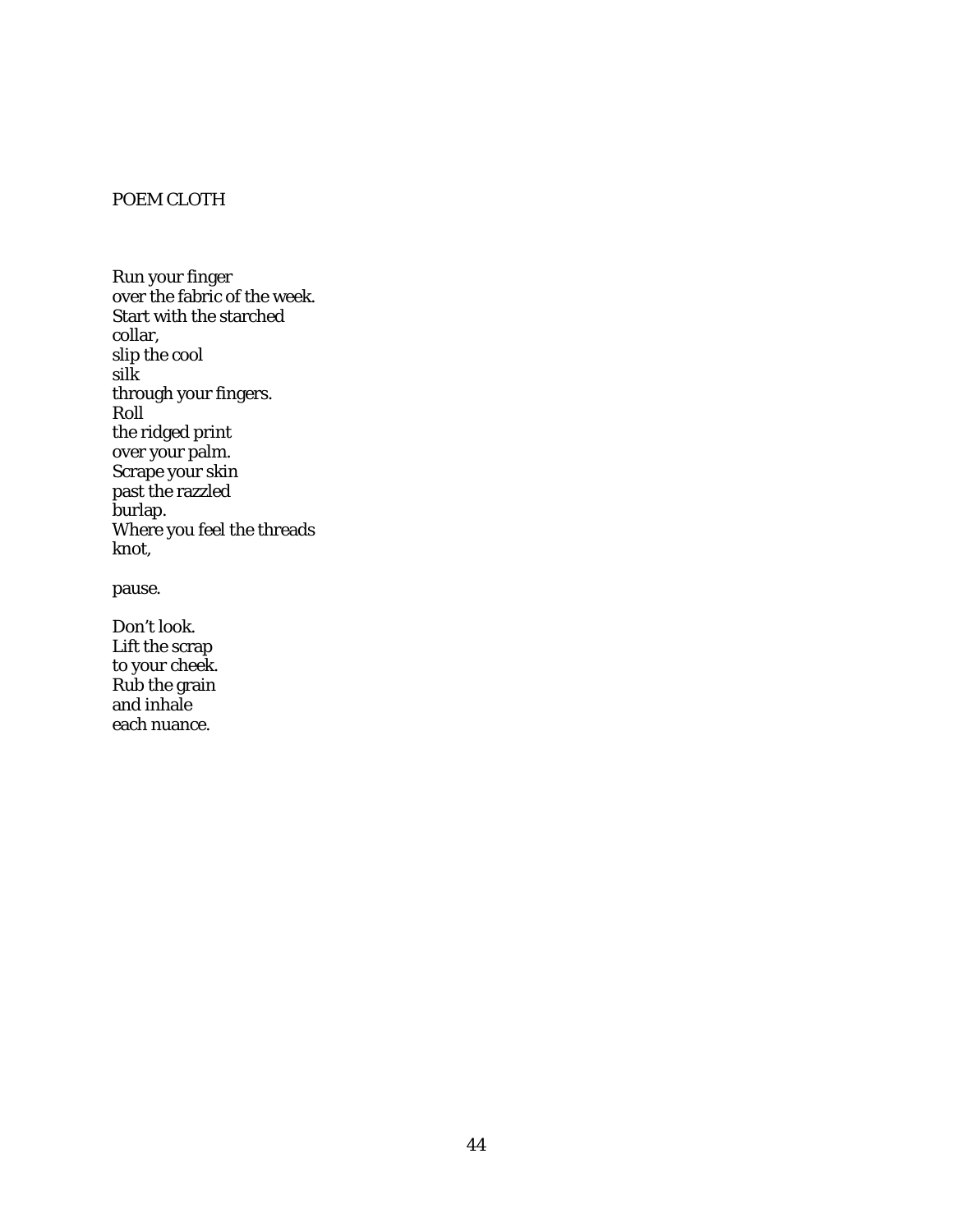### "KATHY'S TRAMPOLINE ADVENTURE" or "HOW KATHY KNOWS IT WILL RAIN TOMORROW" (This is a picture book in the children's series entitled *The Camp Adventures of Kathy Roberts*)

Ten months ago, in an indoor trampoline park far, far away (in Fort Wayne) bounced an innocent day camp director never to be the same.

She donned neon socks, yawned away the daze, and stepped into the buoyant realm medics often appraise.

First was the free bounce, then death by dodgeball, she launched into the foam cubes like a cannonball, and bypassed the short person's opportunity to dunk the basketball.

Bored with petty sport, she returned to the free bounce court. There she claimed a square and leapt into the air just to feel the flicks of her hair.

Jumping jacks only impress after so many smacks. She needed a new shape to make, but skill was not something she could fake.

Not bold enough to backflip, she backed up and bounced onto the angled wall.

What a weird fall.

The land wasn't memorable, not at all.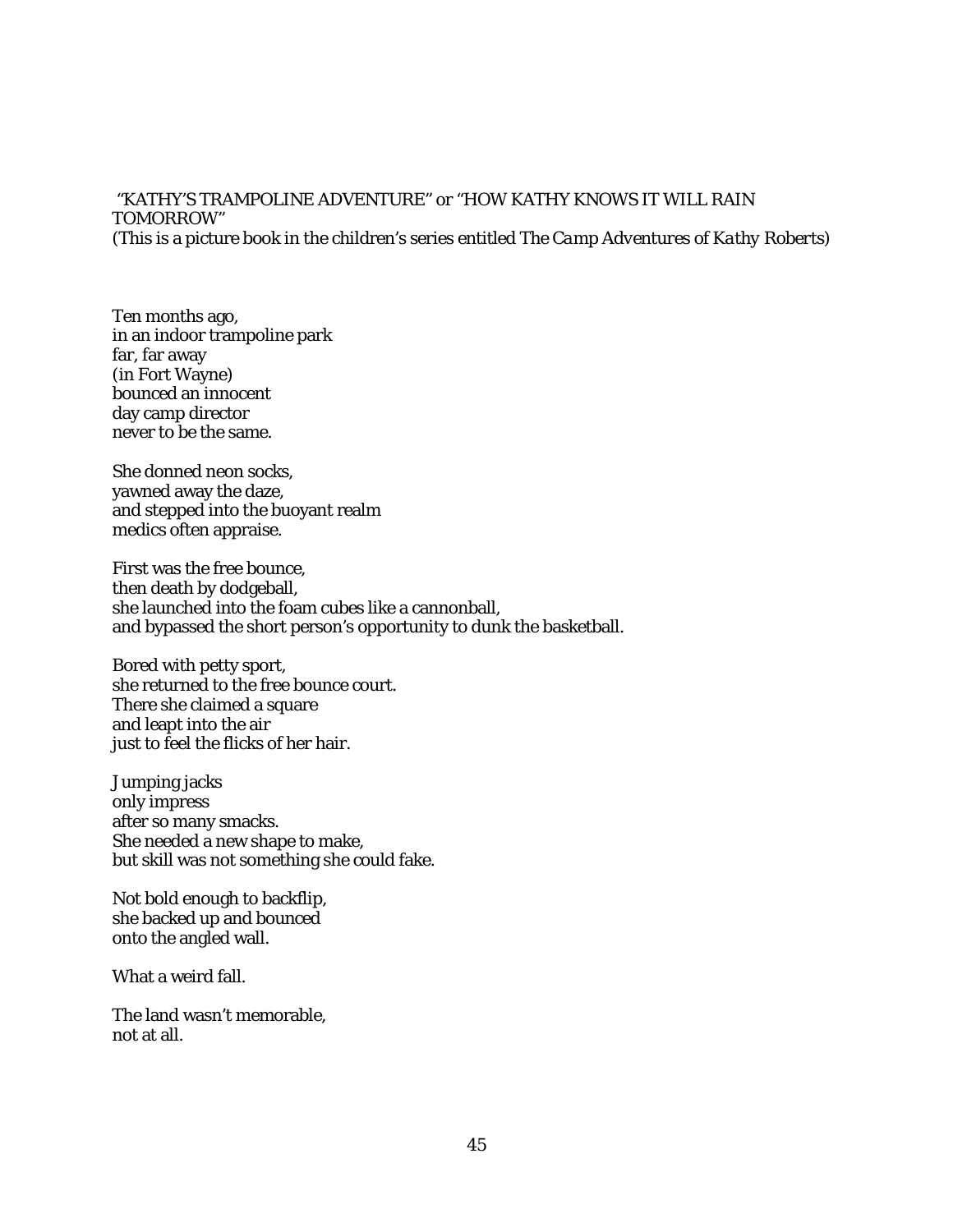Her pinky itched just a smitch. Then on the drive home, surfaced tie-dye to match her shirt's tone.

Now, hear Kathy say, brace yourself, for tomorrow's weather will not be as nice as today.

Ever since that fateful day out, Kathy's pinky has been known throughout the land as LOMIK's most reliable weatherman.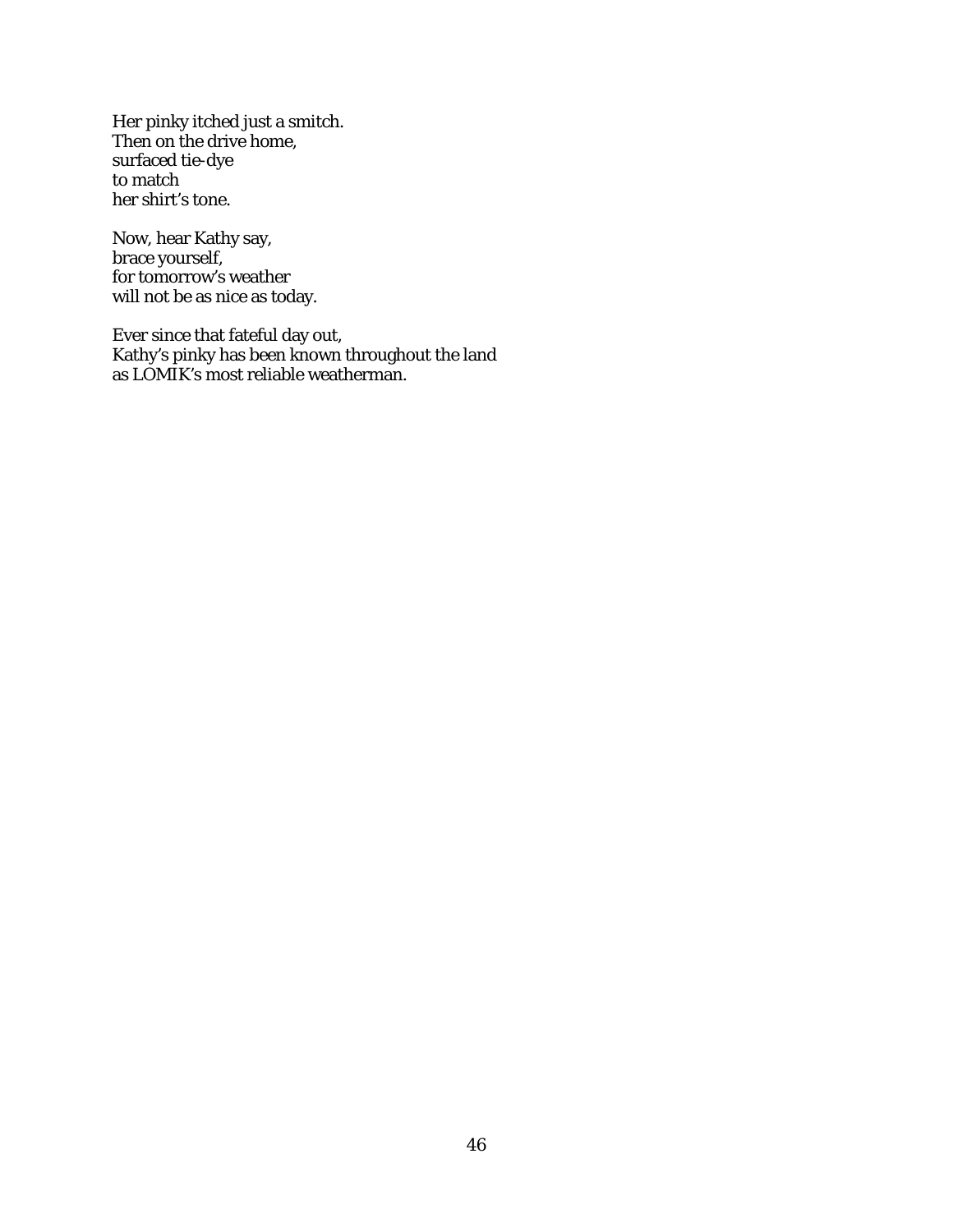### THE REMNANTS

A fork perched on the edge of the plate now has nowhere to go. Like an Alzheimer-eroded brain, it stabs its teeth into the thought, but all that is left is sauce. A girl in rain boots exits the elevator which then climbs then descends climbs then descends the column of apartments. You leave behind your shoe cementing in the muck, a monument for the crocus head decaying in the clover.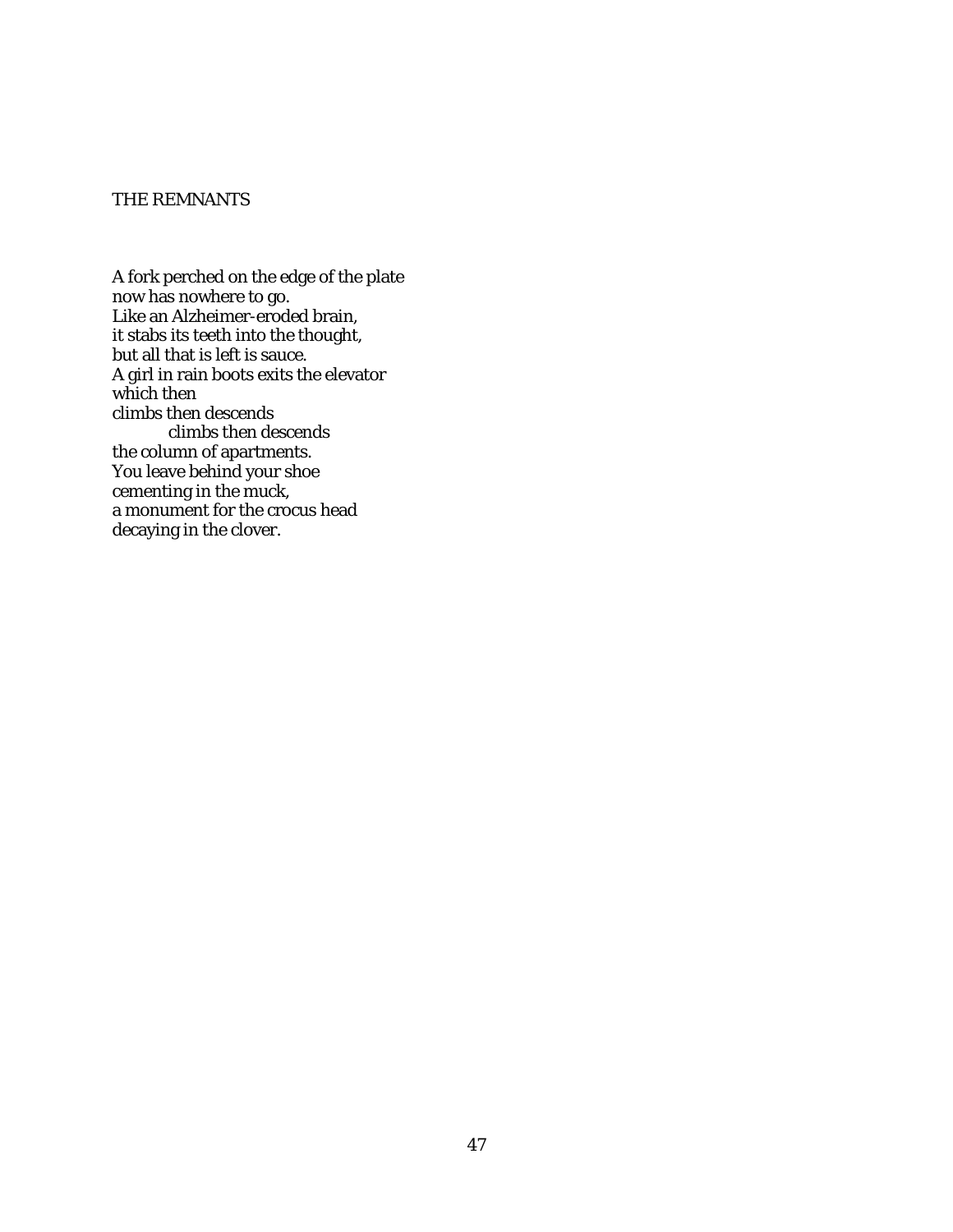# WALKING ALONE, FRIDAY NIGHT

The sod puddles up its spittle, recently defreezed, layer by layer.

I walk barefoot, revive pricked nerves through weakened callouses.

Waxed grass blades gradually saw away shards of toenail paint.

From the country road, the catcalls disinterest me. Too many beer-breathed boys crammed into some sedan.

I rub my calves together, enjoy the lotioned silk taut over the curves of my leg.

The feel reminds me of the night of blues Matt painted his body with mine.

I walk through the brambles, invite thorns to slice my unseamed skin.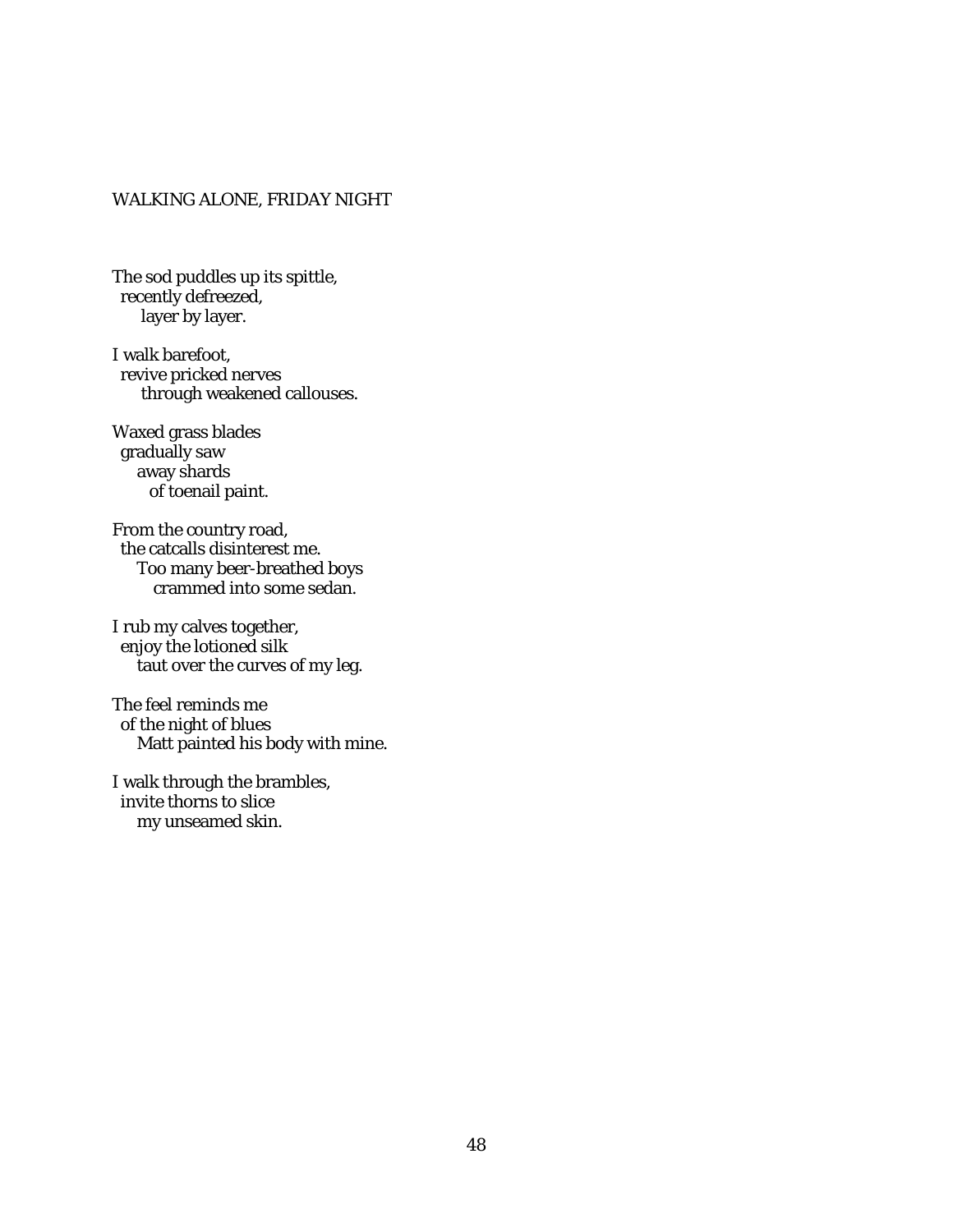# DEPRESSION

My brain compacts, dehydrates, like clay.

A mummified peach pit, it bumps down the staircase of my vertebrae

and impales itself on a lumbar spindle.

Connected by a cord to command a cadaver's countenance – and force a phrase.

I'm fine.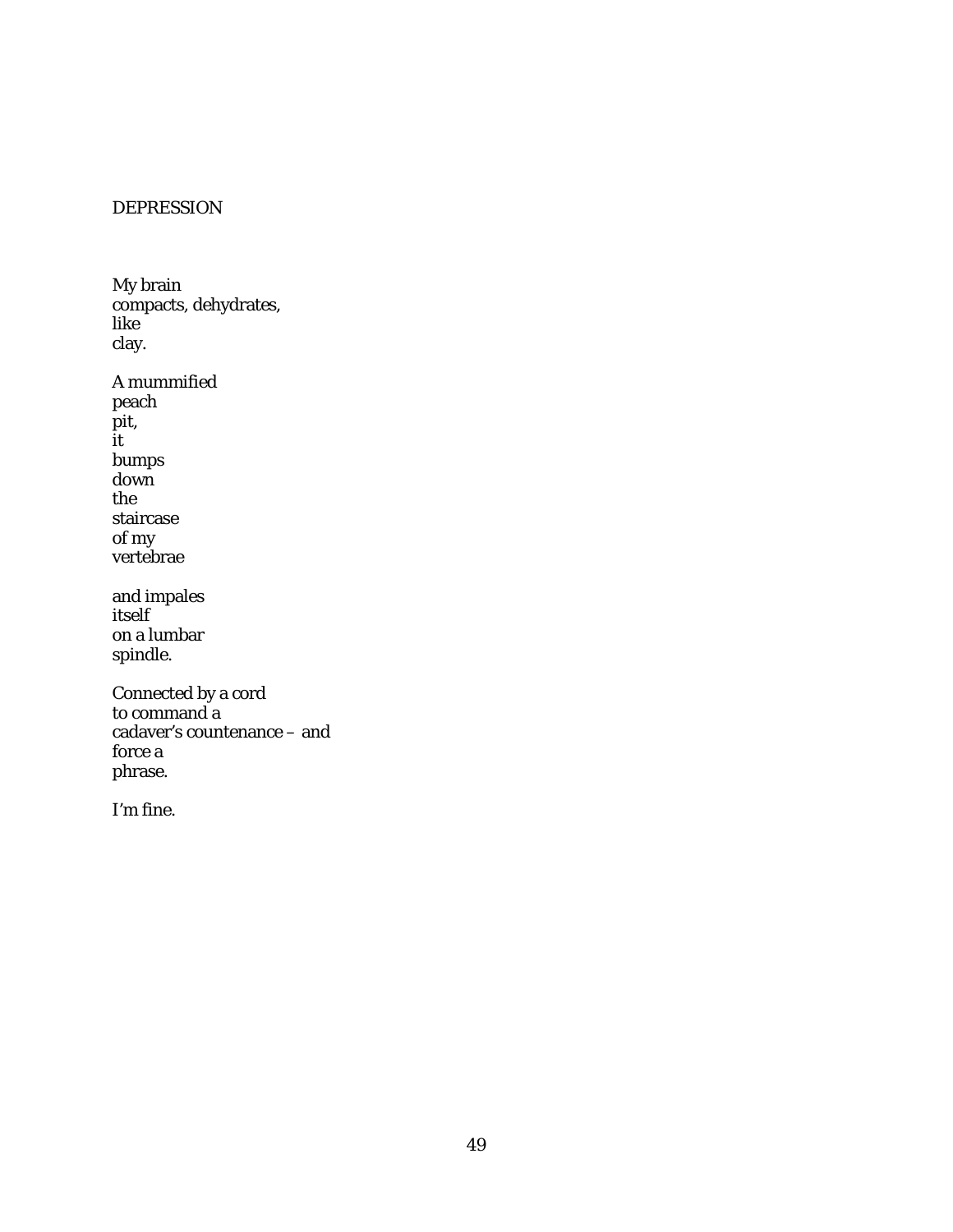# CHEST COUGH

My lungs are catacombs encasing airways for crematorium soot.

Shelved skeletons station along these labyrinthine lungs.

Each earthquake ruptures the architecture of my respiratory factory.

Strings of mucus membranes sever then suction to hall walls – reattach to reroute.

Organic gusts lift dust off coffin lids and out my open mouth.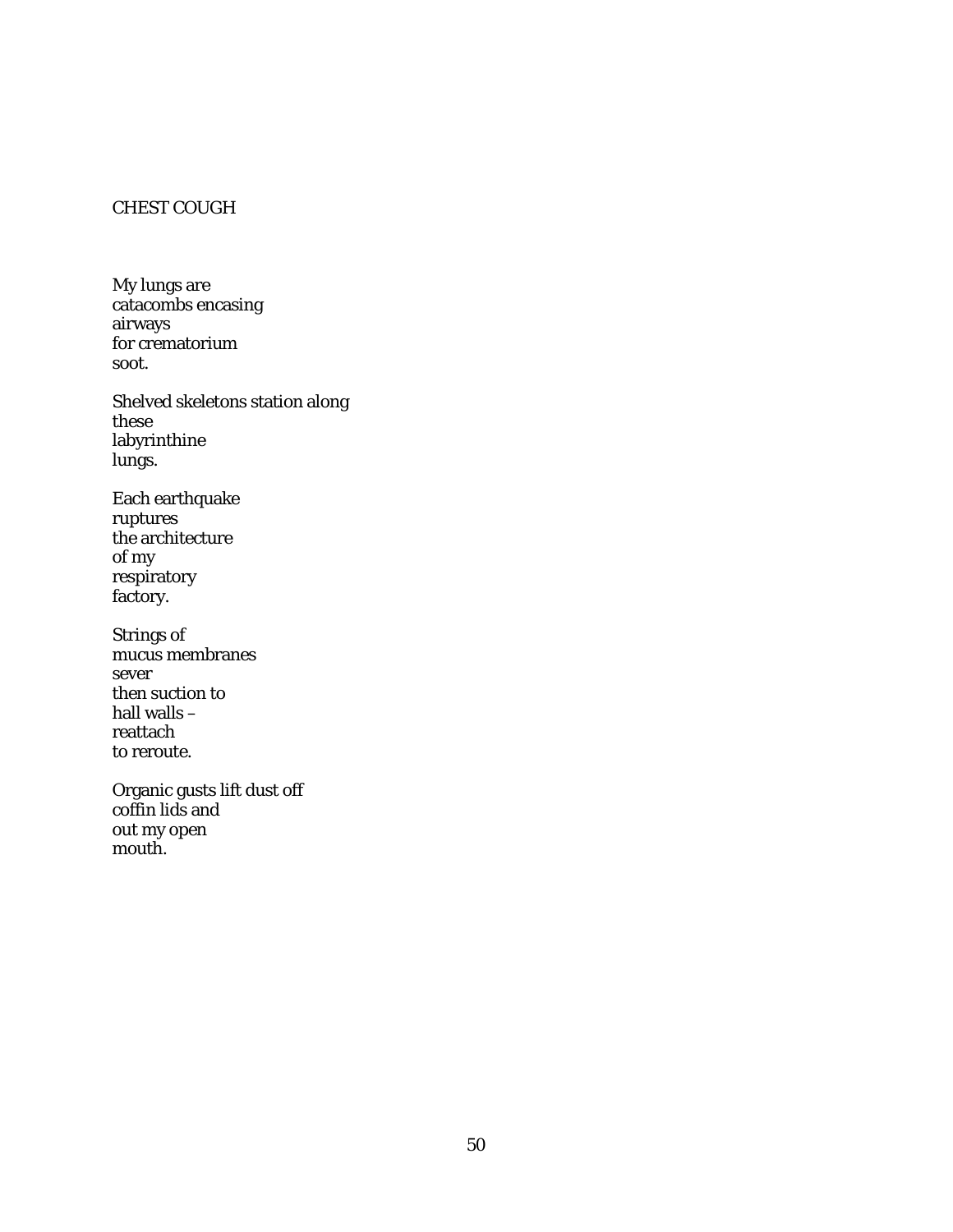# NAUSEA

There are goldfish in my gut.

Riding on bile, bumping into walls with their blunt bellies.

They nudge their noses against my tender intestines, now infested with foreign fish.

From my small intestine they swim upstream to then through my esophagus, until my diaphragm devotes its aid and sends a wave.

I discover, they indeed, were not  $$ goldfish.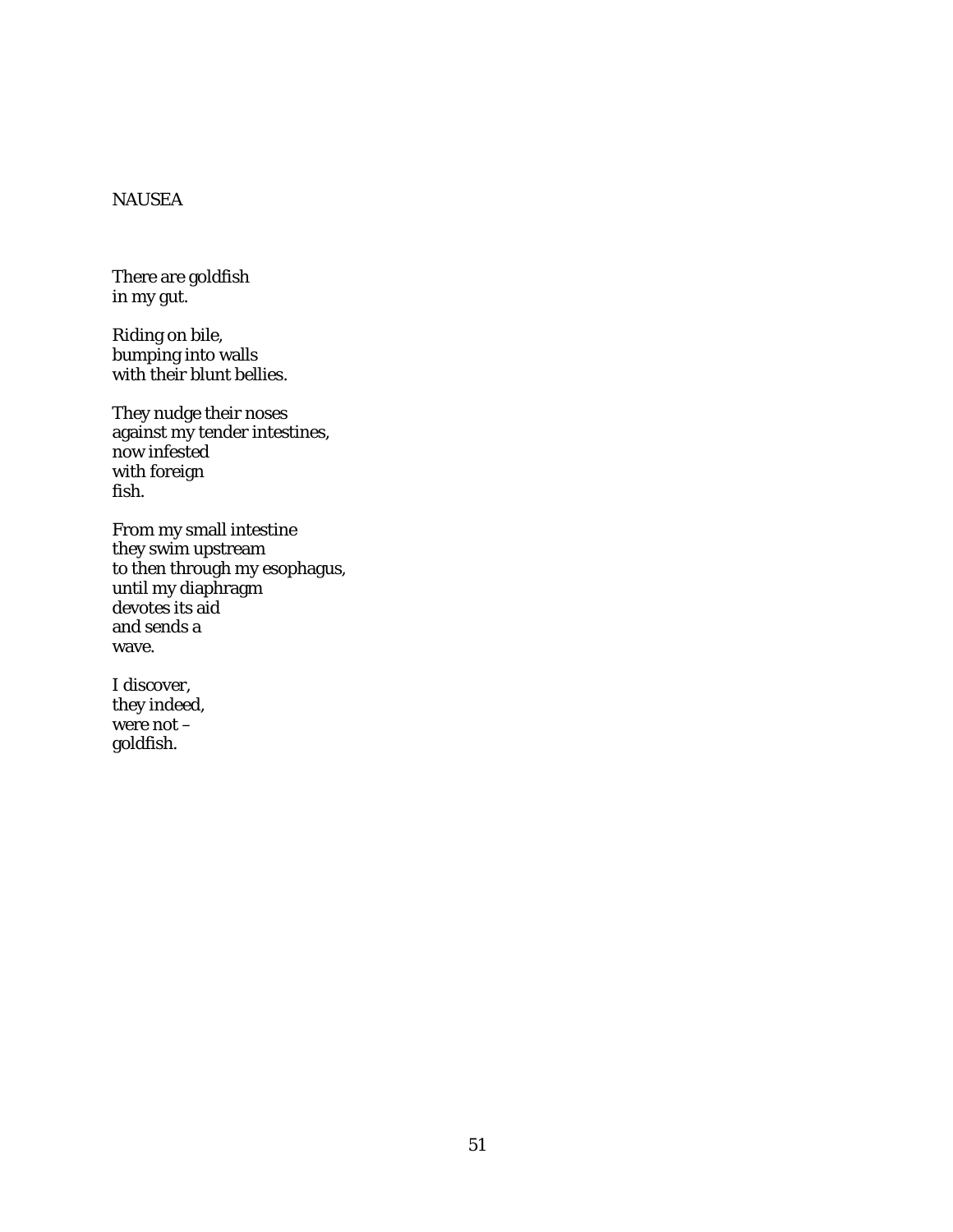### IN PURSUIT OF SUBJECT

I have harmonized with the longest running Phantom of the Opera, stood as Maid of Honor against my will, balanced on irrigation canals in a date plantation, tiptoed through Mayan ruins in Tulum, army-crawled through a swamp.

I have sunk through snow on the Grand Tetons, scurried through a marijuana field at night, carried fourteen machetes through customs, counted an alligator's pulse, sat conscious while metal was scraped from my eye.

I have patted the walls after a stroke, descended slowly into a coma, lifted a drowning boy from the deep end, held a dying baby fluttering for breath, sung my father to Heaven.

Yet, I have nothing to write about.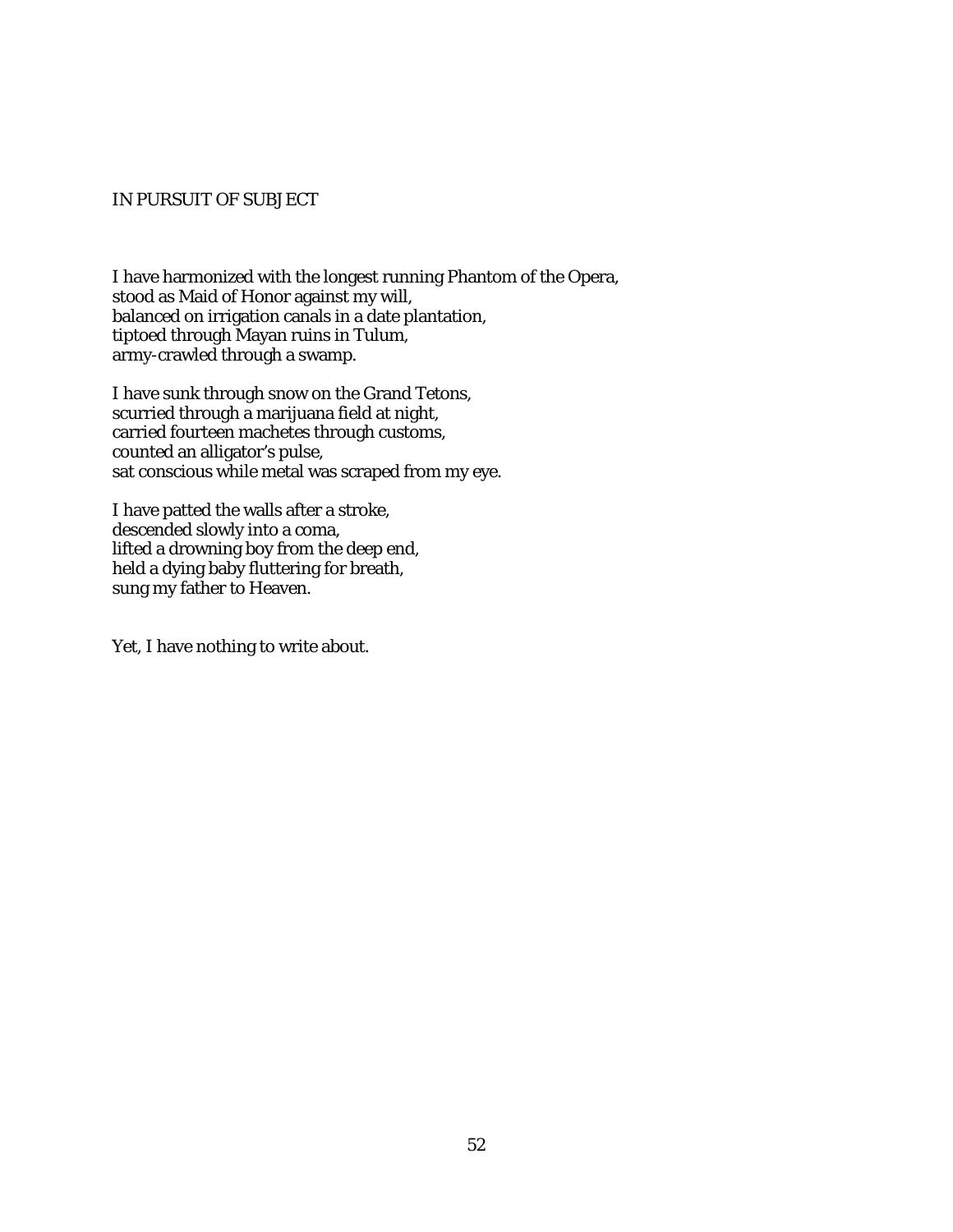# LATE NIGHT BLUES IN LOWER ALEXANDER

For the first two dances, you inquired though now you extend your hand, palm up, as if to accept payment, eyes on the open floor. Lightly you lift my hand, escort me, tug with your left, fold to connect rights, soft torsos press, your shirt on my cheek, trails of breath ripple our chests until they sync – red wine, salt, mist – A saxophone moans under a streetlight, for bones. Legs interlocked, we shift, spin around couples, fog swirling our feet, slinking up my legs. You push me, release, now free, I coyly twine, tilt toes inward, roll hips to flounce, wrists swim above my head.

You smirk, advance, I return the smirk and repel, you palm the small of my back.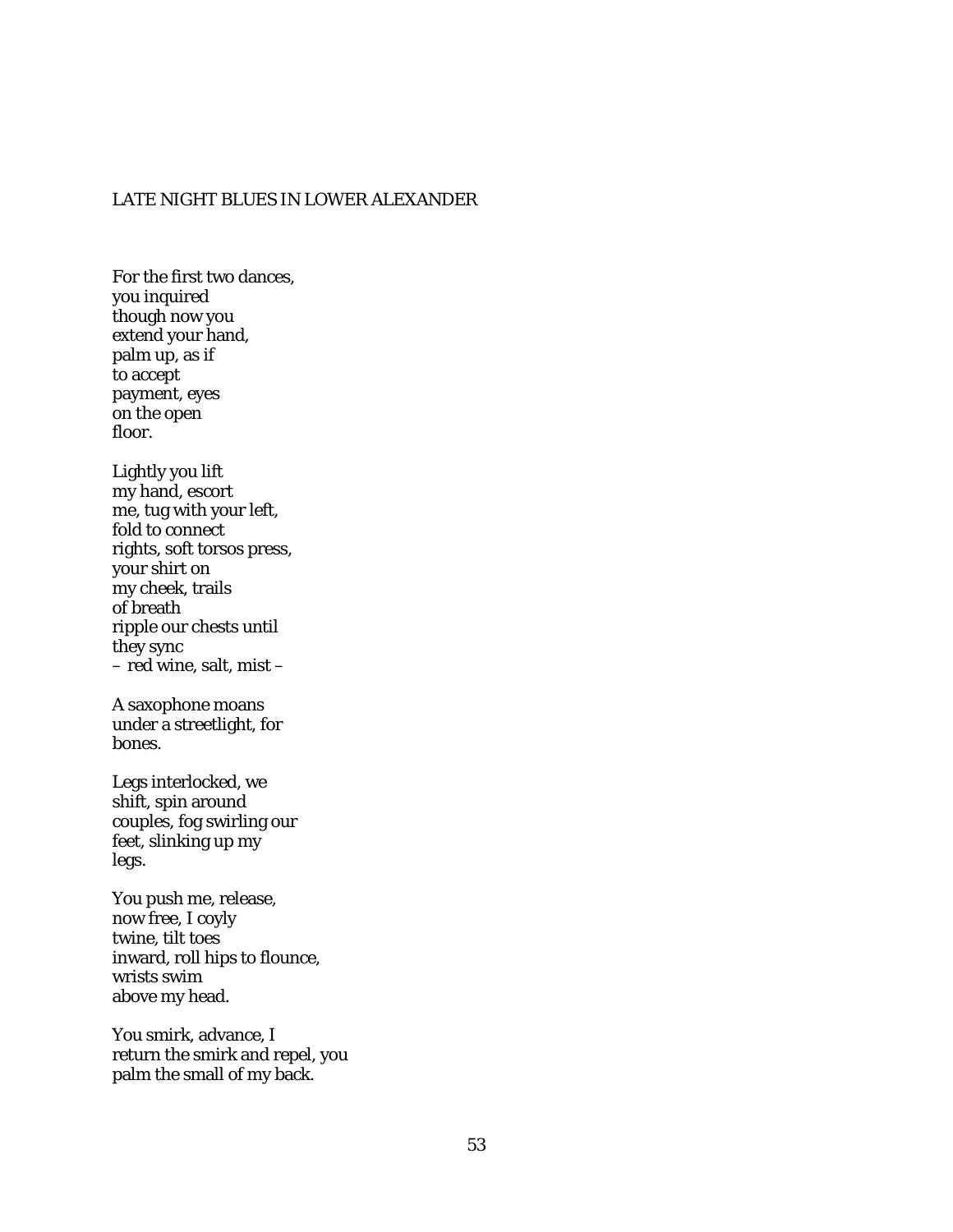Our legs rotate across the floor, double-time, sway, cadence ritards, spin in, dip, my neck bends, you arc.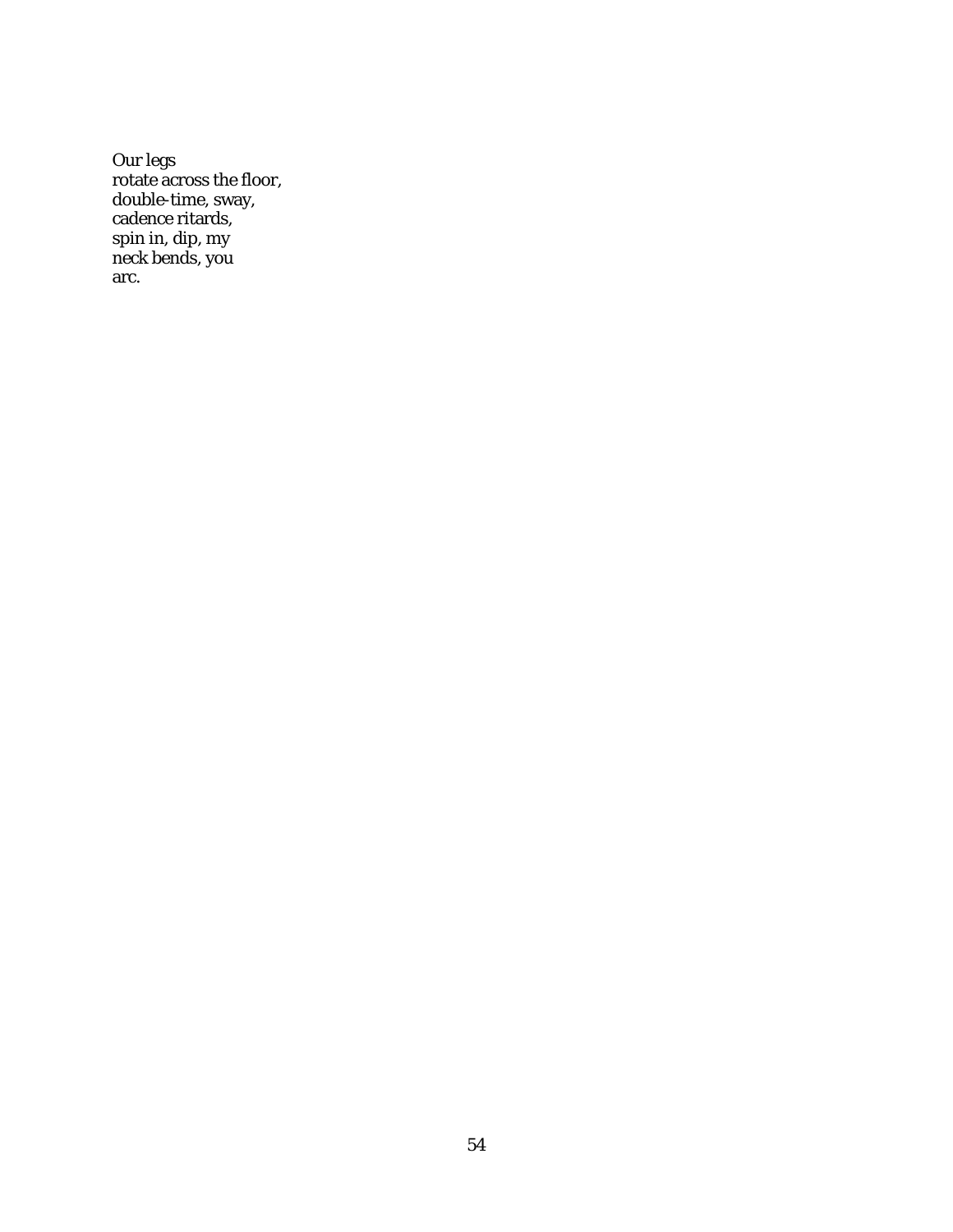# LUST AT LATE NIGHT BLUES

The lichen envelops my brain. Tendrils sink into the gray tissue, corrode synapses with an inky froth.

Talk to me, personify yourself. Because now your entire being is a derivative of your hips.

Cataracts inch across my eyes. Men become sculptures of flesh and emissaries of pheromones.

The music folds us together in the dim light. We share heat and breath during, but only names after.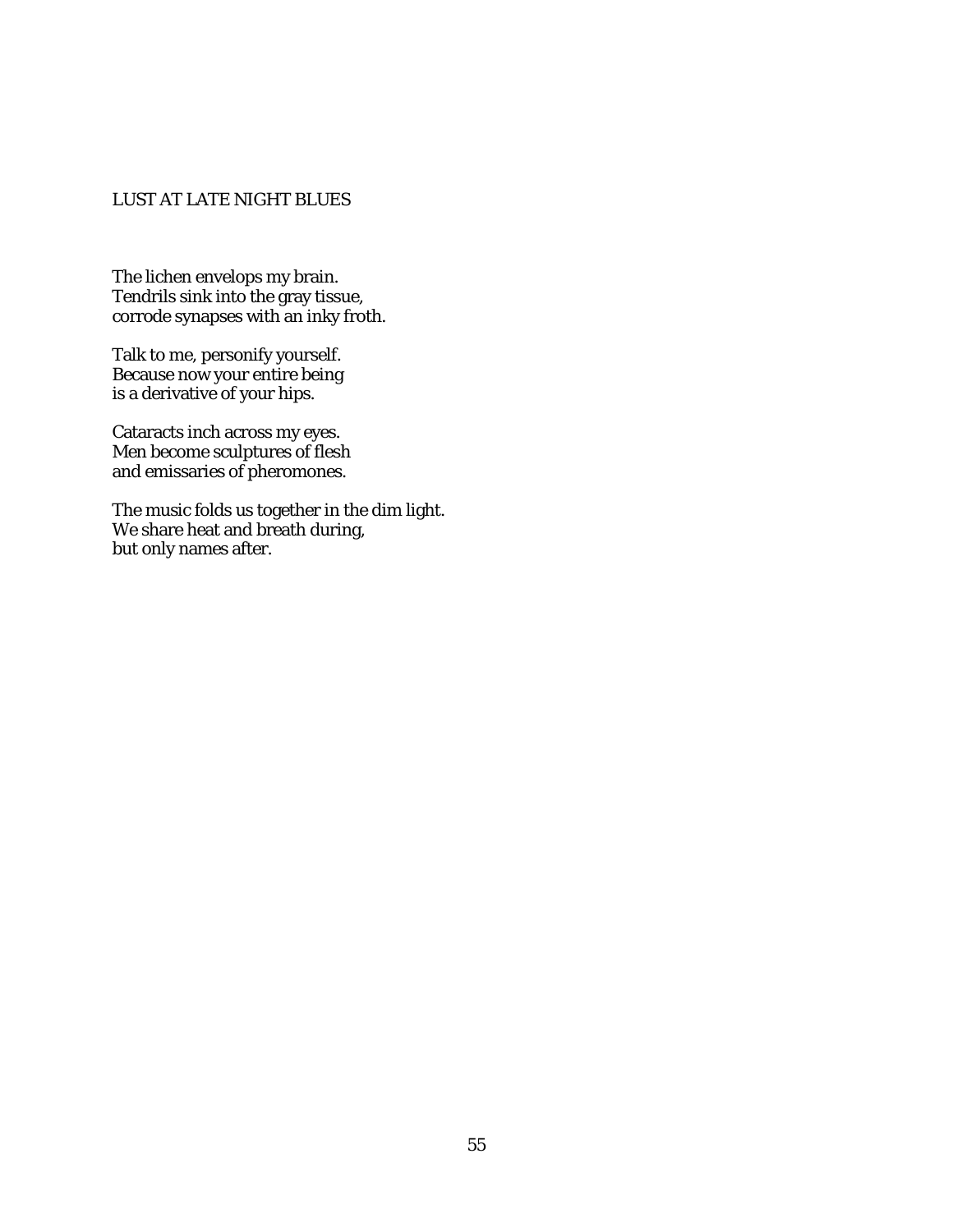### OUR 22ND VALENTINE'S DAY ANNIVERSARY

Me, Myself, and I faithfully call on me every Valentine's Day. They offer to take me anywhere, as long as I drive and pay. They adjust their tastes to mine, insist I have the seat with the best view, and devote all their time to me. This year, they patiently waited outside the post office while I handed flowers to deadpans. Perhaps, not a Valentine's Day has passed that their emotions were not petted by some pup of a boy. For this ailment of over-stimulation I suggest, they learn from my singular life and give it a rest.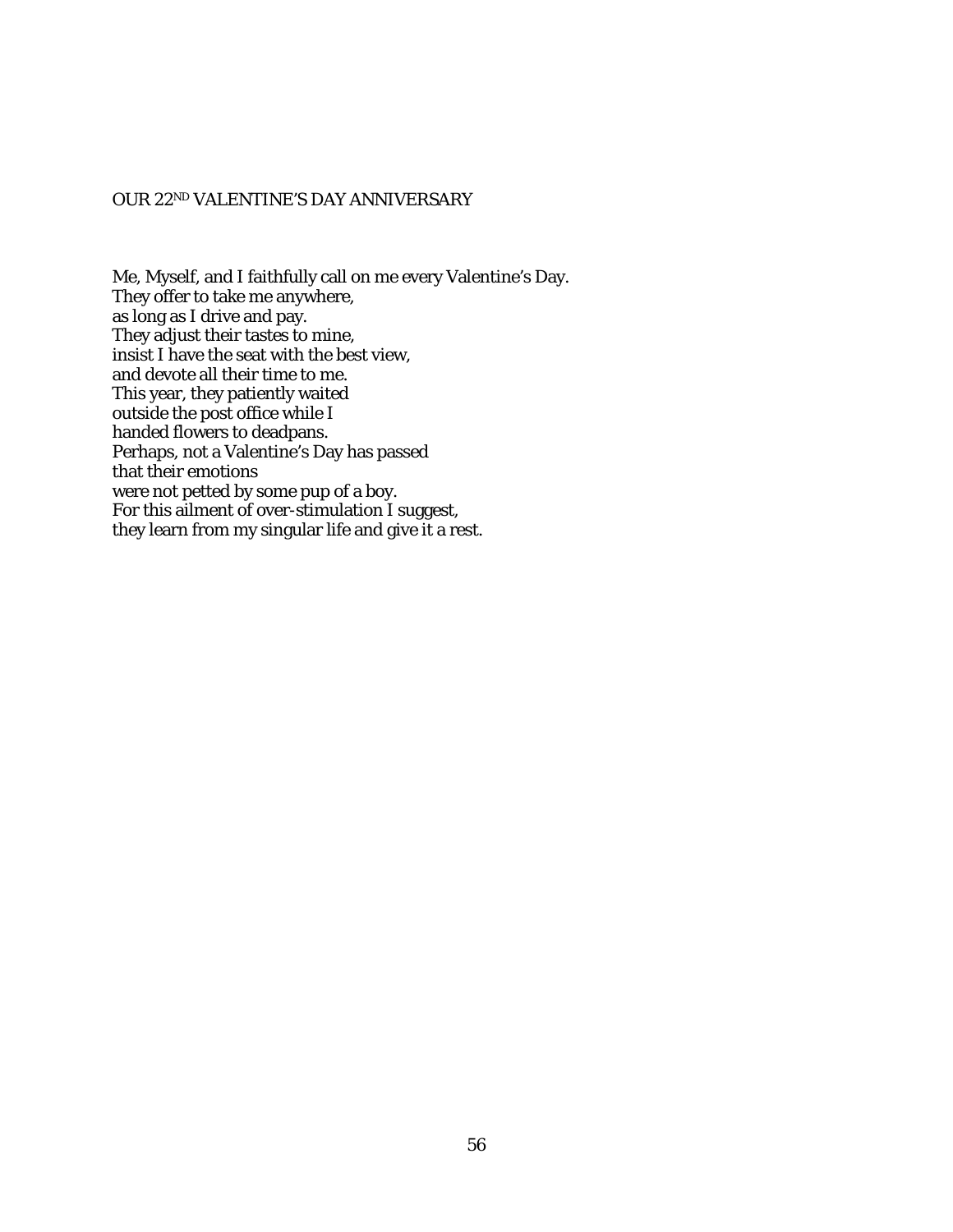# PASSION

*"No one has greater love than this, to lay down one's life for one's friends." -John 15:13*

The rough beams are scraggy with splinters. The man heaves his body up to breathe, shards of wood stab into the raw gashes on his back.

Smell the wounds – metallic – clots in bubbles softening the base where flesh concedes nail. Below each soft scab seeps a trickle black the further it flows from its source drying, sections chip as the flesh trembles.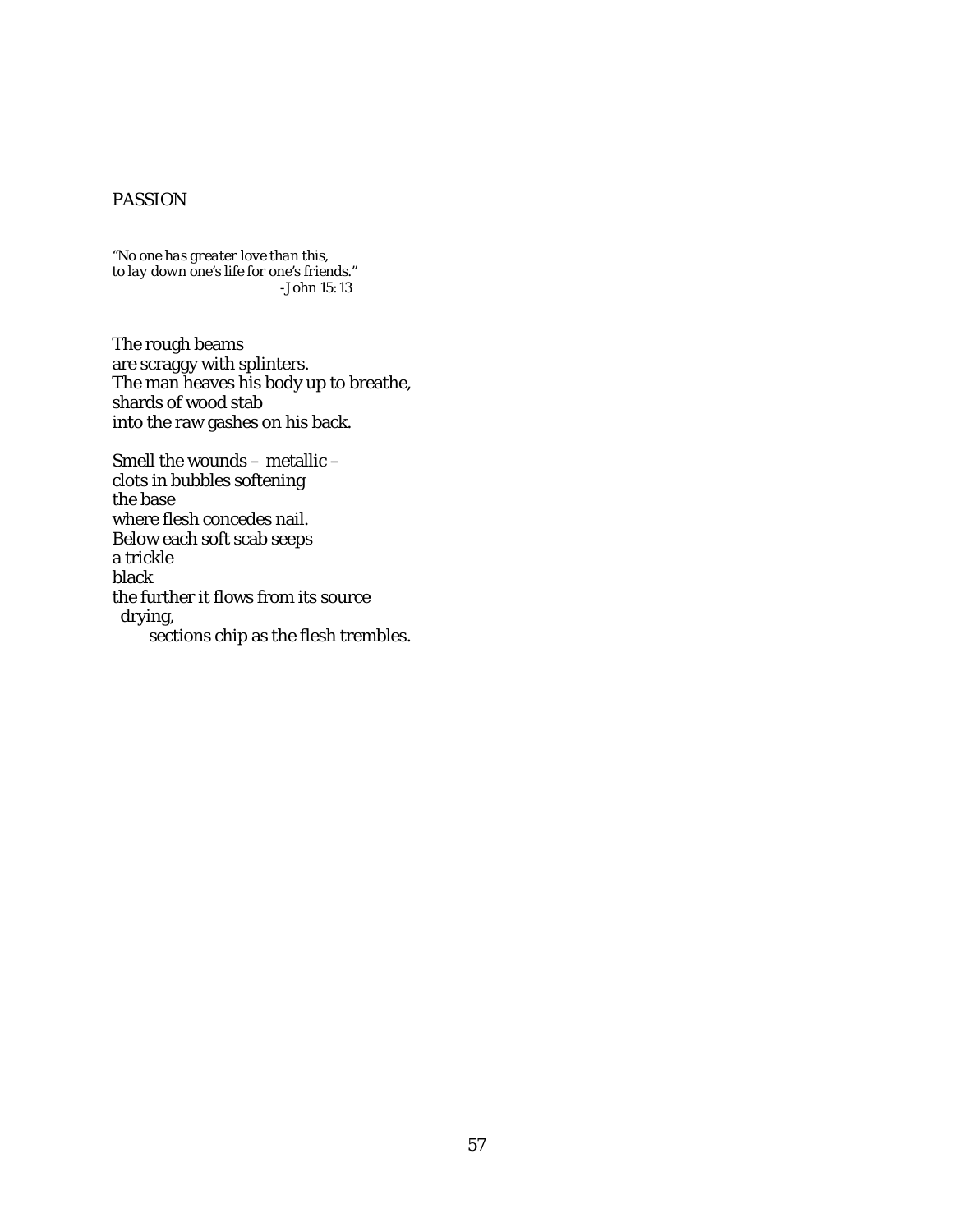## TWO GIRLS PAINTING THE 1920s CAST IRON FENCE SURROUNDING GREENLAWN **CEMETERY**

The black chips into flakes like icecaps leave a glacial mass.

They flutter against my sunglasses then drop to the balding ground.

Tiny half-spheres eat into the metal. Each bar is coated with chestnut dust as fine and easy to release as powder on a swallowtail's wing.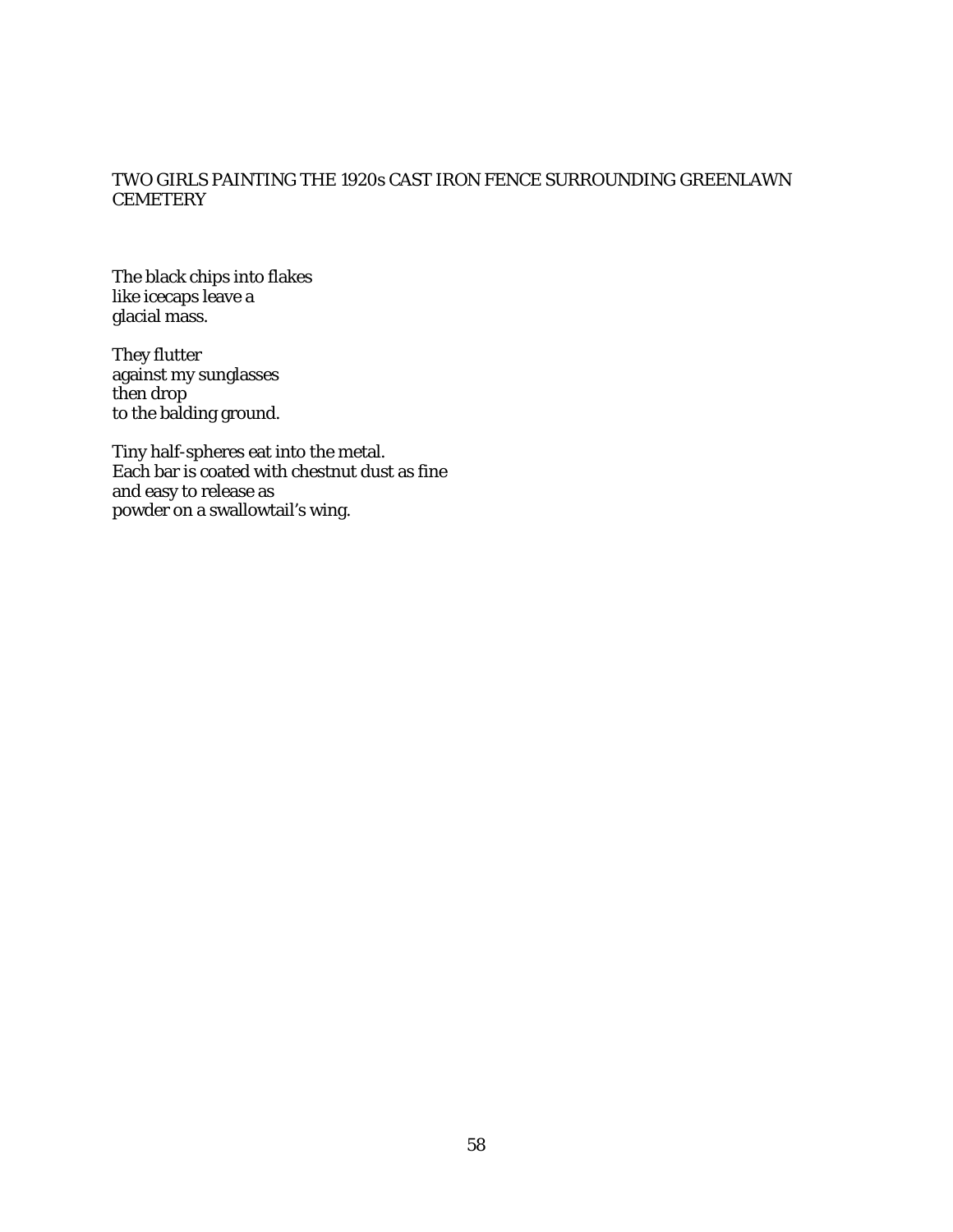## HIKING THE GRAND TETONS. MILKING A COW BY HAND.

IMPRESSION:

THERE IS NO ACUTE BRAIN PROCESS, BUT FEATURES OF A LIKELY REMOTE LACUNAR INFARCTION OF THE SUPERIOR LEFT CEREBELLUM ARE NOTEWOR THY, GIVEN THE AGE OF THE PATIENT (20). EXPLANATION FOR THIS FOCAL ABNORMALITY IS NOT STRONGLY SUGGESTED, AND FURTHER EVALUA TION USING CEREBROVASCULAR IMAGING IS STRONGLY RECOMMENDED.

I stood up from the toilet and my brain  $\boldsymbol{\mathsf{E}}^{\top}$   $\boldsymbol{\mathsf{t}}$  $a \in \mathbb{R}$  $\overline{\varphi}$  $\epsilon$  the  $\mathbf{u}$  $\mathcal{L}$ 

Centerline the fault.

 Right hemisphere slid down forming a point the dip-slip  $\begin{bmatrix} 1 \\ 0 \end{bmatrix}$  fault.

On the house of my face the windows, normally parallel,

I could pinpoint the epicenter in the left.

were now

apart. five stories

My brain couldn't reconcile the difference in vision to read. I knew from reading it hun-

dreds of times that the little sign on the stall door read: But, I couldn't read it.

*Please don't flush feminine products.*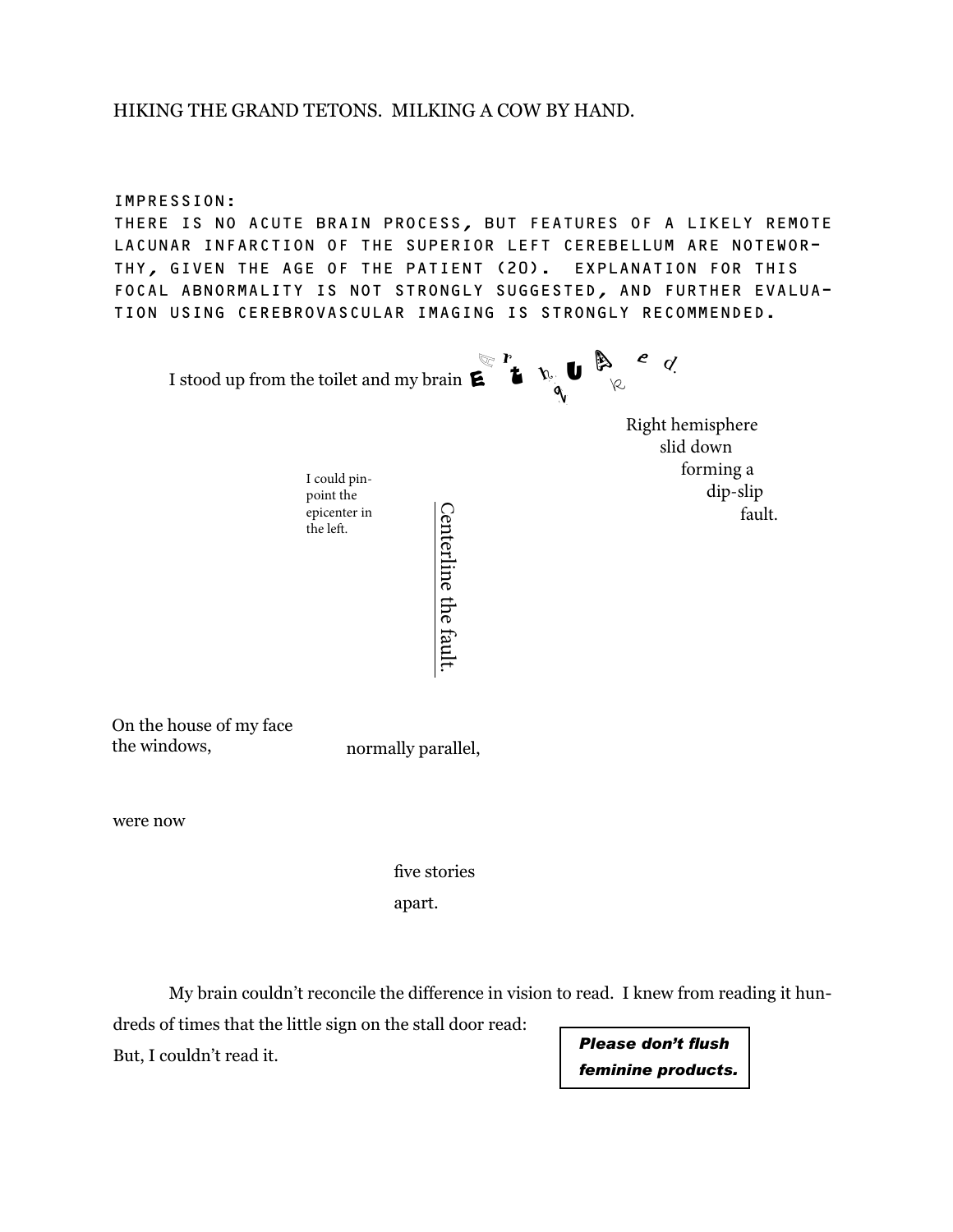*There were two signs moving in different directions*

 *on different levels.*

*There were two signs moving in different directions*

 *on different levels.*

d right eye droop

My hands pressed against the stall walls to steady my drained frame amidst the swirling, swelling, shaking funhouse. I stumbled out of the bathroom, p a t t e d the walls to guide me to the make-shift mailbox inside Wick Hall. (At the time, mailing my letter seemed important.) I knew I had to lower myself to the floor before my body crashed into it; blackness **pulsed** behind my eyes **threatening** to **penetrate** and **pervade**.

I slid down

a clear spot on the wall,

between  $\frac{p}{p}$  knees.

My fellow college-aged staff found me, probably within minutes, I really don't know. Everyone was most concerned about the **Right side of my** 

Rachel, our head lifeguard, asked me a series of

questions all aimed at unveiling an allergic reaction.

No, the problem is my brain had an earth quake.

"If her lips swell more, take her to Urgent Care immediately."

> I secretly hoped my lips would swell, but my thoughts didn't process far enough to ask.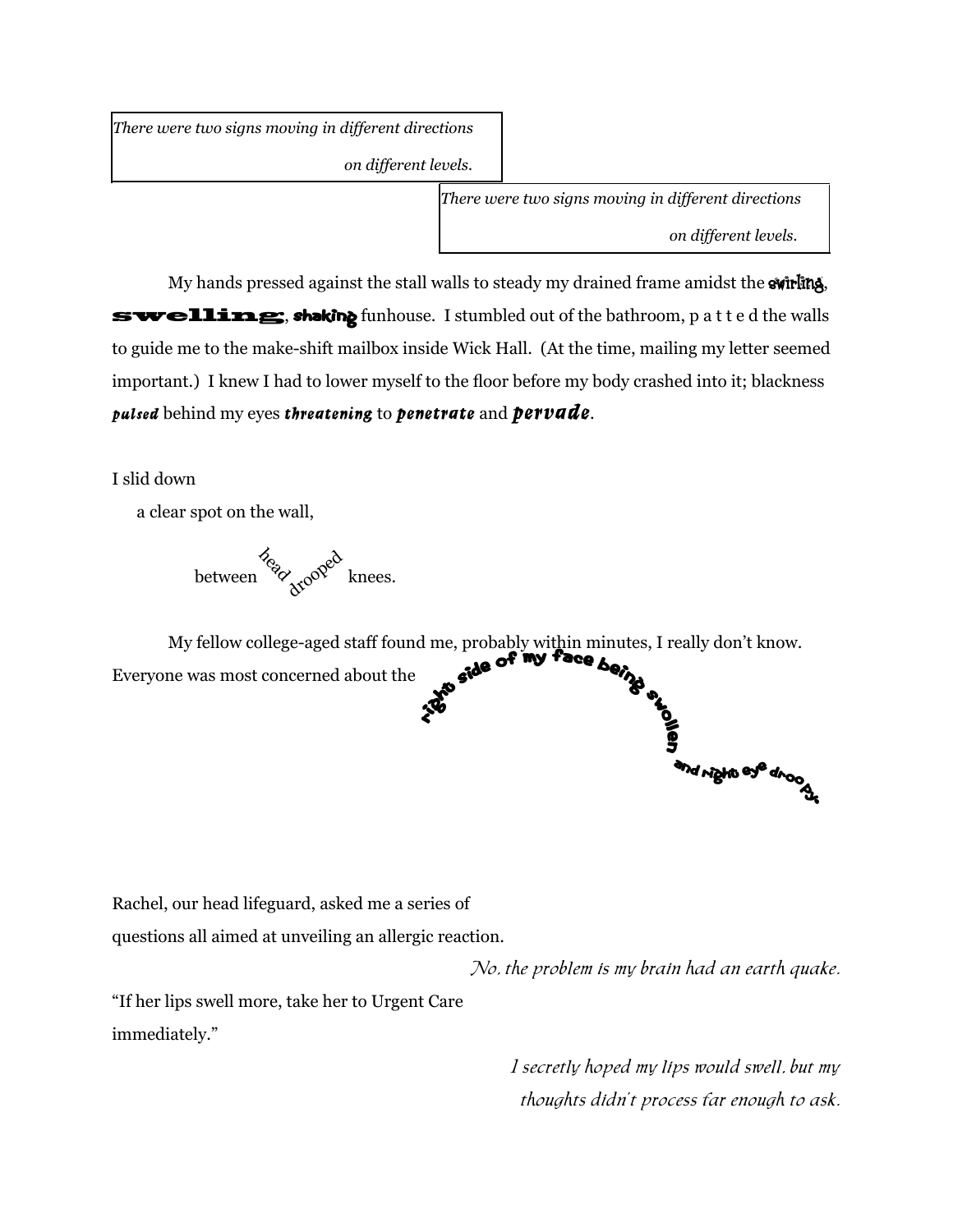- Eyes tracked together to follow Rachel's finger; but emptiness, surface-level seeing, no comprehension.
- Remembered Fan Grass Cows immediately, after two minutes, after five minutes, after ten, two hours later.
- Passed test of laying down while Erin, health officer, raised victim's legs together.
- Pulse normal.
- Drank pineapple juice to raise blood sugar.
- Swallowed Benadryl for swelling.

I didn't realize that in requesting an MRI, I was also buying tickets to a Postmodern Symphony. Not only did I have the best and only seat, but it was a lean, white bed sculpted to the human form and slid into the center of the orchestra.

> I was, in fact, the subject of the ethereal composition.

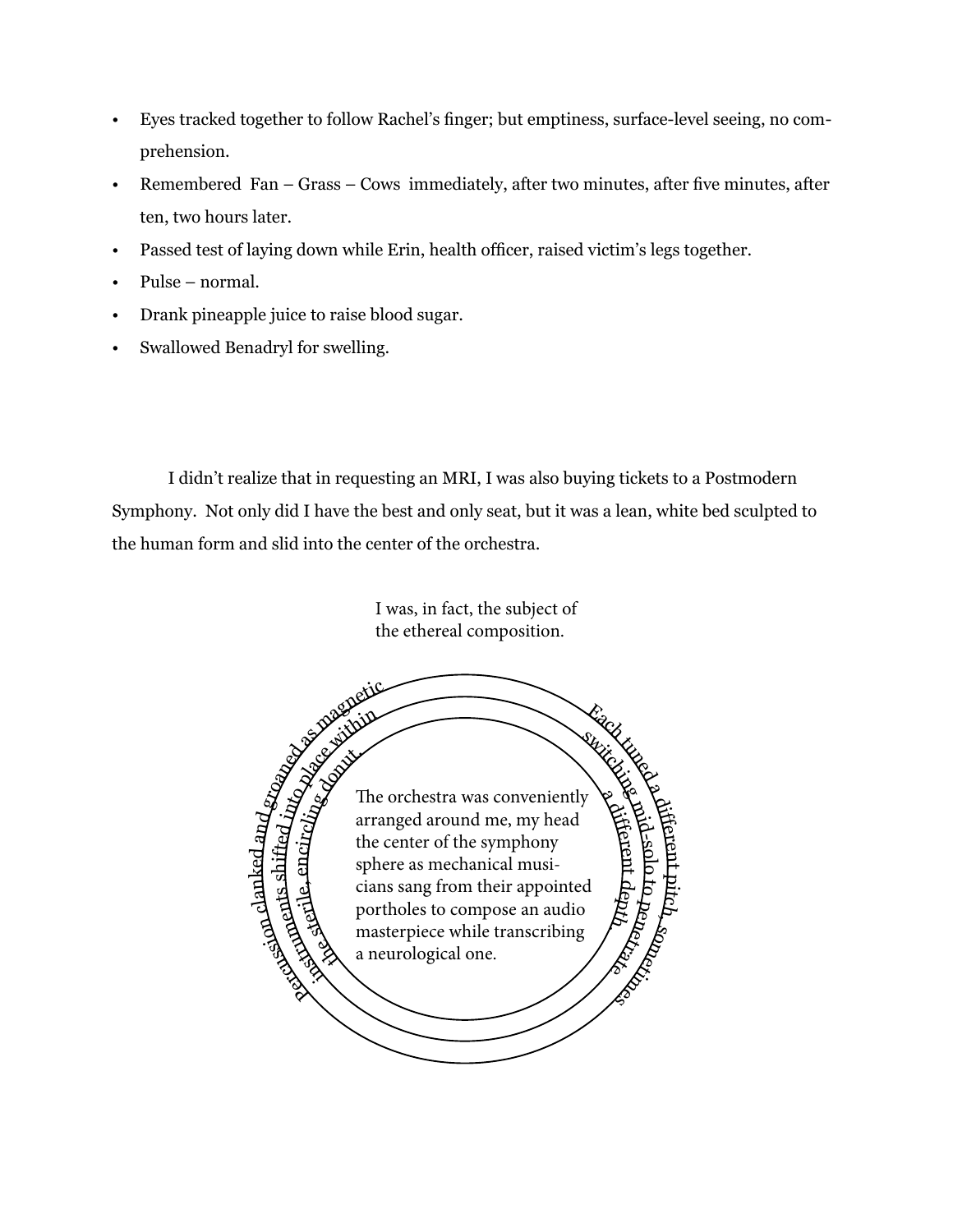

Of the six, only Dad's case was fatal. So far.

I postulated what could be wrong with me. It could be a brain tumor. A lump of warped, diseased cells multiplying uncontrollably. Parasitic growth oozing into my control panel, wrapping its tendrils around quick firing synapses to corrode the once shiny gears. Central Nervous System slowly succumbing like an etherized equine until it can no longer support the burden of two lives.

 And collap<sub>ses.</sub>